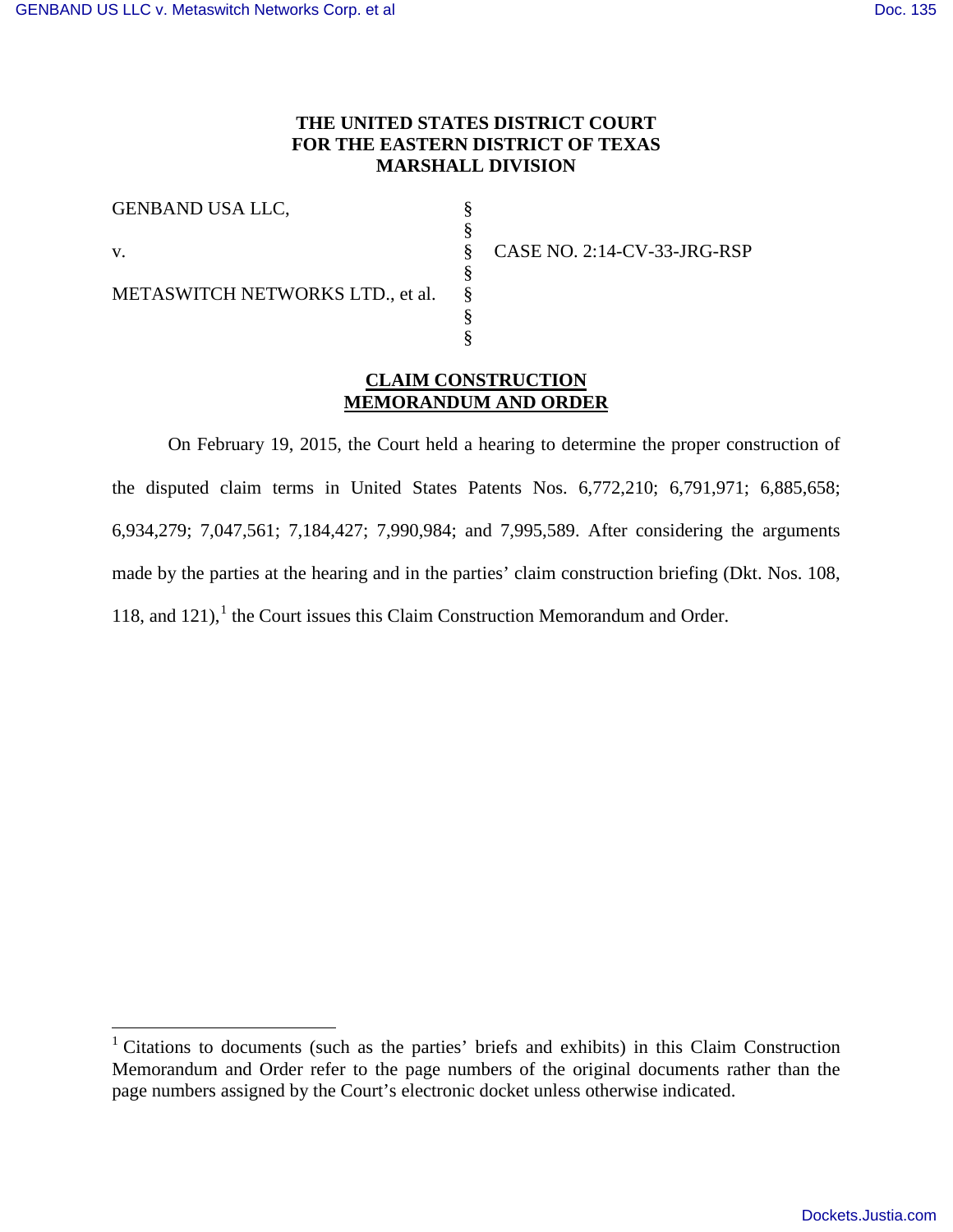| A. "applying the Internet protocol packets associated with the signaling channel and                                                                                                                                                                                                                                                                     |  |
|----------------------------------------------------------------------------------------------------------------------------------------------------------------------------------------------------------------------------------------------------------------------------------------------------------------------------------------------------------|--|
| VI. DISPUTED TERMS IN U.S. PATENTS NO. 7,184,427 AND 7,990,984 20                                                                                                                                                                                                                                                                                        |  |
| A. "the [first and second data communication protocols / data communication protocol]<br>includes any of Internet Protocol, Asynchronous Transfer Mode, and Frame Relay                                                                                                                                                                                  |  |
| B. "operable to communicate the [first / second] telecommunication information to a<br>telecommunication network using a [first / second] [telecommunication interface<br>format / telecommunication interface] associated with the [first / second] subscriber" 23                                                                                      |  |
| C. "means for communicating the [first / second] telecommunication information to<br>[a / the] telecommunication network using a [first / second] interface format associated<br>with the [first / second] subscriber" and "means for receiving [first / second] data<br>packets from a [first / second] broadband network using a [first / second] data |  |
| D. "means for decompressing the [first / second] telecommunication information using a<br>[first / second] compression algorithm associated with the [first / second] subscriber"  29                                                                                                                                                                    |  |
| E. "means for extracting [first / second] telecommunication information associated with a                                                                                                                                                                                                                                                                |  |
| VII. DISPUTED TERMS IN U.S. PATENTS NO. 6,934,279 AND 7,995,589  34                                                                                                                                                                                                                                                                                      |  |
|                                                                                                                                                                                                                                                                                                                                                          |  |
|                                                                                                                                                                                                                                                                                                                                                          |  |
|                                                                                                                                                                                                                                                                                                                                                          |  |
|                                                                                                                                                                                                                                                                                                                                                          |  |
| A. "Service Control Function" (SCF), "Service Control Point" (SCP), "Service Switching                                                                                                                                                                                                                                                                   |  |
| B. "means for receiving on an IP network, a query relating to implementation of a                                                                                                                                                                                                                                                                        |  |

# **Table of Contents**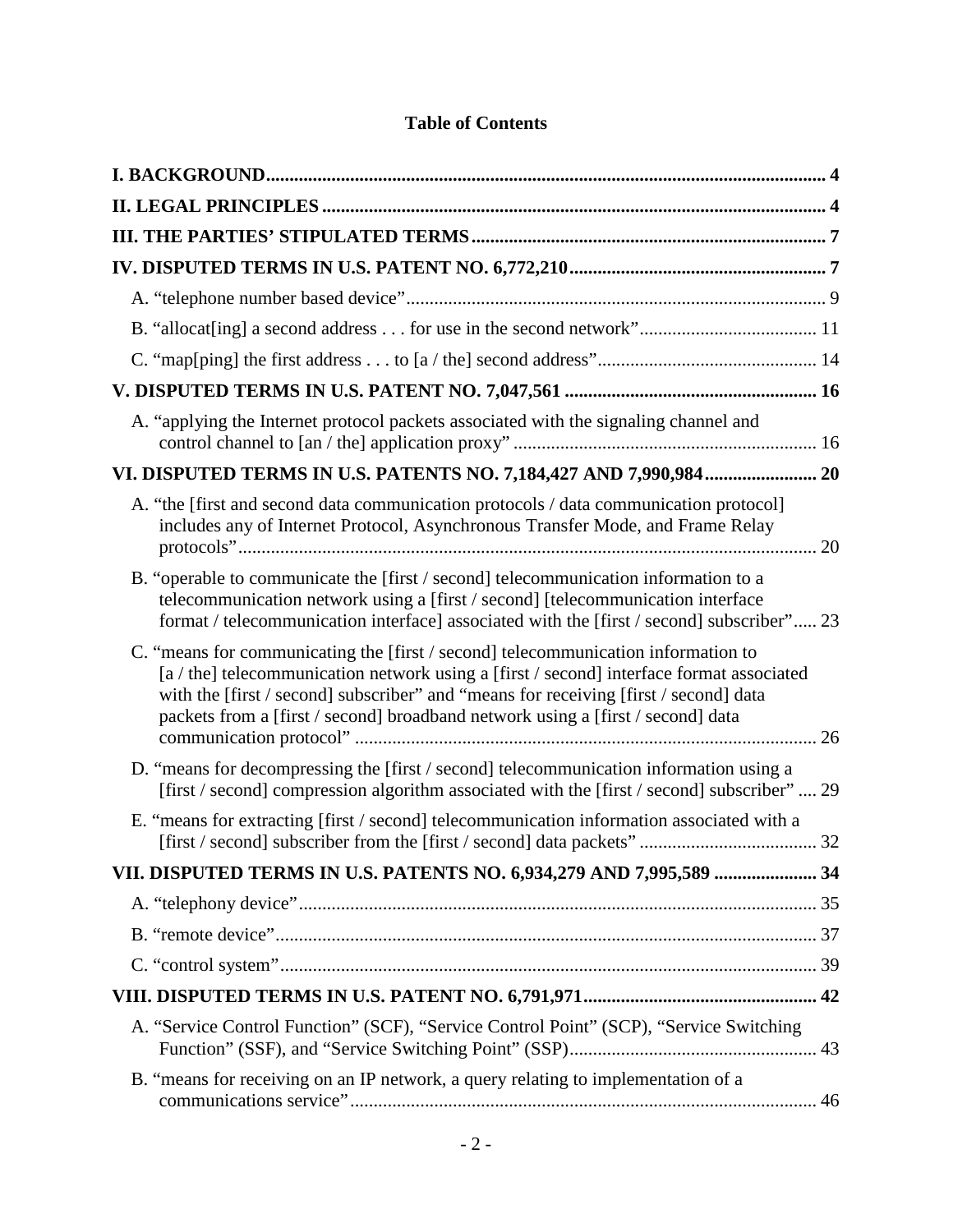| C. "means for producing a response to said query to cause said communications service to                                                                                   |  |
|----------------------------------------------------------------------------------------------------------------------------------------------------------------------------|--|
| D. "means for receiving, on an IP network, a message requesting said communications                                                                                        |  |
| E. "means for producing a query relating to implementation of said communications<br>service for receipt by a Service Control Function (SCF), in response to said message, |  |
|                                                                                                                                                                            |  |
| A. "a superset of functions provided by the first and second IP telephony protocols" 54                                                                                    |  |
|                                                                                                                                                                            |  |
| C. "communicating first parameter to the second protocol agent without alteration"  60                                                                                     |  |
| D. "adapted to determine that a first parameter associated with the first IP telephony                                                                                     |  |
|                                                                                                                                                                            |  |
|                                                                                                                                                                            |  |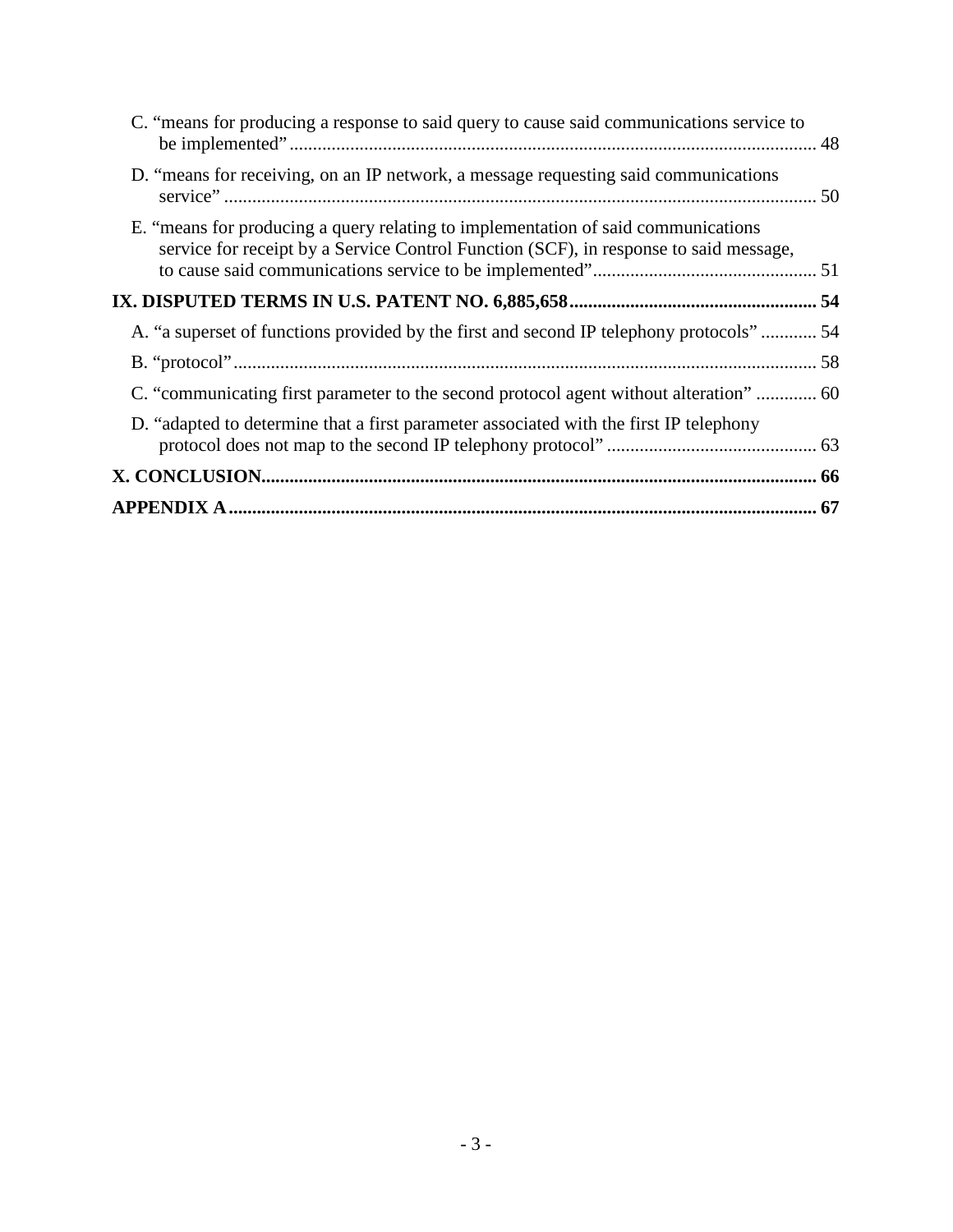### **I. BACKGROUND**

<span id="page-3-0"></span>Plaintiff brings suit alleging infringement of United States Patents Nos. 6,772,210 ("the '210 Patent"); 6,791,971 ("the '971 Patent"); 6,885,658 ("the '658 Patent"); 6,934,279 ("the '279 Patent"); 7,047,561 ("the '561 Patent"); 7,184,427 ("the '427 Patent"); 7,990,984 ("the '984 Patent"); and 7,995,589 ("the '589 Patent") (collectively, the "patents-in-suit").

 In general, the patents-in-suit relate to telecommunications, such as communications over an Internet Protocol network, in particular Voice over Internet Protocol ("VoIP").

 The Court herein addresses the patents-in-suit in the groupings used by the parties in their claim construction briefing. $^{2}$  $^{2}$  $^{2}$ 

Shortly before the start of the February 19, 2015 hearing, the Court provided the parties with preliminary constructions for the disputed terms with the aim of focusing the parties' arguments and facilitating discussion as to those terms. Those preliminary constructions are set forth below within the discussion for each term.

### **II. LEGAL PRINCIPLES**

<span id="page-3-1"></span>"It is a 'bedrock principle' of patent law that 'the claims of a patent define the invention to which the patentee is entitled the right to exclude.'" *Phillips v. AWH Corp.*, 415 F.3d 1303, 1312 (Fed. Cir. 2005) (en banc) (quoting *Innova/Pure Water Inc. v. Safari Water Filtration Sys., Inc.*, 381 F.3d 1111, 1115 (Fed. Cir. 2004)). To determine the meaning of the claims, courts start by considering the intrinsic evidence. *See id.* at 1313; *see also C.R. Bard, Inc. v. U.S. Surgical* 

<span id="page-3-2"></span><sup>&</sup>lt;sup>2</sup> The present Claim Construction Memorandum and Order does not address additional terms that Defendants have identified but that have not been briefed by the parties. *See* Dkt. No. 118 at App'x A; *see also* Dkt. No. 126, Jan. 30, 2015 Materiality Statement; Dkt. No. 79, Defendants' Motion to Enter a Revised Model Order Focusing Patent Claims and Prior Art; Dkt. No. 97, Dec. 2, 2014 Order; Dkt. No. 101, Dec. 5, 2014 Pl.'s Notice of Election of Claims to Be Construed; Dkt. No. 102, Dec. 5, 2014 Defs.' Notice of Election of Claim Terms.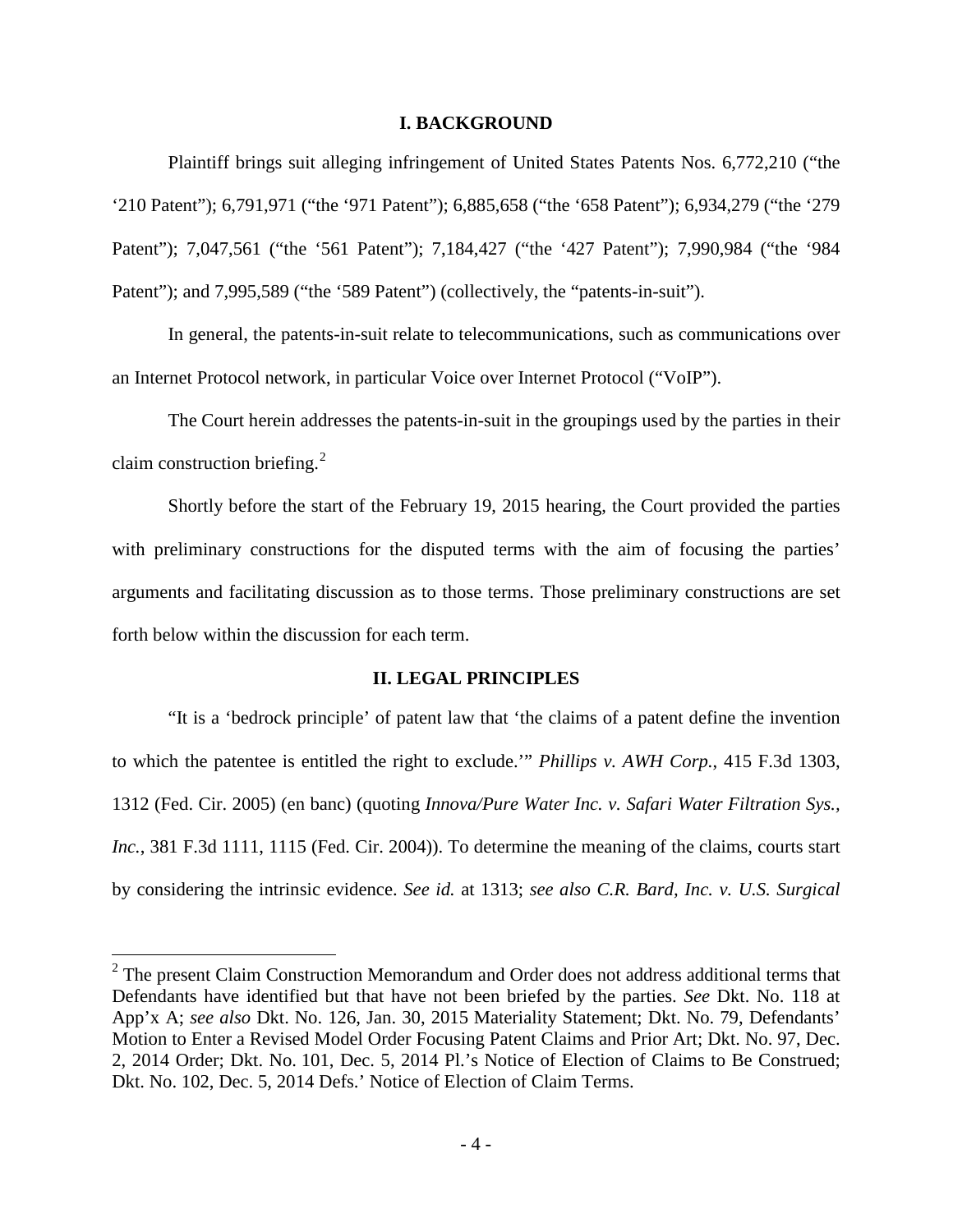*Corp.*, 388 F.3d 858, 861 (Fed. Cir. 2004); *Bell Atl. Network Servs., Inc. v. Covad Commc'ns Group, Inc.*, 262 F.3d 1258, 1267 (Fed. Cir. 2001). The intrinsic evidence includes the claims themselves, the specification, and the prosecution history. *See Phillips*, 415 F.3d at 1314; *C.R. Bard*, 388 F.3d at 861. Courts give claim terms their ordinary and accustomed meaning as understood by one of ordinary skill in the art at the time of the invention in the context of the entire patent. *Phillips*, 415 F.3d at 1312-13; *accord Alloc, Inc. v. Int'l Trade Comm'n*, 342 F.3d 1361, 1368 (Fed. Cir. 2003).

The claims themselves provide substantial guidance in determining the meaning of particular claim terms. *Phillips*, 415 F.3d at 1314. First, a term's context in the asserted claim can be very instructive. *Id.* Other asserted or unasserted claims can aid in determining the claim's meaning because claim terms are typically used consistently throughout the patent. *Id.* Differences among the claim terms can also assist in understanding a term's meaning. *Id.* For example, when a dependent claim adds a limitation to an independent claim, it is presumed that the independent claim does not include the limitation. *Id.* at 1314-15.

"[C]laims 'must be read in view of the specification, of which they are a part.'" *Id.* at 1315 (quoting *Markman v. Westview Instruments, Inc.*, 52 F.3d 967, 979 (Fed. Cir. 1995) (en banc)). "[T]he specification 'is always highly relevant to the claim construction analysis. Usually, it is dispositive; it is the single best guide to the meaning of a disputed term.'" *Phillips*, 415 F.3d at 1315 (quoting *Vitronics Corp. v. Conceptronic, Inc.*, 90 F.3d 1576, 1582 (Fed. Cir. 1996)); *accord Teleflex, Inc. v. Ficosa N. Am. Corp.*, 299 F.3d 1313, 1325 (Fed. Cir. 2002). This is true because a patentee may define his own terms, give a claim term a different meaning than the term would otherwise possess, or disclaim or disavow the claim scope. *Phillips*, 415 F.3d at 1316. In these situations, the inventor's lexicography governs. *Id.* The specification may also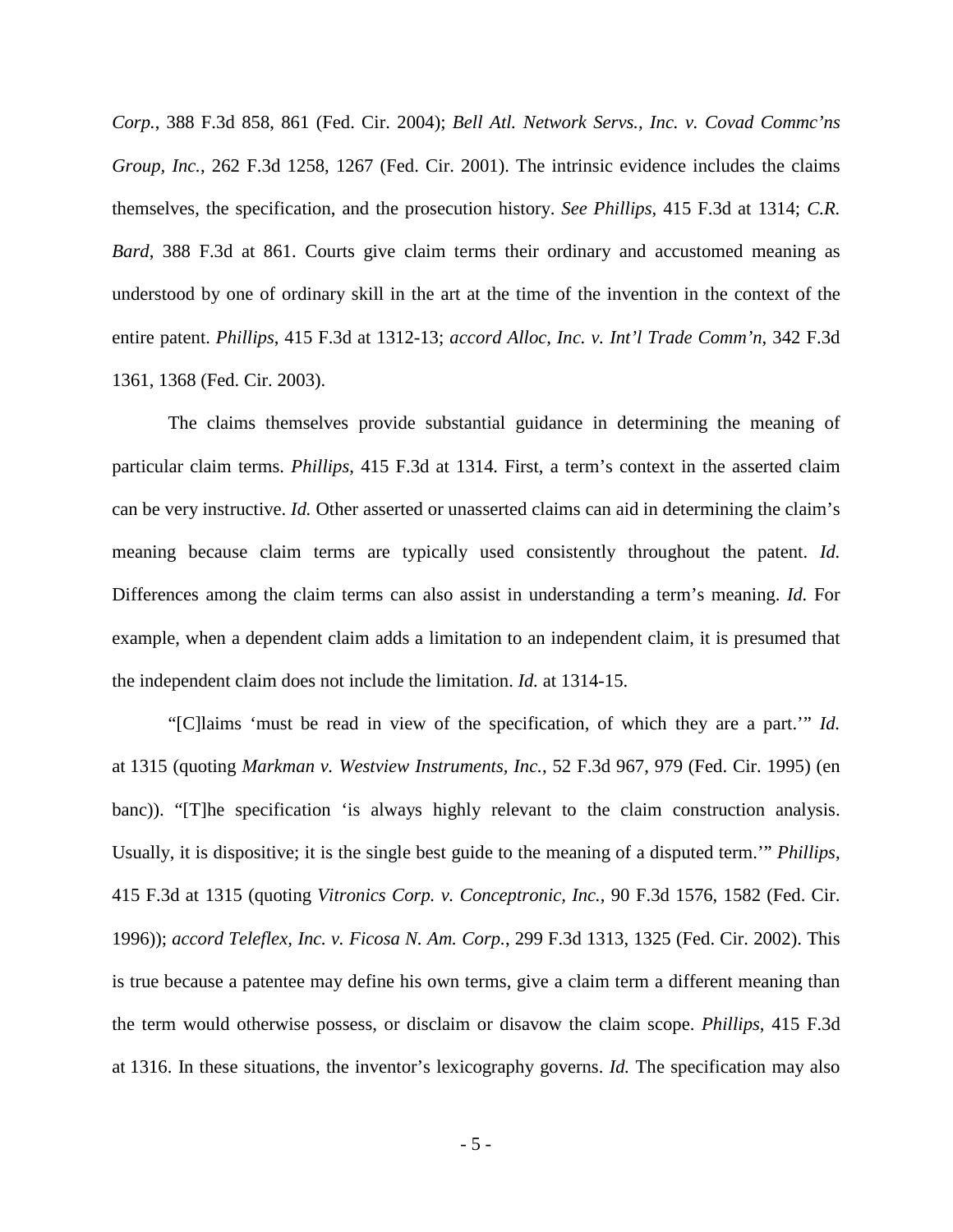resolve the meaning of ambiguous claim terms "where the ordinary and accustomed meaning of the words used in the claims lack sufficient clarity to permit the scope of the claim to be ascertained from the words alone." *Teleflex*, 299 F.3d at 1325. But, "[a]lthough the specification may aid the court in interpreting the meaning of disputed claim language, particular embodiments and examples appearing in the specification will not generally be read into the claims." *Comark Commc'ns, Inc. v. Harris Corp.*, 156 F.3d 1182, 1187 (Fed. Cir. 1998) (quoting *Constant v. Advanced Micro-Devices, Inc.*, 848 F.2d 1560, 1571 (Fed. Cir. 1988)); *accord Phillips*, 415 F.3d at 1323.

The prosecution history is another tool to supply the proper context for claim construction because a patent applicant may also define a term in prosecuting the patent. *Home Diagnostics, Inc., v. Lifescan, Inc.*, 381 F.3d 1352, 1356 (Fed. Cir. 2004) ("As in the case of the specification, a patent applicant may define a term in prosecuting a patent."). "[T]he prosecution history (or file wrapper) limits the interpretation of claims so as to exclude any interpretation that may have been disclaimed or disavowed during prosecution in order to obtain claim allowance." *Standard Oil Co. v. Am. Cyanamid Co.*, 774 F.2d 448, 452 (Fed. Cir. 1985).

Although extrinsic evidence can be useful, it is "less significant than the intrinsic record in determining the legally operative meaning of claim language." *Phillips*, 415 F.3d at 1317 (citations and internal quotation marks omitted). Technical dictionaries and treatises may help a court understand the underlying technology and the manner in which one skilled in the art might use claim terms, but technical dictionaries and treatises may provide definitions that are too broad or may not be indicative of how the term is used in the patent. *Id.* at 1318. Similarly, expert testimony may aid a court in understanding the underlying technology and determining the particular meaning of a term in the pertinent field, but an expert's conclusory, unsupported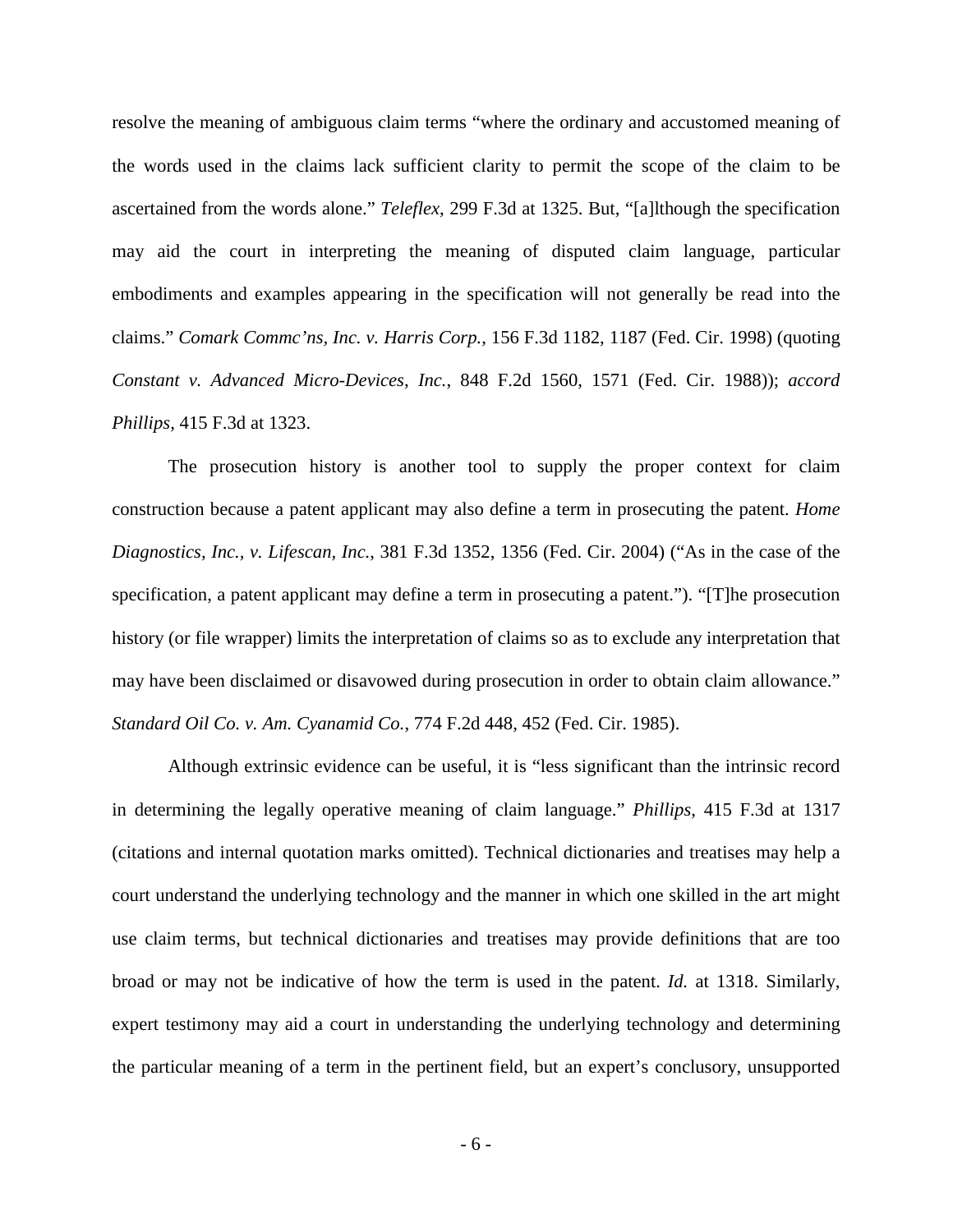assertions as to a term's definition are entirely unhelpful to a court. *Id.* Generally, extrinsic evidence is "less reliable than the patent and its prosecution history in determining how to read claim terms." *Id.*

 The Supreme Court of the United States has recently "read [35 U.S.C.] § 112, ¶ 2 to require that a patent's claims, viewed in light of the specification and prosecution history, inform those skilled in the art about the scope of the invention with reasonable certainty." *Nautilus, Inc. v. Biosig Instruments, Inc.*, 134 S. Ct. 2120, 2129 (2014). "A determination of claim indefiniteness is a legal conclusion that is drawn from the court's performance of its duty as the construer of patent claims." *Datamize, LLC v. Plumtree Software, Inc.*, 417 F.3d 1342, 1347 (Fed. Cir. 2005) (citations and internal quotation marks omitted), *abrogated on other grounds by Nautilus,* 134 S. Ct. 2120.

#### **III. THE PARTIES' STIPULATED TERMS**

<span id="page-6-0"></span>The parties have reached agreement on constructions for certain terms, as stated in their Corrected Joint Claim Construction and Prehearing Statement (Dkt. No. 99 at Ex. A) and their Joint Claim Construction Chart (Dkt. No. 125). The parties' agreements are set forth in Appendix A to this Claim Construction Memorandum and Order.

## **IV. DISPUTED TERMS IN U.S. PATENT NO. 6,772,210**

<span id="page-6-1"></span>The '210 Patent, titled "Method and Apparatus for Exchanging Communications Between Telephone Number Based Devices in an Internet Protocol Environment," issued on August 3, 2004, and bears a filing date of July 5, 2000. The original assignee of the '210 Patent was Nortel Networks Limited. The Abstract of the '210 Patent states:

In an IP communication network, telephone number based services, such as Voice-over-IP (VoIP), Fax-over-IP, and IP Paging, are supported using network address translation. A gatekeeper determines a gateway for a connection between a first telephone number based device in a first network and a second telephone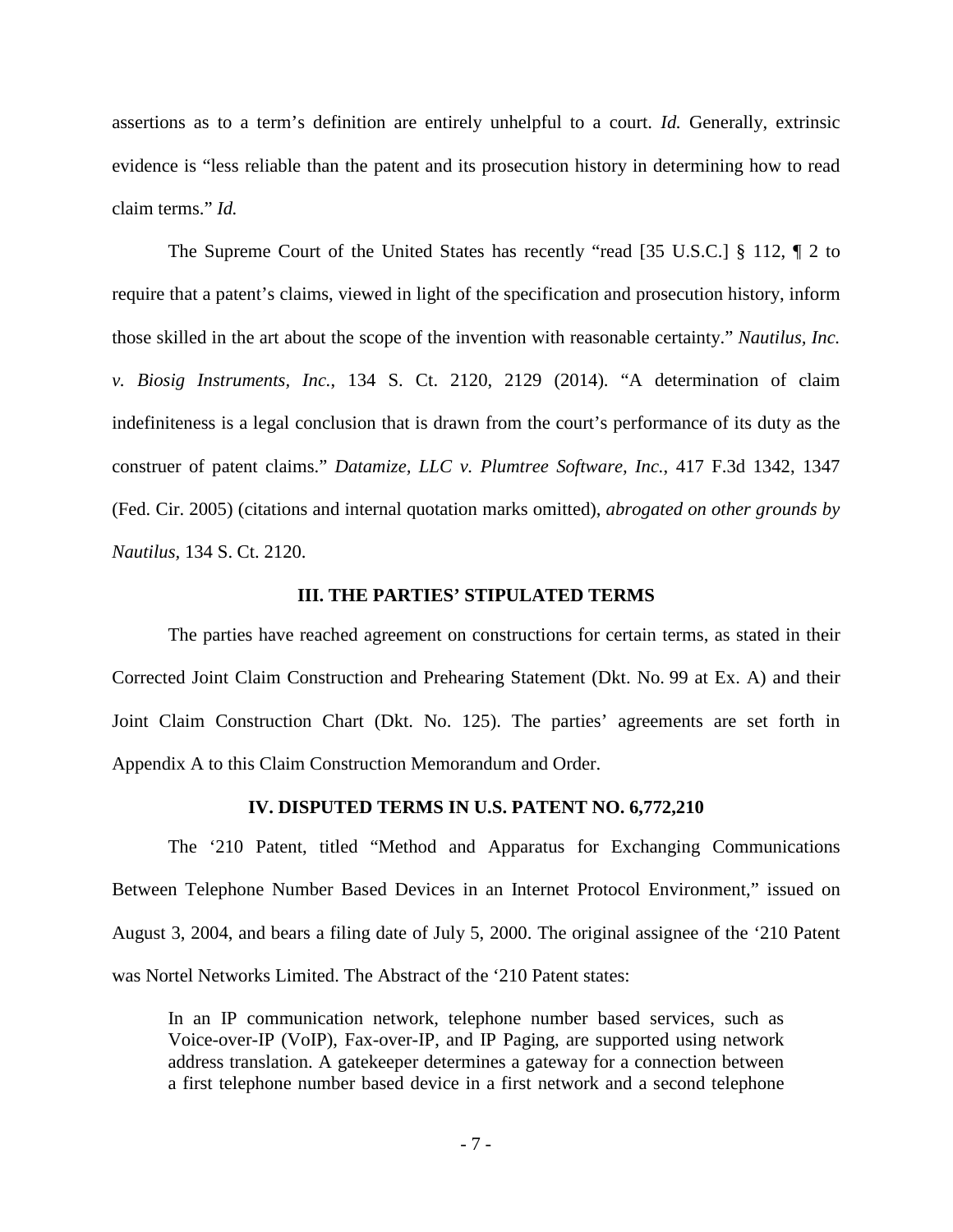number based device in a second network based upon a telephone number for the second telephone number based device. The gateway is situated between the two networks, and enables communication between the two telephone number based devices by having a first address for the first telephone number based device for use in the first network, allocating a second address or address/port number pair for the first telephone number based device for use in the second network, and performing address translation on communication messages exchanged between the first telephone number based device and the second telephone number based device such that the first address for the first telephone number based device is used in the first network and the second address or address/port number pair for the first telephone number based device is used in the second network.

As a preliminary matter, the parties have cited testimony of the named inventors, but such testimony has not significantly affected the Court's analysis in this case. *See Howmedica Osteonics Corp. v. Wright Med. Tech., Inc.*, 540 F.3d 1337, 1346-47 (Fed. Cir. 2008) (noting that inventor testimony is "limited by the fact that an inventor understands the invention but may not understand the claims, which are typically drafted by the attorney prosecuting the patent application"); *but see Phillips*, 415 F.3d at 1317 ("Although we have emphasized the importance of intrinsic evidence in claim construction, we have also authorized district courts to rely on extrinsic evidence, which consists of all evidence external to the patent and prosecution history, including expert and *inventor testimony*, dictionaries, and learned treatises.") (emphasis added; citations and internal quotation marks omitted); *Voice Techs. Grp., Inc. v. VMC Sys., Inc.*, 164 F.3d 605, 615 (Fed. Cir. 1999) ("An inventor is a competent witness to explain the invention and what was intended to be conveyed by the specification and covered by the claims. The testimony of the inventor may also provide background information, including explanation of the problems that existed at the time the invention was made and the inventor's solution to these problems."). This finding applies to all of the patents-in-suit addressed by this Claim Construction Memorandum and Order.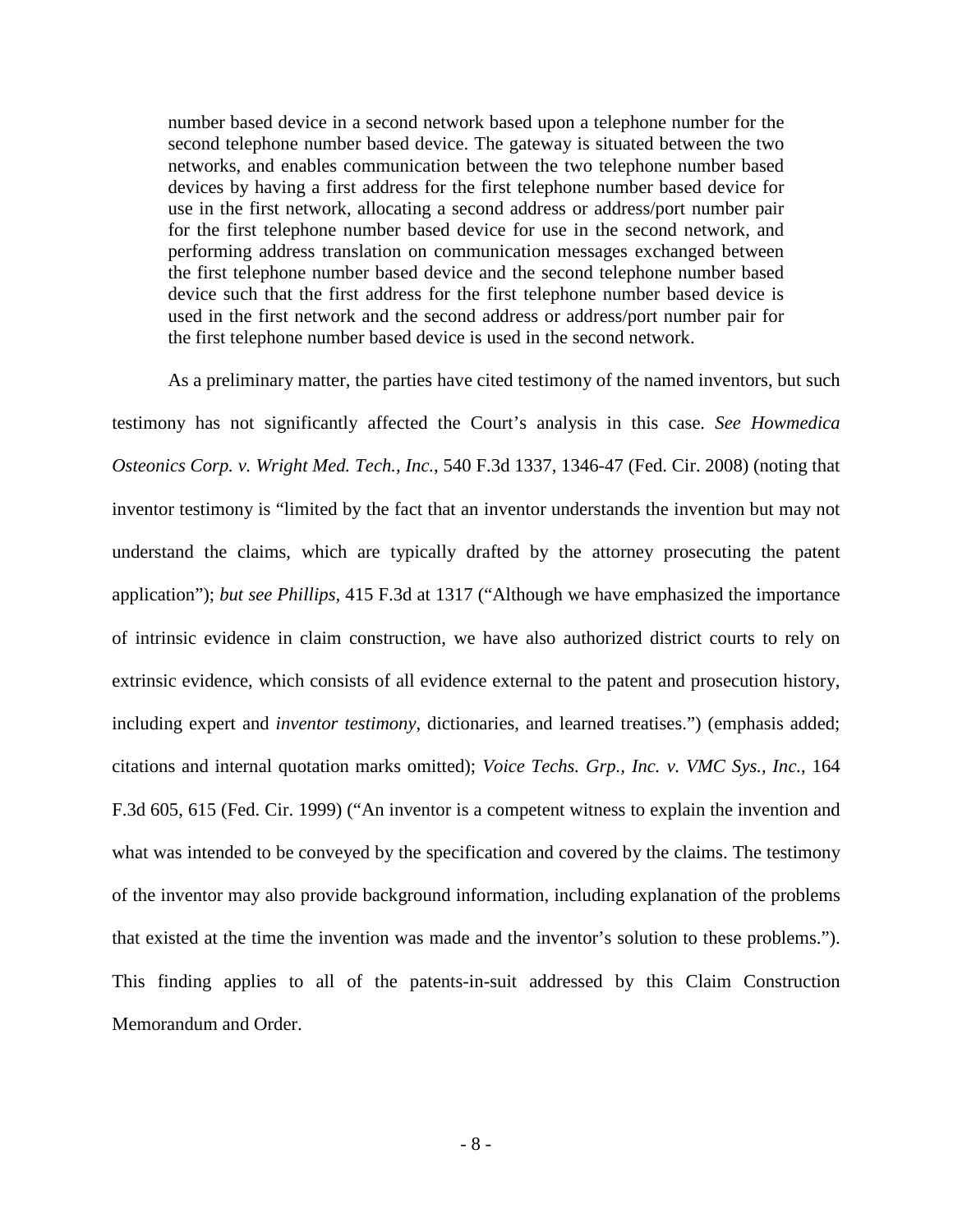#### <span id="page-8-0"></span>**A. "telephone number based device"**

| <b>Plaintiff's Proposed Construction</b>                    | <b>Defendants' Proposed Construction</b> |
|-------------------------------------------------------------|------------------------------------------|
| No construction necessary; this claim language   Indefinite |                                          |
| does not require construction and should be                 |                                          |
| accorded its plain and ordinary meaning.                    |                                          |

Dkt. No. 108 at 1; Dkt. No. 118 at 1. The parties submit that this term appears in Claims 1-5, 7,

8, 9, 11, 13, 14, 15, 17, 18, 19, 21, 23, 24, 25, 27, 28, 29, 67, 68, 69, and 70 of the '210 Patent.

Shortly before the start of the February 19, 2015 hearing, the Court provided the parties with the following preliminary construction: "device identified by a telephone number for communication services."

(1) The Parties' Positions

Plaintiff argues that "a person of ordinary skill in the art would understand the claim term to refer to a device that can be identified by a telephone number for receiving communication services." Dkt. No. 108 at 1.

Defendants respond that the patentee referred to "telephone number based devices" to avoid prior art disclosing general-purpose IP devices, such as personal computers connected to the Internet, but "[t]hey inexplicably failed, however, to explain or justify this distinction . . . ." Dkt. No. 118 at 1. Defendants conclude that "[b]ecause there is no well understood definition of what constitutes a 'telephone number based device' to a person of ordinary skill, and the intrinsic record does not provide one, this term cannot 'inform those skilled in the art about the scope of the invention with reasonable certainty' and is therefore indefinite." *Id.* at 2 (quoting *Nautilus*, 134 S. Ct. at 2129).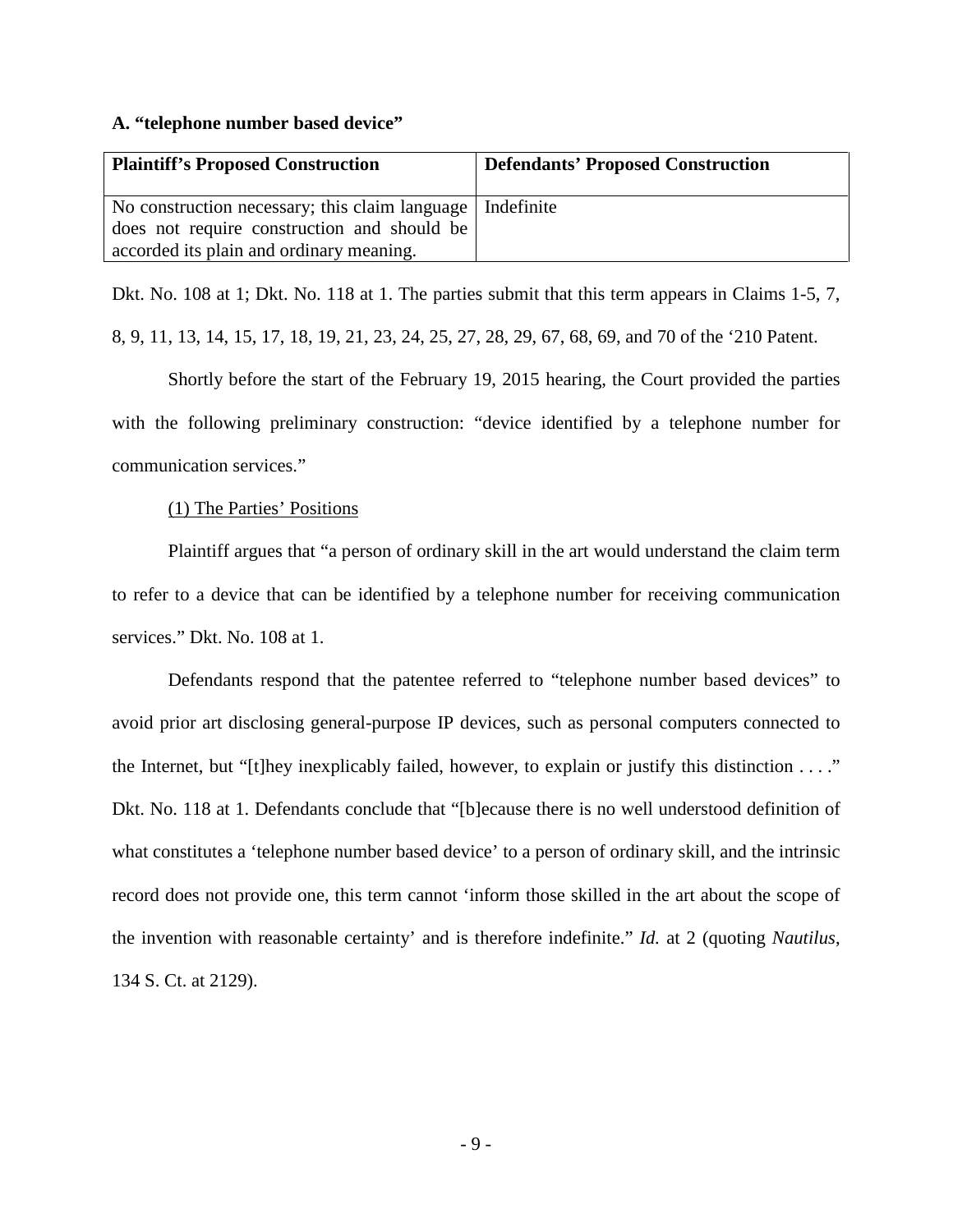Plaintiff replies that "[t]he specification uses the term, consistent with its plain and ordinary meaning, to refer to devices that are identified by a telephone number to receive communication services." Dkt. No. 121 at 1.

At the February 19, 2015 hearing, Plaintiff stated that the Court's preliminary construction was acceptable to Plaintiff.

#### (2) Analysis

The specification discloses devices that are identified by a telephone number. *See, e.g.,* '210 Patent at 2:36 ("telephone number for the called device"), 4:49-50 ("phone number of the called VoIP device"), 5:32-33 ("phone number for the called VoIP device"), 6:39 ("phone number of the called VoIP device"), 6:62 ("phone number of the called VoIP device") & 9:32-36 ("phone number for the called VoIP device").

Plaintiff's expert opines that "[a] telephone number based device is a device that can be identified by a telephone number for receiving communication services," which Plaintiff's expert submits is the plain and ordinary meaning of the disputed term. Dkt. No. 108, Ex. 9, Nov. 12, 2014 Lipoff Opening Decl. at ¶ 41; *see id.* at ¶¶ 42-44. Defendants' expert responds that there is ambiguity as to whether the disputed term refers to devices that support telephone-number-based services, devices that are addressed *exclusively* by a telephone number, or devices that are *capable* of being addressed by a telephone number. *See* Dkt. No. 118, Ex. O, Nov. 11, 2014 Williams Decl. at ¶¶ 70-71; *see also id.*, Ex. P, Nov. 25, 2014 Williams Rebuttal Decl. at ¶¶ 15- 16.

On balance, the meaning articulated by Plaintiff's expert is supported by, for example, the above-cited portions of the specification and is persuasive. *See, e.g.,* '210 Patent at 5:30-40. Defendants' expert's opinions fail to demonstrate that the disputed term renders the claim scope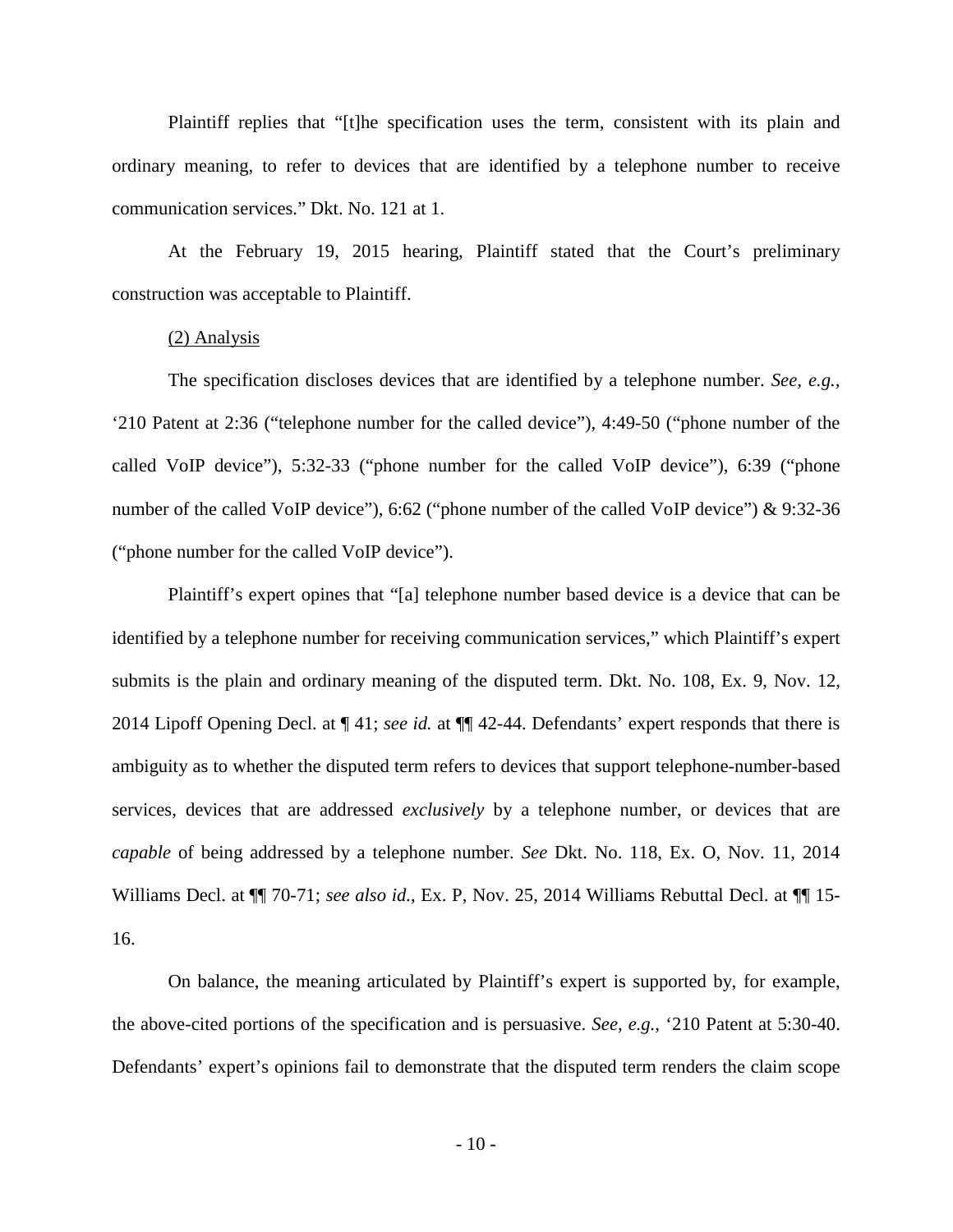not "reasonabl[y] certain[]." *Nautilus*, 134 S. Ct. at 2129; *see id.* at 2128 (a "modicum of uncertainty" does not render a claim indefinite). Instead, Defendants' arguments are primarily directed to issues of infringement, such as whether a particular number in a particular implementation is, in fact, a "telephone number." *See PPG Indus. v. Guardian Indus. Corp.*, 156 F.3d 1351, 1355 (Fed. Cir. 1998) ("[A]fter the court has defined the claim with whatever specificity and precision is warranted by the language of the claim and the evidence bearing on the proper construction, the task of determining whether the construed claim reads on the accused product is for the finder of fact."). Defendants' indefiniteness argument is hereby expressly rejected.

Although Plaintiff proposes that no construction is necessary, "some construction of the disputed claim language will assist the jury to understand the claims." *TQP Dev., LLC v. Merrill Lynch & Co.*, No. 2:08-CV-471, 2012 WL 1940849, at \*2 (E.D. Tex. May 29, 2012) (Bryson, J.).

The Court therefore hereby construes **"telephone number based device"** to mean **"device identified by a telephone number for communication services."**

<span id="page-10-0"></span>

|  | B. "allocat[ing] a second address for use in the second network" |  |  |  |  |  |  |
|--|------------------------------------------------------------------|--|--|--|--|--|--|
|--|------------------------------------------------------------------|--|--|--|--|--|--|

| <b>Plaintiff's Proposed Construction</b> | <b>Defendants' Proposed Construction</b>                                                       |
|------------------------------------------|------------------------------------------------------------------------------------------------|
|                                          | No construction necessary; this claim language   "assign[ing] a unique IP address to the first |
|                                          | does not require construction and should be telephone number based device for use in the       |
| accorded its plain and ordinary meaning. | second network"                                                                                |

Dkt. No. 108 at 2; Dkt. No. 118 at 3. The parties submit that these terms appear in Claims 1, 2, 67, and 68 of the '210 Patent.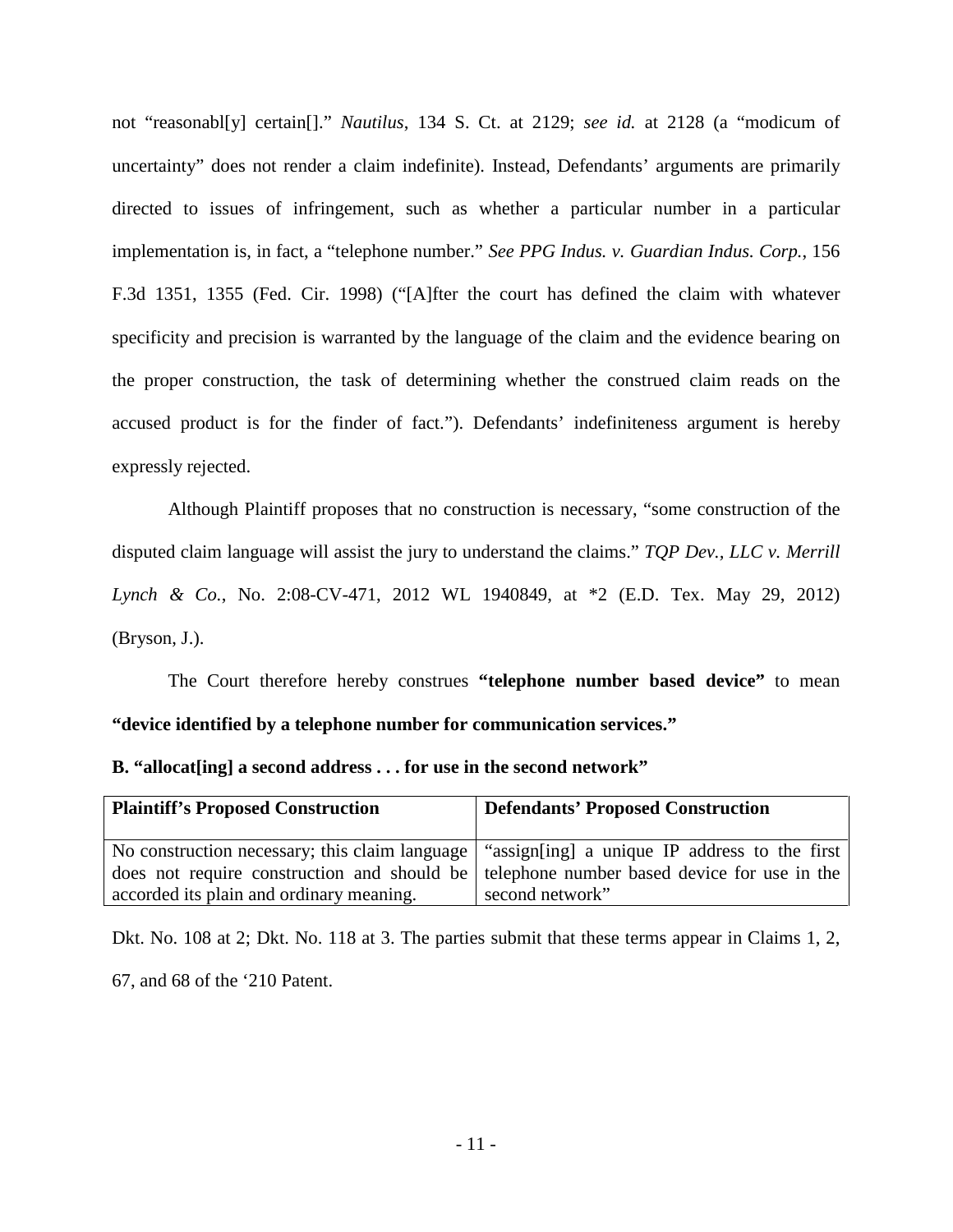Shortly before the start of the February 19, 2015 hearing, the Court provided the parties with the following preliminary construction: "Plain meaning; Defendants' proposed requirement of a 'unique' IP address is rejected."

## (1) The Parties' Positions

Plaintiff argues that "Defendants simply repeat most of the words from the limitation in [their] construction" except that Defendants also "read into the claim a requirement that the second address be 'unique,'" which Plaintiff argues is "inconsistent with the specification of the '210 Patent." Dkt. No. 108 at 2.

Defendants respond that although "port numbers may be used to identify multiple devices mapped to the same address in one embodiment, that embodiment is plainly not recited in the claims." Dkt. No. 118 at 3-4. Defendants argue that "allocating" necessarily results in unique assignment of IP addresses. *Id.* at 4. Defendants also cite extrinsic dictionary definitions as well as testimony of the named inventor. *Id.* at 4-5.

Plaintiff replies that "Defendants improperly seek to limit the claims to one of th[]e disclosed embodiments by requiring the second address to be unique," and Plaintiff argues that not even the dictionary definitions cited by Defendants support such a limitation. Dkt. No. 121 at 1.

## (2) Analysis

Claim 1 of the '210 Patent, for example, recites (emphasis added):

1. In an Internet Protocol (IP) communication system having a first network coupled to a second network through a gateway, wherein the first network and the second network are both IP networks, a method for exchanging communication messages between a first telephone number based device in the first network and a second telephone number based device in the second network, the first telephone number based device having a first address for use in the first network, the method comprising: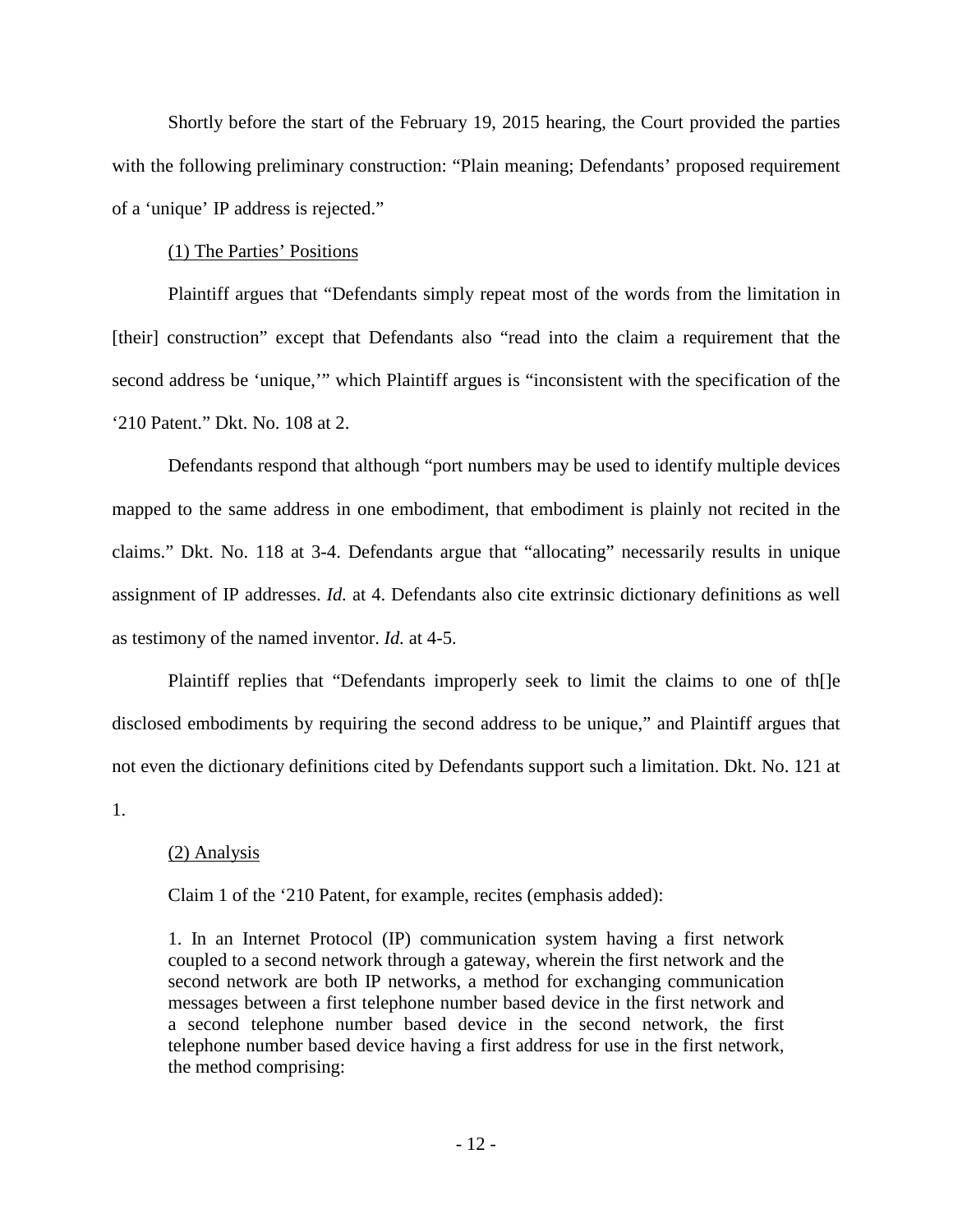*allocating a second address for the first telephone number based device for use in the second network*; and

performing address translation on communication messages so that the first address for the first telephone number based device is used in the first network and the second address for the first telephone number based device is used in the second network.

Defendants' proposal of requiring a "unique" address is not supported by the claim language. Further, Defendants have not demonstrated that the intrinsic evidence contains any disclaimer in this regard, and the extrinsic dictionary definitions do not establish that "allocating" requires that what is allocated must be unique. *See* Dkt. No. 118, Ex. O, Nov. 11, 2014 Williams Decl. at  $\P$  80.

Defendants' proposal of uniqueness also runs contrary to disclosures that although some embodiments may use a unique IP address, port numbers can be used to distinguish devices sharing a common IP address. *See* '210 Patent at 4:2-7 & 8:59-66; *see also id.* at 5:21-26, 5:41-57 & 6:14-21.

Although the specification discloses embodiments in which a unique IP address is allocated (*see, e.g.,* '210 Patent at 3:44-55 & 4:18-29), that feature of particular embodiments should not be imported into the claims. *See Comark*, 156 F.3d at 1187. Further, even the disclosure cited by Defendants explains that an IP address may be unique within a private network but not within the entire communications system:

A VoIP device in the private network may be associated with a 'private' IP address that is unique within the private network but not within the entire communication system, for example, due to the common practice of reusing IP addresses.

*Id.* at 3:47-51.

The Court therefore hereby expressly rejects Defendants' proposed construction. No further construction is necessary. *See U.S. Surgical Corp. v. Ethicon, Inc.*, 103 F.3d 1554, 1568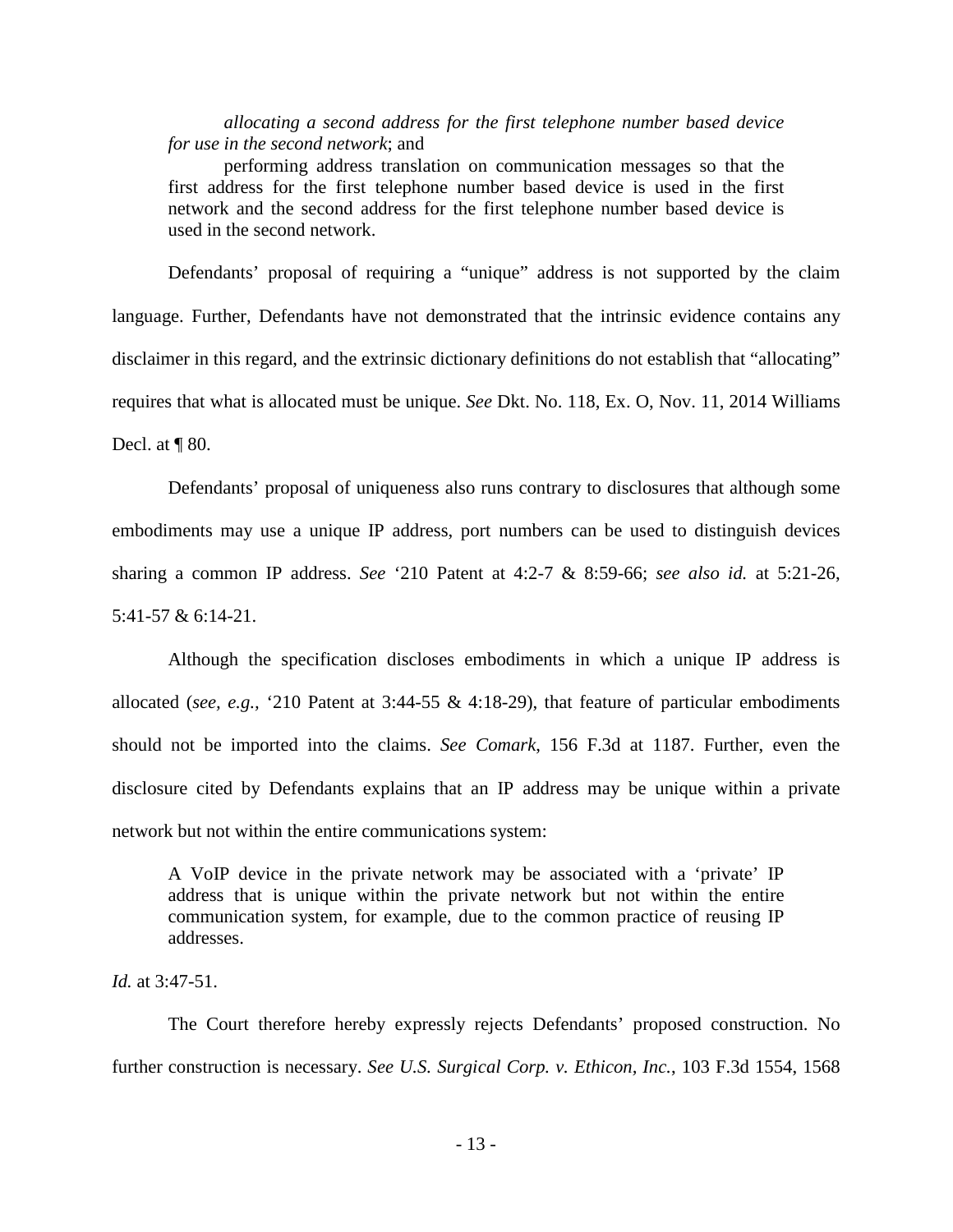(Fed. Cir. 1997) ("Claim construction is a matter of resolution of disputed meanings and technical scope, to clarify and when necessary to explain what the patentee covered by the claims, for use in the determination of infringement."); *see also O2 Micro Int'l Ltd. v. Beyond Innovation Tech. Co.*, 521 F.3d 1351, 1362 (Fed. Cir. 2008) ("[D]istrict courts are not (and should not be) required to construe every limitation present in a patent's asserted claims."); *Finjan, Inc. v. Secure Computing Corp.*, 626 F.3d 1197, 1207 (Fed. Cir. 2010) ("Unlike *O2 Micro*, where the court failed to resolve the parties' quarrel, the district court rejected Defendants' construction.").

The Court therefore hereby construes **"allocat[ing] a second address . . . for use in the second network"** to have its **plain meaning**.

### <span id="page-13-0"></span>**C. "map[ping] the first address . . . to [a / the] second address"**

| <b>Plaintiff's Proposed Construction</b> | <b>Defendants' Proposed Construction</b>                                                                                                          |
|------------------------------------------|---------------------------------------------------------------------------------------------------------------------------------------------------|
| the second address"                      | "associat[e/ing] the first address with [a /   "matching an IP address in the first network to<br>a different and unique IP address in the second |
|                                          | network"                                                                                                                                          |

Dkt. No. 108 at 3; Dkt. No. 118 at 5. The parties submit that these terms appear in Claims 3, 7, 11, 13, 21, and 23 of the '210 Patent.

Shortly before the start of the February 19, 2015 hearing, the Court provided the parties with the following preliminary construction: "mapping an address in the first network to a different address in the second network."

## (1) The Parties' Positions

The parties present similar arguments regarding "uniqueness" as addressed in the discussion of the "allocating . . ." term, above. Dkt. No. 108 at 3; Dkt. No. 118 at 5.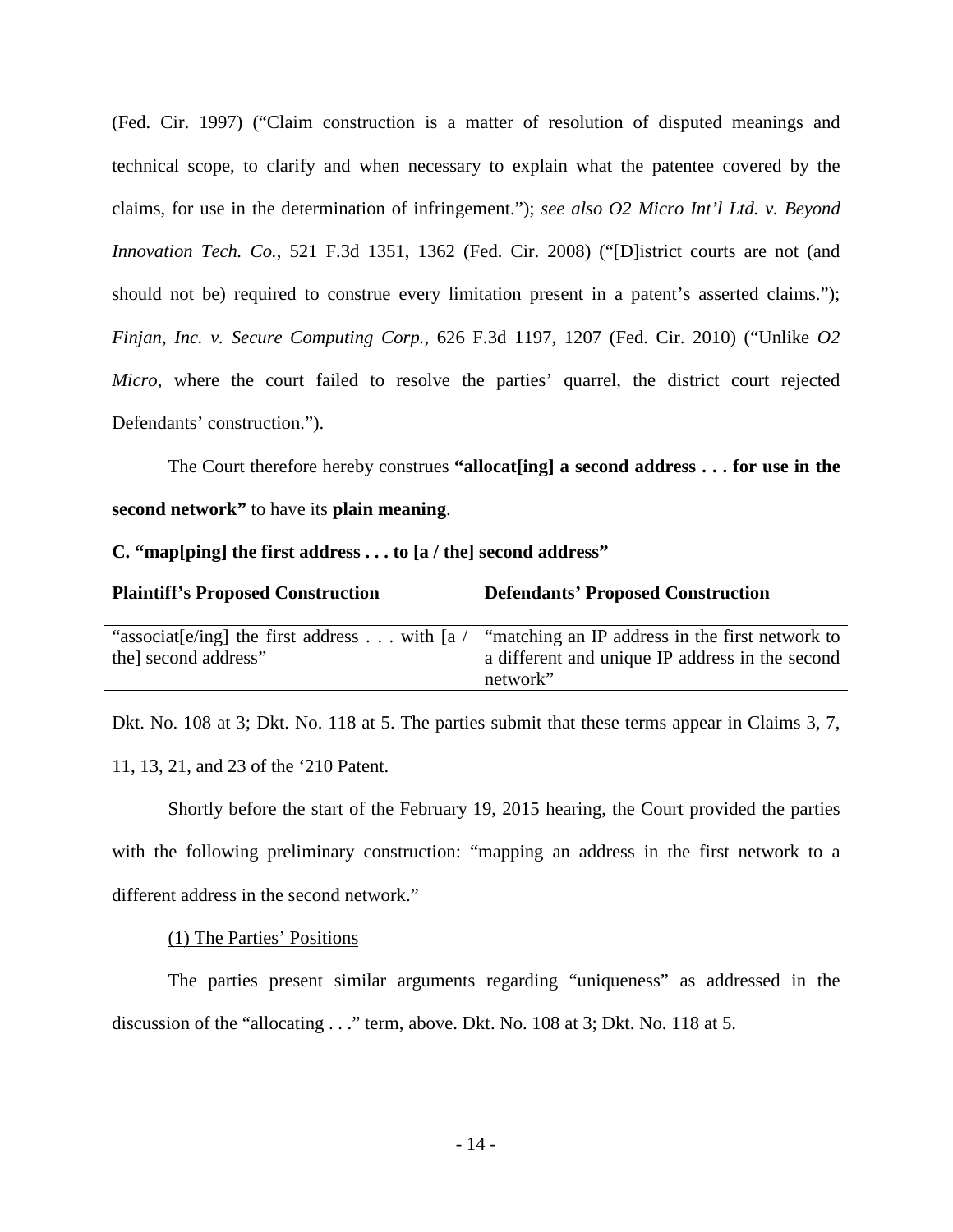Plaintiff also argues that "mapping" refers to "associating" rather than "matching" because "the claims and specification . . . describe using an association between the first and second addresses to support translation between them." Dkt. No. 108 at 3; *see* '210 Patent at 3:61-4:7.

Defendants respond that the specification repeatedly refers to a "corresponding" address, that Defendants argue means a "one-to-one" "mapping." Dkt. No. 118 at 5. Defendants also cite extrinsic dictionary definitions of "map." *Id.* at 6; *see id.*, Ex. O, Nov. 11, 2014 Williams Decl. at ¶¶ 91-92.

Plaintiff's reply brief does not address this term. *See* Dkt. No. 121.

At the February 19, 2015 hearing, Plaintiff stated that it had no objection to the Court using the word "mapping" in the construction of this disputed term.

#### (2) Analysis

For substantially the same reasons discussed above as to the term "allocat[ing] a second address . . . for use in the second network," the Court hereby expressly rejects Defendants' proposed construction, in particular as to Defendants' proposal of requiring a "unique IP address."

Also, Plaintiff's proposal of the word "associating" would provide little if any guidance to the finder of fact. The Court therefore hereby expressly rejects Plaintiff's proposed construction.

Instead, the term "mapping" is sufficiently clear on its face, and no further construction is necessary. *See U.S. Surgical*, 103 F.3d at 1568 ("Claim construction is a matter of resolution of disputed meanings and technical scope, to clarify and when necessary to explain what the patentee covered by the claims, for use in the determination of infringement. It is not an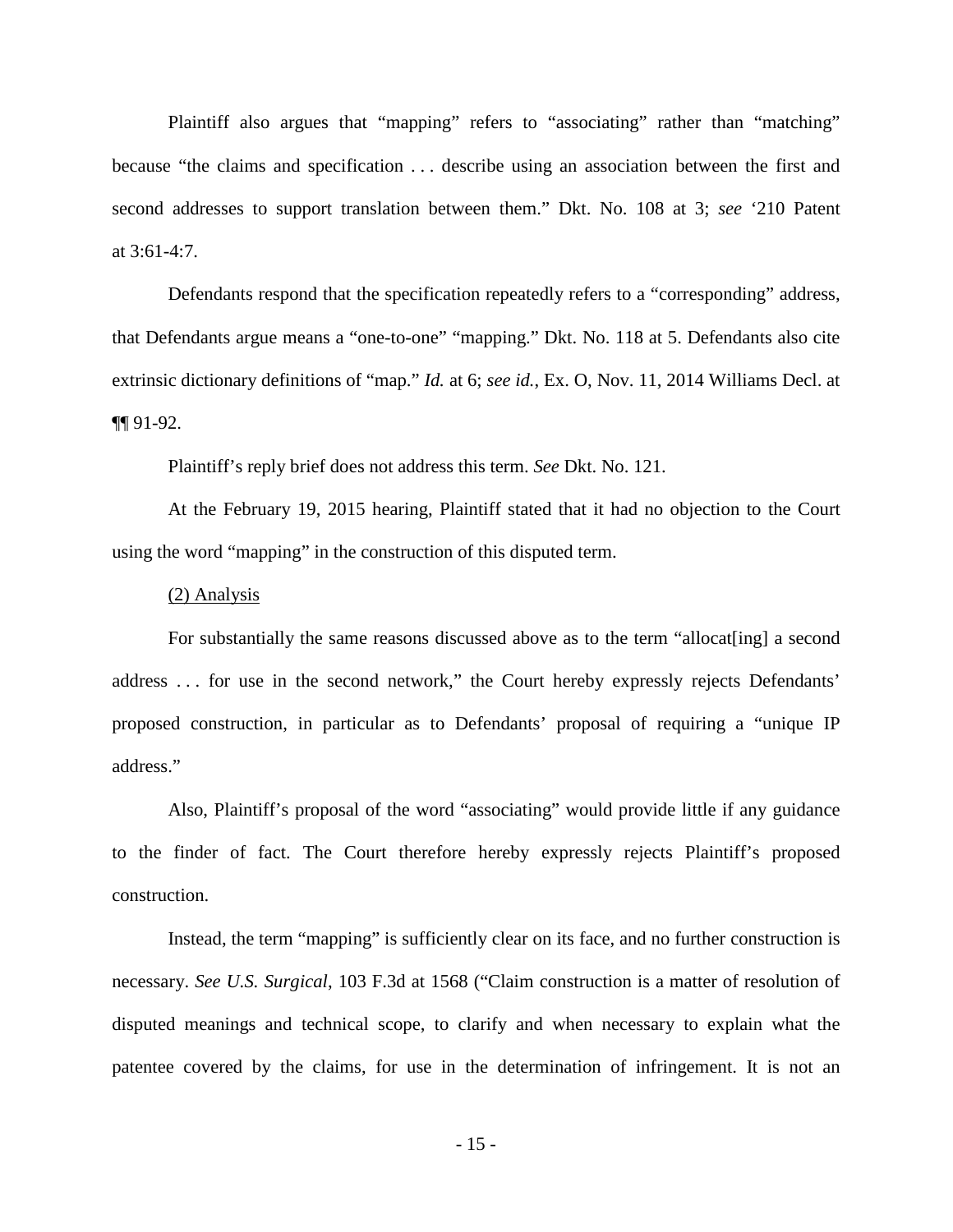obligatory exercise in redundancy."); *see also O2 Micro*, 521 F.3d at 1362; *Finjan*, 626 F.3d at 1207.

The Court therefore hereby construes **"map[ping] the first address . . . to [a / the] second address"** to mean **"mapping an address in the first network to a different address in the second network."**

# **V. DISPUTED TERMS IN U.S. PATENT NO. 7,047,561**

<span id="page-15-0"></span>The '561 Patent, titled "Firewall for Real-Time Internet Applications," issued on May 16,

2006, and bears a filing date of September 28, 2000. The original assignee of the '561 Patent was

Nortel Networks Limited. The Abstract of the '561 Patent states:

The present invention relates to a firewall for use in association with real-time Internet applications such as Voice over Internet Protocol (VoIP). The firewall applies an application proxy to the signaling and control channels and a packet filter to the bearer channels. One of the features of hybrid firewall is that the application proxy can instruct the packet filter as to which bearer channels to enable and disable for the duration of a real-time Internet application session. The hybrid firewall can also intelligently perform network address translation (NAT) on Internet protocol packets incoming and outgoing to the firewall.

## <span id="page-15-1"></span>**A. "applying the Internet protocol packets associated with the signaling channel and control channel to [an / the] application proxy"**

| <b>Plaintiff's Proposed Construction</b>                            | <b>Defendants' Proposed Construction</b>                                                      |
|---------------------------------------------------------------------|-----------------------------------------------------------------------------------------------|
| with the signaling channel and control channel   application proxy" | "applying, for the duration of the real-time "applying all the IP packets associated with the |
| to the application proxy"                                           | Internet application, the IP packets associated signaling channel and control channel to the  |

Dkt. No. 108 at 4; Dkt. No. 118 at 6. The parties submit that these terms appear in Claims 1, 12,

and 17 of the '561 Patent.

Shortly before the start of the February 19, 2015 hearing, the Court provided the parties

with the following preliminary construction: "applying, for the setup, duration and take down of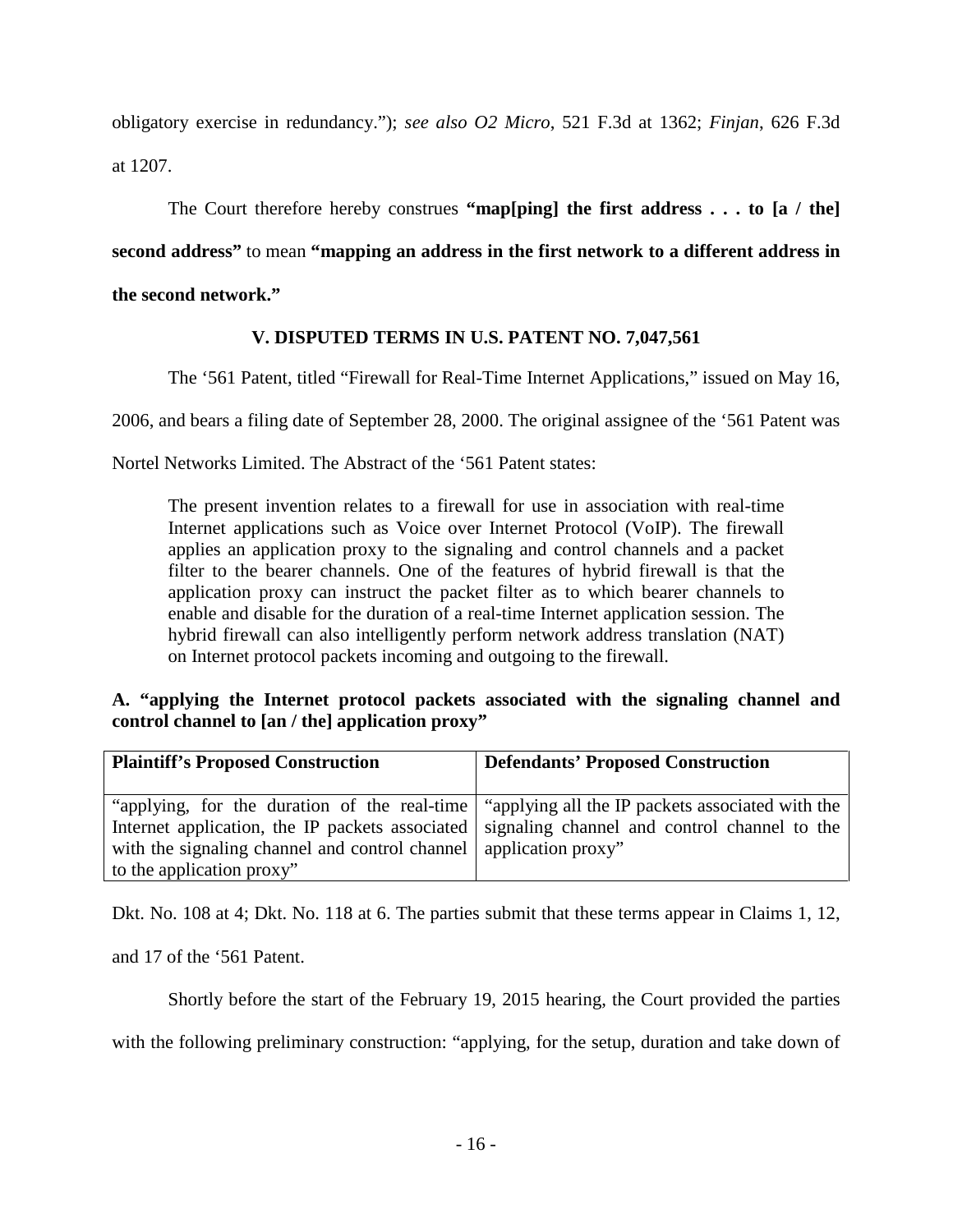the real-time Internet application, all IP packets associated with the signaling channel and control channel to the application proxy."

### (1) The Parties' Positions

"The parties' dispute is whether the recited applying operation must be performed during a real-time Internet application (as Plaintiff contends) or whether the applying operation must also be performed outside the context of a real-time Internet application (as Defendants contend)." Dkt. No. 108 at 4.

Plaintiff argues that the claims and the specification are explicitly directed to a real-time Internet application. *Id.* at 4. Plaintiff also argues that the prosecution history cited by Defendants does not compel otherwise because the patentee's statements, regarding handling of "all" packets, were in the context of a real-time Internet phone call. *Id.* at 4-5.

Defendants respond that the patentee's disclaimer is clear and appears twice in the prosecution history. Dkt. No. 118 at 6-7. Defendants conclude that "[o]ne of ordinary skill in the art reading the prosecution history would therefore understand that the applicants expressly disclaimed arrangements where less than all of the packets associated with the signaling channel and the control channel were processed by the application proxy." *Id.* at 7.

Plaintiff replies that "the reference to 'all' packets in connection with this statement [in the prosecution history] referred to packets received during a call." Dkt. No. 121 at 2.

At the February 19, 2015 hearing, Plaintiff stated that it agreed with the Court's preliminary construction.

#### (2) Analysis

Claim 1 of the '561 Patent, for example, recites (emphasis added):

1. *A firewall for Internet protocol packets carrying data for a real-time Internet application*, each of *said Internet protocol packets* being associated with any one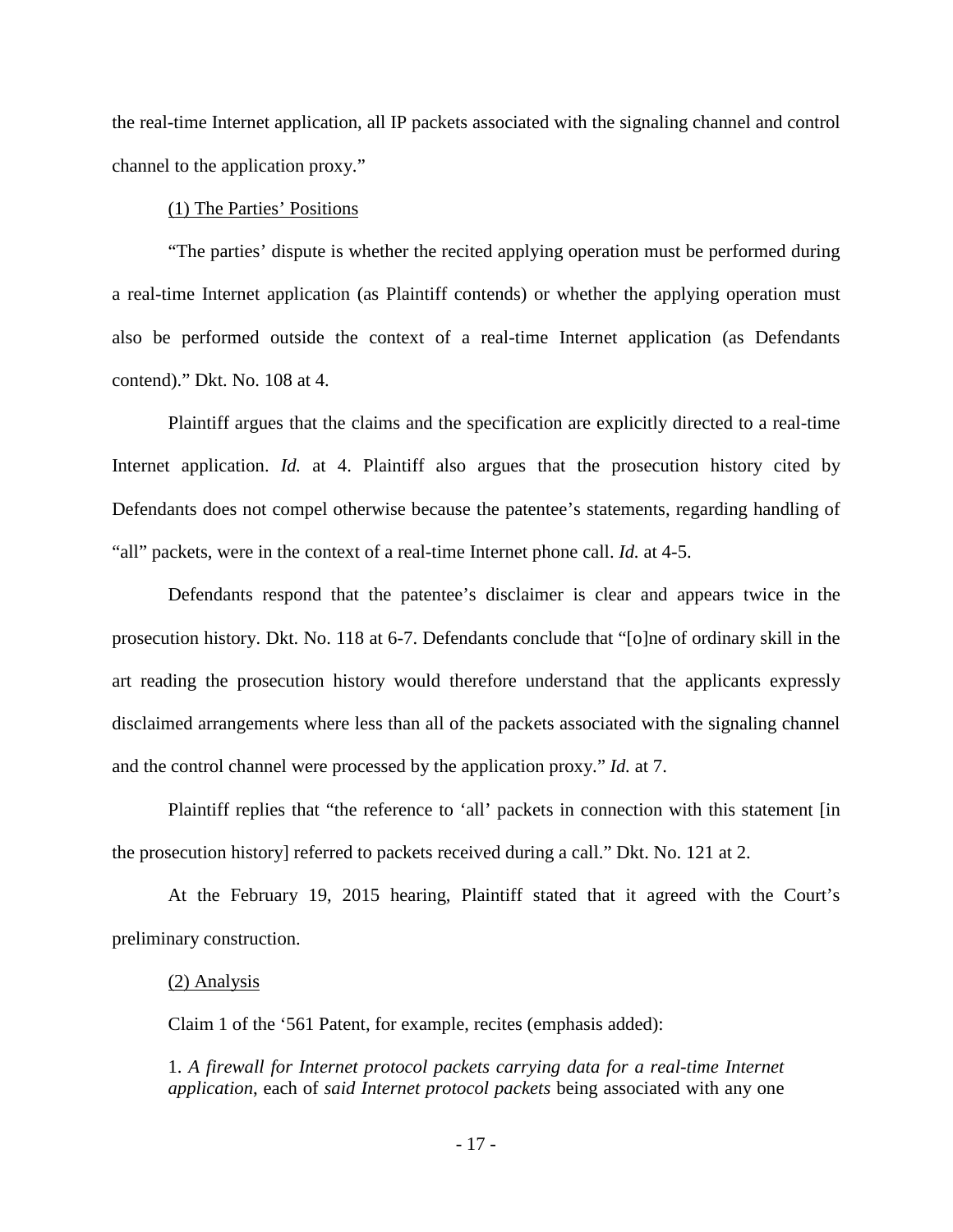of *a signaling channel*, *a control channel*, or a bearer channel of said real-time Internet application, the firewall comprising:

an application proxy and a packet filter,

the firewall *applying the Internet protocol packets associated with the signaling channel and the control channel to the application proxy*, and the firewall applying the Internet protocol packets associated with the bearer channel to the packet filter.

Claims 12 and 17 are method claims but include preambles that refer to a "real-time Internet protocol." *See* '561 Patent at 1:62-63 ("real-time Internet applications are based on realtime Internet protocols").

Because "the Internet Protocol packets" (as well as "the signaling channel" and "the control channel") in the disputed term have their antecedent basis in the preambles, the preambles are limiting, in particular as to the "real-time Internet application" or "real-time Internet protocol." *See Catalina Mktg. Int'l, Inc. v. Coolsavings.com, Inc.*, 289 F.3d 801, 808-09 (Fed. Cir. 2002); *see also Eaton Corp. v. Rockwell Int'l Corp.*, 323 F.3d 1332, 1339 (Fed. Cir. 2003) ("When limitations in the body of the claim rely upon and derive antecedent basis from the preamble, then the preamble may act as a necessary component of the claimed invention.");

 Moreover, the specification explicitly states: "The *present invention* relates to a firewall which is optimized for use with *real-time Internet applications* such as voice, fax, video or multimedia." '561 Patent at 2:21-23 (emphasis added); *see id.* at Fig. 5 (step 526).

During prosecution, the patentee stated that "all" packets associated with the signaling channel and the control channel are applied to the application proxy:

Claim 1 recites "applying the Internet protocol packets associated with the signaling channel and the control channel to the application proxy . . . ." Implicit in this claim language is that *all* the packets associated with the signaling channel and the control channel are applied to the application proxy. In contrast, Baum's control processor 344 drops out of the call (as previously argued) and does not process the call take down or other signaling channel or control channel packets as recited in the claim.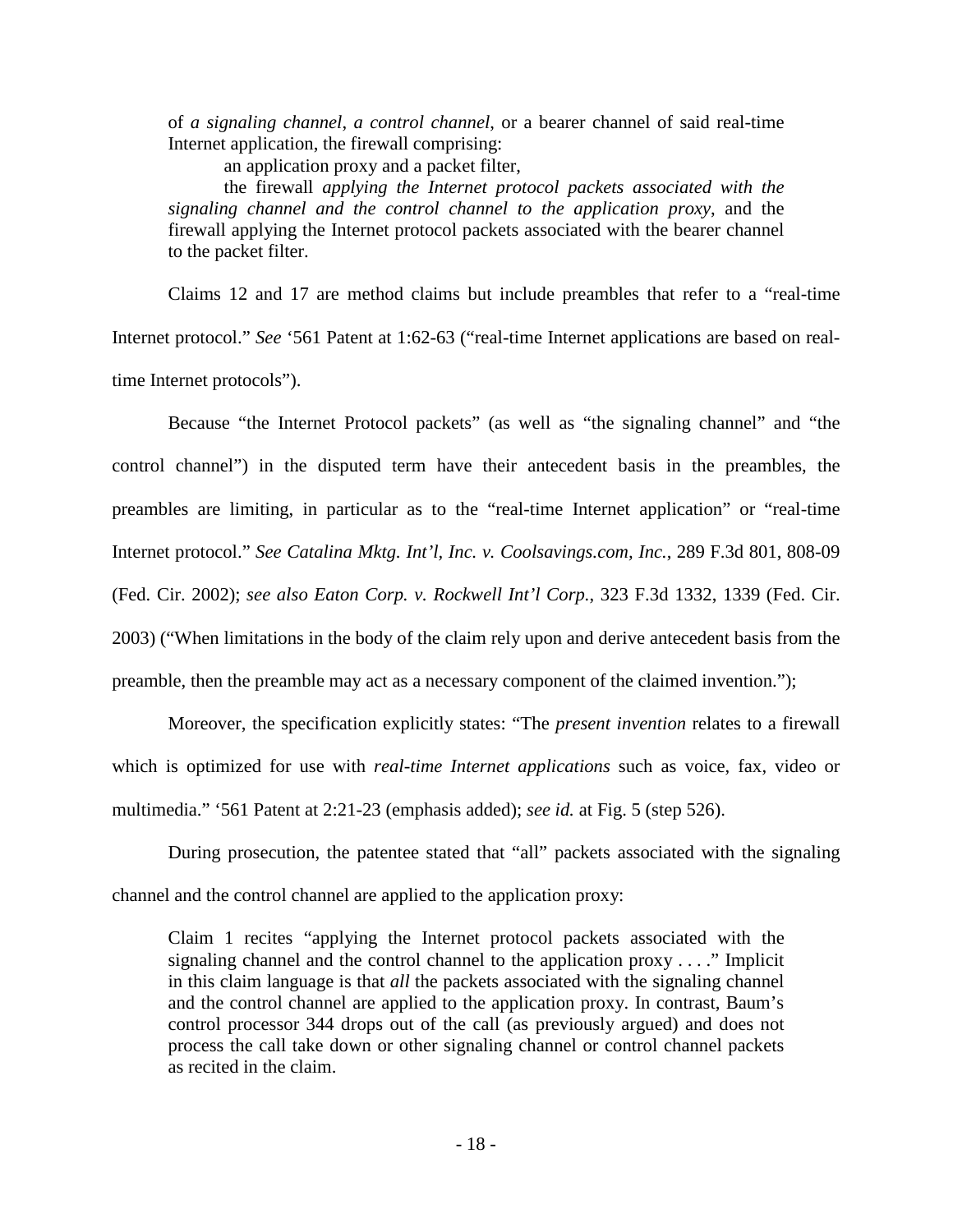Dkt. No. 108, Ex. 21, Mar. 24, 2005 Response to the Final Office Action Mailed January 27, 2005, at 3 (emphasis in original); *see id.*, Ex. 22, Jul. 27, 2005 Appeal Brief at 6 (similar).

The patentee thus referred to "all" packets in the context of real-time applications. *See, e.g.,* Dkt. No. 108, Ex. 21, Mar. 24, 2005 Response to the Final Office Action Mailed January 27, 2005, at 2 ("Each VoIP phone call has a signaling channel that is responsible for call set up, call take down, and other similar signaling functions. The present invention applies the application proxy firewall to the signaling channel at all stages of the call."); *id.*, Ex. 22, Jul. 27, 2005 Appeal Brief at 2 (similar). Nothing in the Notice of Allowability cited by Defendants compels otherwise. *See* Dkt. No. 118, Ex. B, Oct. 17, 2005 Reasons for Allowance at 2-6 (GENBAND2834-38).

The patentee therefore did not make any disclaimer in the manner urged by Defendants. *See Omega Eng'g v. Raytek Corp.*, 334 F.3d 1314, 1324 (Fed. Cir. 2003) ("As a basic principle of claim interpretation, prosecution disclaimer promotes the public notice function of the intrinsic evidence and protects the public's reliance on *definitive* statements made during prosecution.") (emphasis added); *id.* at 1325-26 ("[F]or prosecution disclaimer to attach, our precedent requires that the alleged disavowing actions or statements made during prosecution be both *clear and unmistakable*.") (emphasis added).

Nonetheless, the claim language, the specification, and the prosecution history all support reading the disputed term such that for the setup, duration, and take down of a real-time Internet application, *all* IP packets associated with the signaling channel and control channel are applied to the application proxy.

The Court therefore hereby construes **"applying the Internet protocol packets associated with the signaling channel and control channel to [an / the] application proxy"** to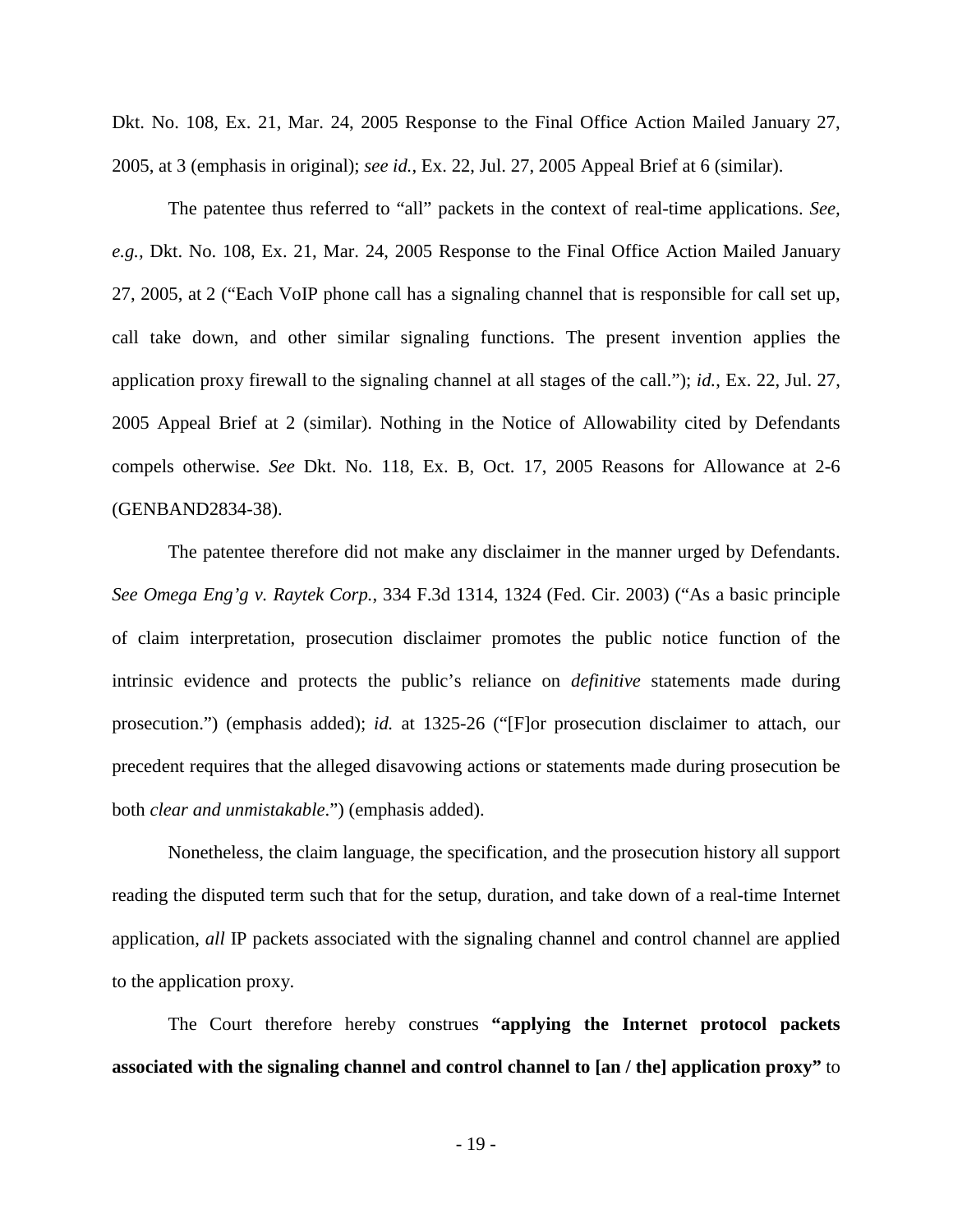mean **"applying, for the setup, duration, and take down of the real-time Internet application, all IP packets associated with the signaling channel and control channel to the application proxy."**

## **VI. DISPUTED TERMS IN U.S. PATENTS NO. 7,184,427 AND 7,990,984**

<span id="page-19-0"></span>The '427 Patent, titled "System and Method for Communicating Telecommunication

Information from a Broadband Network to a Telecommunication Network," issued on

February 27, 2007, and bears a filing date of November 28, 2000. The original assignee of the

'427 Patent was GenBand Inc. The Abstract of the '427 Patent states:

A system for communicating telecommunication information includes a memory, packetization modules, and a telecommunication interface module. The memory stores subscriber profiles associating each of several subscribers with a telecommunication interface. The packetization modules receive data packets from a broadband network and extract telecommunication information associated with a subscriber from the data packets. The telecommunication interface module communicates the telecommunication information to a telecommunication network using a telecommunication interface associated with the subscriber.

The '984 Patent is a continuation of the '427 Patent and bears the same title. The '984

Patent issued on August 2, 2001, and the original assignee was Genband US LLC.

<span id="page-19-1"></span>**A. "the [first and second data communication protocols / data communication protocol] includes any of Internet Protocol, Asynchronous Transfer Mode, and Frame Relay protocols"** 

| <b>Plaintiff's Proposed Construction</b> | <b>Defendants' Proposed Construction</b>                                                                                                                                                                                                                                                                |
|------------------------------------------|---------------------------------------------------------------------------------------------------------------------------------------------------------------------------------------------------------------------------------------------------------------------------------------------------------|
| accorded its plain and ordinary meaning. | No construction necessary; this claim language   "the [first and second data communication<br>does not require construction and should be protocols / data communication protocol<br>capable of being supported include Internet<br>Protocol, Asynchronous Transfer Mode, and<br>Frame Relay protocols" |

Dkt. No. 108 at 5; Dkt. No. 118 at 8. The parties submit that these terms appear in Claims 1, 13,

28, and 38 of the '427 Patent and Claims 1, 7, 9, 16, 17, and 20 of the '984 Patent.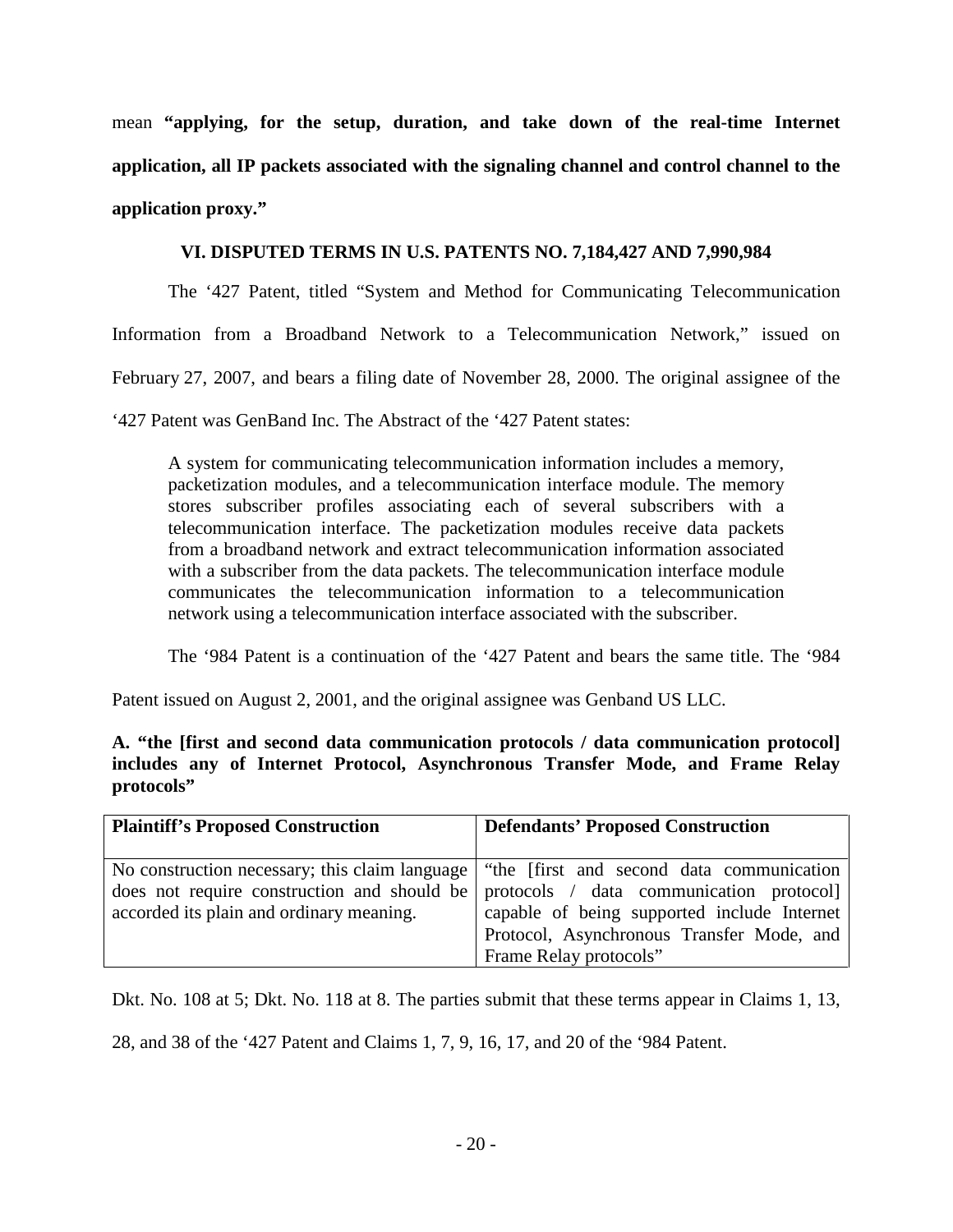Shortly before the start of the February 19, 2015 hearing, the Court provided the parties with the following preliminary construction: "Plain meaning; Defendants' request to require utilization of all three protocols is rejected."

#### (1) The Parties' Positions

Plaintiff argues that the plain language of this term is clear and that "Defendants' construction is improper because it would change the meaning of the claim by requiring support for all three recited protocols rather than selected ones of the recited protocols." Dkt. No. 108 at 5-6. Plaintiff argues that Defendants thereby "improperly try to read 'any of' out of the claim limitation." *Id.* at 6.

Defendants respond that their proposed construction "embodies the intrinsic evidence, which consistently and repeatedly explains the alleged invention is capable of supporting all of the IP, ATM and FR protocols." Dkt. No. 118 at 8-9. Defendants also submit that their proposed construction "requires the claimed 'packetization modules' and 'receiving' steps, which receive data packets using the data communication protocols, be capable of supporting IP, ATM, and FR—not that the data communication protocol is all three simultaneously." *Id.* at 11.

Plaintiff replies that "[t]he passages of the specification cited by Defendants discuss support for 'several, alternative data communication protocols,' but none of those passages require support for all three of IP, ATM, and Frame Relay." Dkt. No. 121 at 3.

At the February 19, 2015 hearing, Defendants urged that Plaintiff has admitted in its briefing that the disputed term requires support for at least two of the specified protocols. *See* Dkt. No. 108 at 7; *see also* Dkt. No. 121 at 3 n.5. Plaintiff responded that multiple protocols are necessary only where required by the language of a particular claim.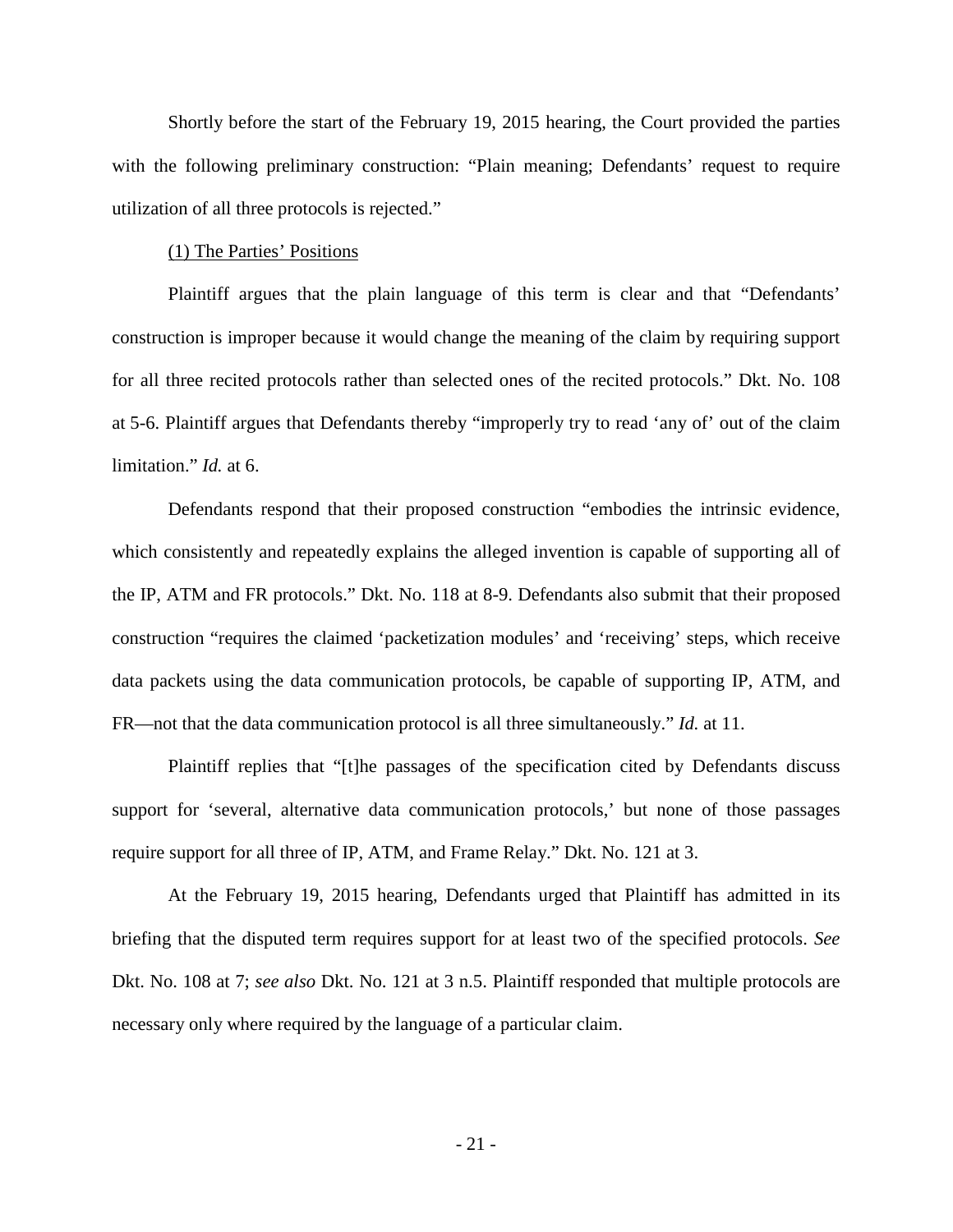#### (2) Analysis

Claim 1 of the '427 Patent, for example, recites (emphasis added):

1. A gateway for communicating telecommunication information, comprising:

one or more packetization modules operable to receive first data packets from a first broadband network using a first data communications protocol and to extract first telecommunication information associated with a first subscriber from the first data packets, the packetization modules further operable to receive second data packets from a second broadband network using a second data communication protocol and to extract second telecommunication information associated with a second subscriber from the second data packets, wherein the first and second broadband networks include any of digital subscriber line, cable, and wireless platforms, wherein *the first and second data communication protocols includes any of Internet Protocol, Asynchronous Transfer Mode, and Frame Relay protocols*; and

one or more telecommunication interface modules operable to communicate the first telecommunication information to a telecommunication network using a first telecommunication interface format associated with the first subscriber and to communicate the second telecommunication information to the telecommunication network using a second telecommunication interface format associated with the second subscriber, the first and second telecommunication interface formats including any of GR-303, TR-8, SS7, V5, ISDN, and unbundled analog lines.

The plain language of the claim thus requires merely that the data communication protocols must be selected from among Internet Protocol, Asynchronous Transfer Mode, and Frame Relay. The specification supports such a reading. *See* '427 Patent at 3:60-63 ("according to Internet Protocol (IP), Asynchronous Transfer Mode (ATM), Frame Relay, or any other suitable data communication protocol"); *see also* Dkt. No. 108, Ex. 15, Nov. 25, 2014 Lipoff Rebuttal Decl. at  $\P$  142-44. Further, Plaintiff acknowledges that particular claim language may require more than one protocol. *See* Dkt. No. 108 at 7; *see also* Dkt. No. 121 at 3 n.5.

The specification explains that supporting "several," alternative data communication protocols can be advantageous. *See* '427 Patent at 2:23-25 ("Rather than provide a single, technology-dependent solution, the present invention uses several, alternative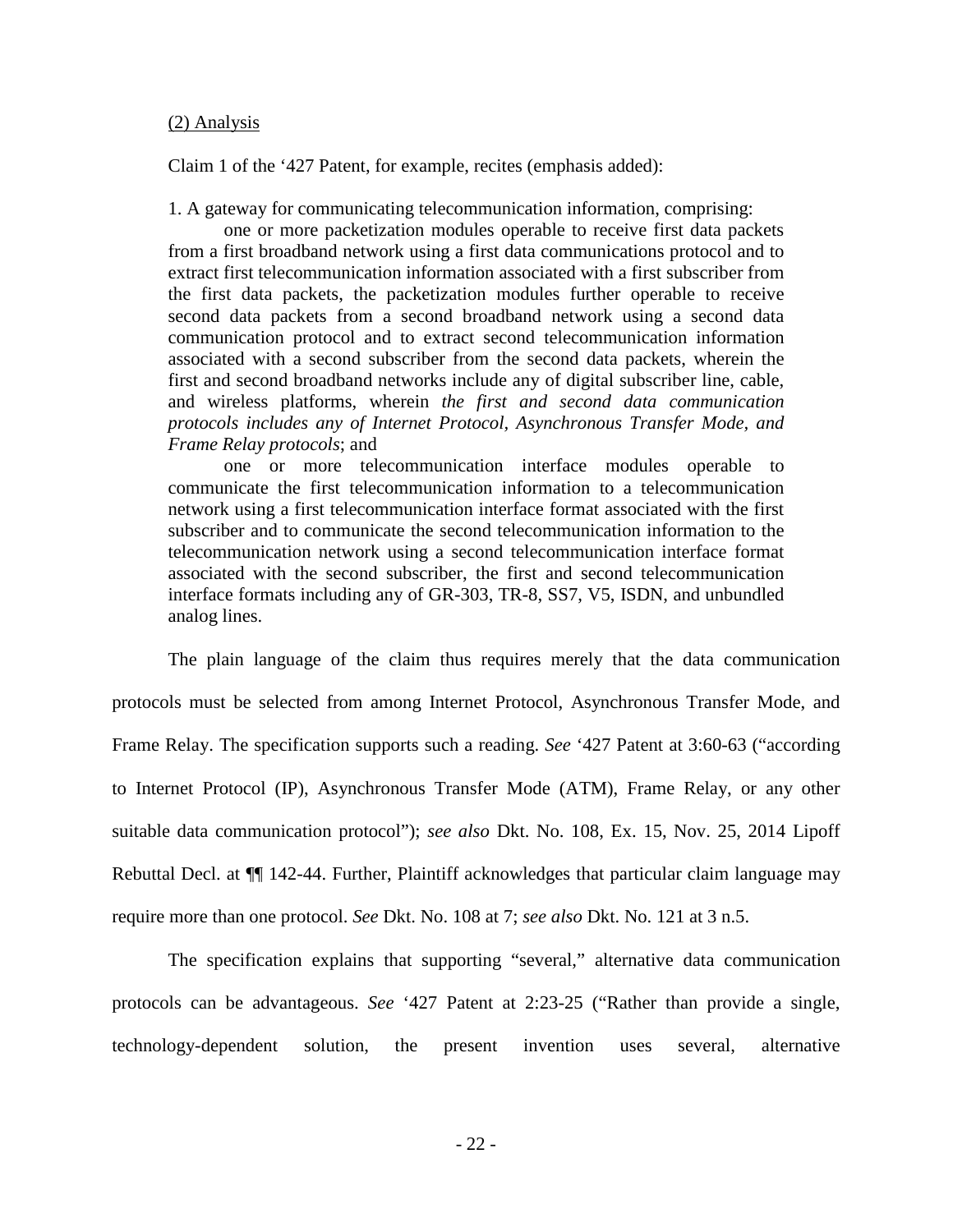telecommunication, compression, and broadband technologies to couple a telecommunication network to a broadband network."), 10:54-11:59, 13:37-40 & 16:3-5.

Defendants have not, however, identified any definitive statements in the specification that would support their proposed construction. For example, Defendants have not established that the word "several" necessarily refers to more than two.

Defendants also urge that the prosecution history contains such a disclaimer, but on balance no such disclaimer is evident. *See Omega Eng'g*, 334 F.3d at 1324-26. Instead, the prosecution history is consistent with the above-discussed plain reading of the claim language. *See* Dkt. No. 108, Ex. 23, May 19, 2005 Response to Examiner's Action ('427 Patent) at 21-22 & 25 (GENBAND4937-38, 41) (pp. 23-24 & 27 of 28 of Ex. 23). In particular, nowhere did the patentee state that the phrase "any of" must be read to mean a capability as to "all of."

The Court therefore hereby expressly rejects Defendants' proposed construction. No further construction is necessary. *See U.S. Surgical*, 103 F.3d at 1568; *see also O2 Micro*, 521 F.3d at 1362; *Finjan*, 626 F.3d at 1207.

The Court accordingly hereby construes **"the [first and second data communication protocols / data communication protocol] includes any of Internet Protocol, Asynchronous Transfer Mode, and Frame Relay protocols"** to have its **plain meaning**.

<span id="page-22-0"></span>**B. "operable to communicate the [first / second] telecommunication information to a telecommunication network using a [first / second] [telecommunication interface format / telecommunication interface] associated with the [first / second] subscriber"** 

| <b>Plaintiff's Proposed Construction</b>       | <b>Defendants' Proposed Construction</b>         |  |  |  |
|------------------------------------------------|--------------------------------------------------|--|--|--|
|                                                |                                                  |  |  |  |
| No construction necessary; this claim language | "operable to communicate the [first / second]    |  |  |  |
| does not require construction and should be    | telecommunication information<br>a               |  |  |  |
| accorded its plain and ordinary meaning.       | telecommunication network using a [first /       |  |  |  |
|                                                | second] [telecommunication interface format /    |  |  |  |
|                                                | telecommunication interface] designated for      |  |  |  |
|                                                | <i>use</i> with the [first / second] subscriber" |  |  |  |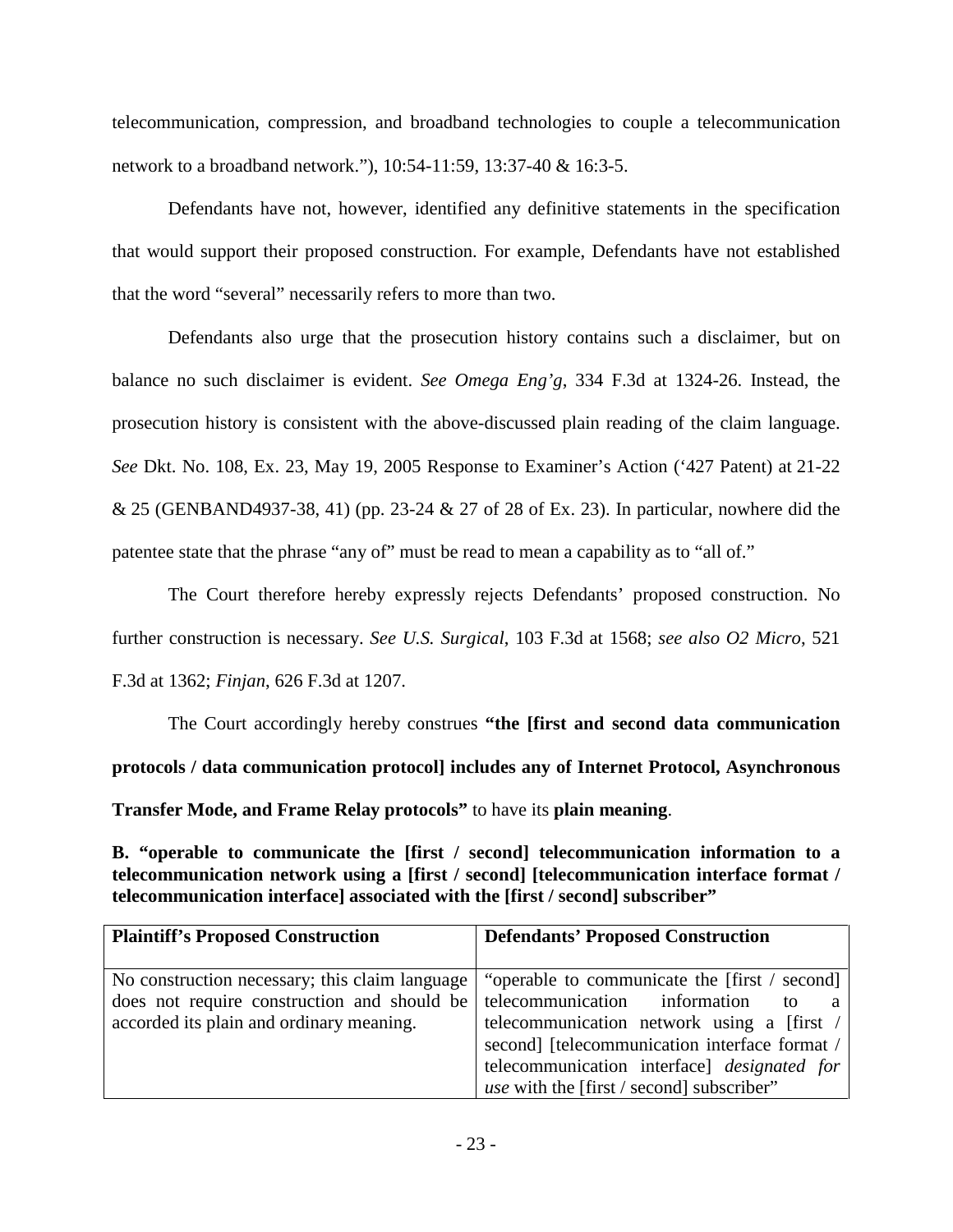Dkt. No. 108 at 7-8; Dkt. No. 118 at 11 (emphasis added). The parties submit that this term appears in Claims 1 and 12 of the '427 Patent and Claim 7 of the '984 Patent.

Shortly before the start of the February 19, 2015 hearing, the Court provided the parties with the following preliminary construction: "Plain meaning; Defendants' proposal is rejected."

### (1) The Parties' Positions

Plaintiff argues that "Defendants' proposed construction simply repeats most of the language from this limitation" except that "Defendants improperly try to rewrite the claim by changing 'associated with' to 'designated for use with.'" Dkt. No. 108 at 8. Plaintiff submits that Defendants' proposed phrase "designated for use with" does not appear in the patents at issue. *Id.*

Defendants respond that "[u]nder [Plaintiff's] proposal, the 'associated with' language in the claims could mean anything, while [Defendants'] construction clarifies the meaning of 'associated with' based on the intrinsic evidence." Dkt. No. 118 at 12.

Plaintiff replies that "Defendants rely on the specification to narrow the meaning of 'associated,' but the portions of the specification cited by Defendants use the verb 'associate' and never use the verb 'designate.'" Dkt. No. 121 at 4.

At the February 19, 2015 hearing, Defendants further urged that the disputed term requires using a previously stored subscriber profile.

### (2) Analysis

Defendants have cited various disclosures in the specification regarding resources for use with subscribers. *See* '427 Patent at 9:3-8 ("Gateway 18 receives subscriber information indicating a combination of telecommunication interfaces 26, data compression algorithms, data communication protocols, and data links 28 that gateway 18 should use in servicing either an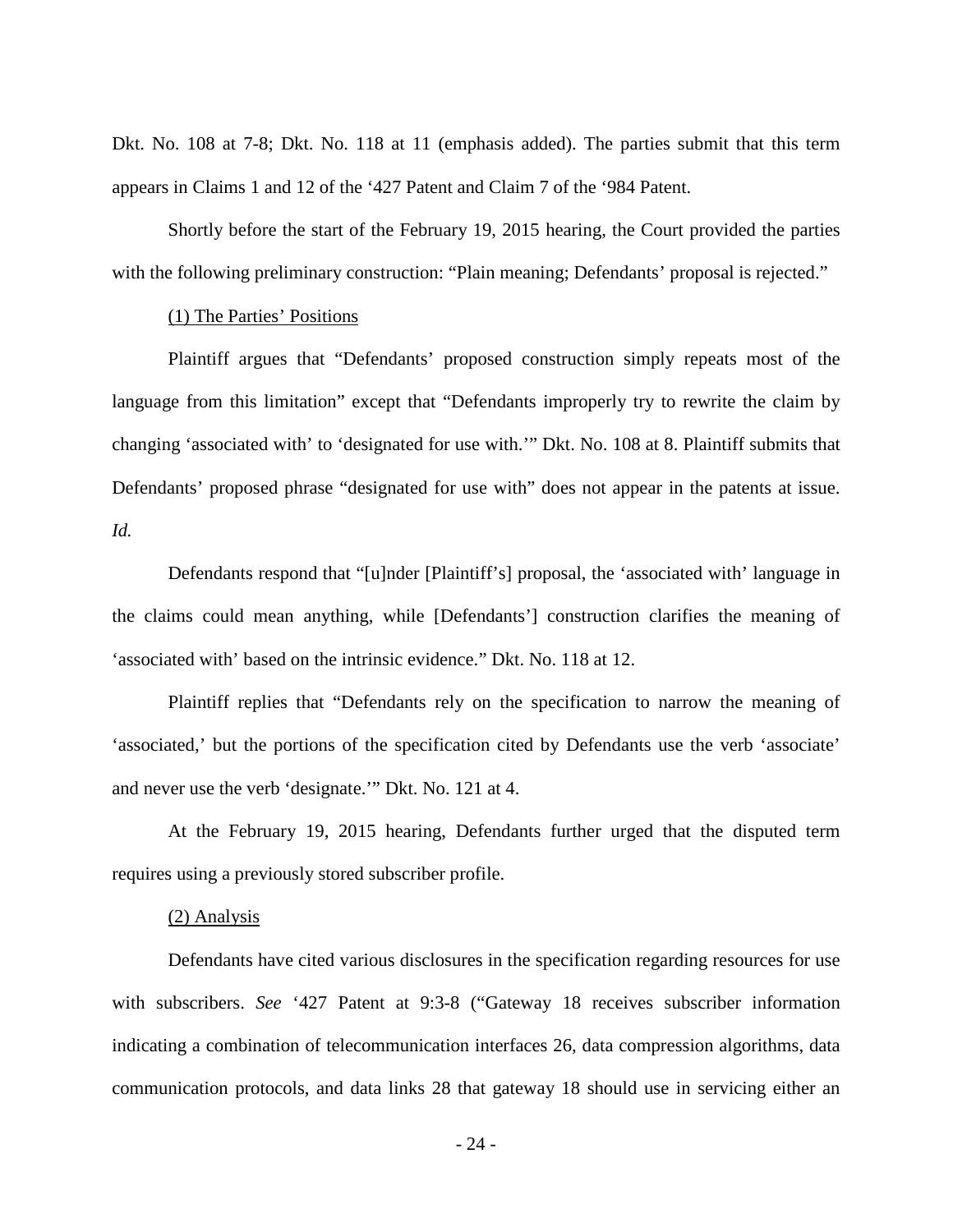individual subscriber or a group of subscribers"); *see also id.* at 4:5-18, 6:43-55, 12:17-49, 13:10-15, 18:4-30, 19:3-16 & 21:66-22:5; Dkt. No. 118, Ex. Q, Nov. 11, 2014 Madisetti Decl. at ¶¶ 80-82.

 As Plaintiff notes, however, the specification discloses that subscribers can be grouped rather than treated individually. *See* '984 Patent at 4:43-53, 7:10-19, 9:32-41, 12:45-53 & 14:56-61.

On balance, Defendants have failed to adequately justify replacing the word "associated" with the phrase "designated for use." The Court therefore hereby expressly rejects Defendants' proposed construction. To whatever extent Defendants maintain that the disputed term requires use of a previously stored subscriber profile, Defendants' argument is hereby expressly rejected as lacking support in the intrinsic evidence.

No further construction is necessary. *See U.S. Surgical*, 103 F.3d at 1568; *see also O2 Micro*, 521 F.3d at 1362; *Finjan*, 626 F.3d at 1207.

The Court accordingly hereby construes **"operable to communicate the [first / second] telecommunication information to a telecommunication network using a [first / second] [telecommunication interface format / telecommunication interface] associated with the [first / second] subscriber"** to have its **plain meaning**.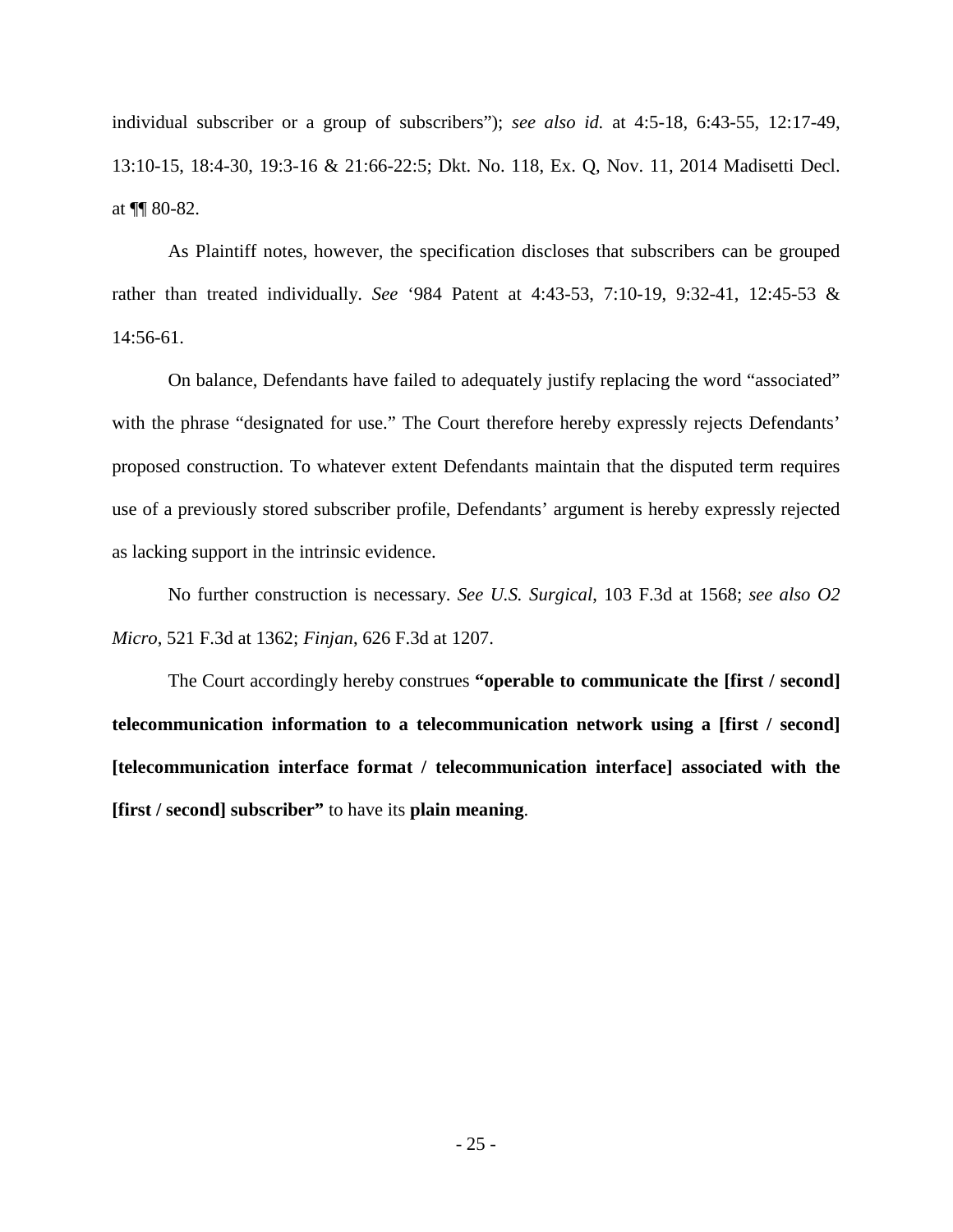<span id="page-25-0"></span>**C. "means for communicating the [first / second] telecommunication information to [a / the] telecommunication network using a [first / second] interface format associated**  with the [first / second] subscriber" and "means for receiving [first / second] data packets **from a [first / second] broadband network using a [first / second] data communication protocol"** 

**"means for communicating the [first / second] telecommunication information to [a / the] telecommunication network using a [first / second] interface format associated with the [first / second] subscriber"**

| <b>Plaintiff's Proposed Construction</b>      | <b>Defendants' Proposed Construction</b>                                                  |
|-----------------------------------------------|-------------------------------------------------------------------------------------------|
|                                               |                                                                                           |
|                                               |                                                                                           |
|                                               | Function: communicating the [first / second] Function: communicating the [first / second] |
|                                               | telecommunication information to [a $/$ the] telecommunication information to [a $/$ the] |
|                                               | telecommunication network using a [first /   telecommunication network using a [first /   |
| second] interface format associated with the  | second] interface format associated with the                                              |
| [first / second] subscriber.                  | [first / second] subscriber                                                               |
|                                               |                                                                                           |
| Structure: telecommunication interface module | Structure: indefinite; there is no corresponding                                          |
| and equivalents thereof.                      | structure disclosed in the specification                                                  |

**"means for receiving [first / second] data packets from a [first / second] broadband network using a [first / second] data communication protocol"** 

| <b>Plaintiff's Proposed Construction</b> | <b>Defendants' Proposed Construction</b>                                                              |  |  |
|------------------------------------------|-------------------------------------------------------------------------------------------------------|--|--|
|                                          |                                                                                                       |  |  |
|                                          | Function: receiving [first / second] data packets   Function: receiving [first / second] data packets |  |  |
|                                          | from a [first / second] broadband network   from a [first / second] broadband network                 |  |  |
|                                          | using a [first / second] data communication   using a [first / second] data communication             |  |  |
| protocol.                                | protocol                                                                                              |  |  |
|                                          |                                                                                                       |  |  |
| network interface module<br>Structure:   | and Structure: indefinite; there is no corresponding                                                  |  |  |
| equivalents thereof.                     | structure disclosed in the specification                                                              |  |  |

Dkt. No. 108 at 9; Dkt. No. 118 at 13; Dkt. No. 125, App'x A at 15 & 18-19. The parties submit that the first of these disputed terms appears in Claim 20 of the '984 Patent and that the second of these disputed terms appears in Claims 17 and 20 of the '984 Patent.

Shortly before the start of the February 19, 2015 hearing, the Court provided the parties with the following preliminary construction for the "means for communicating . . .": "Function: 'communicating the [first / second] telecommunication information to [a / the]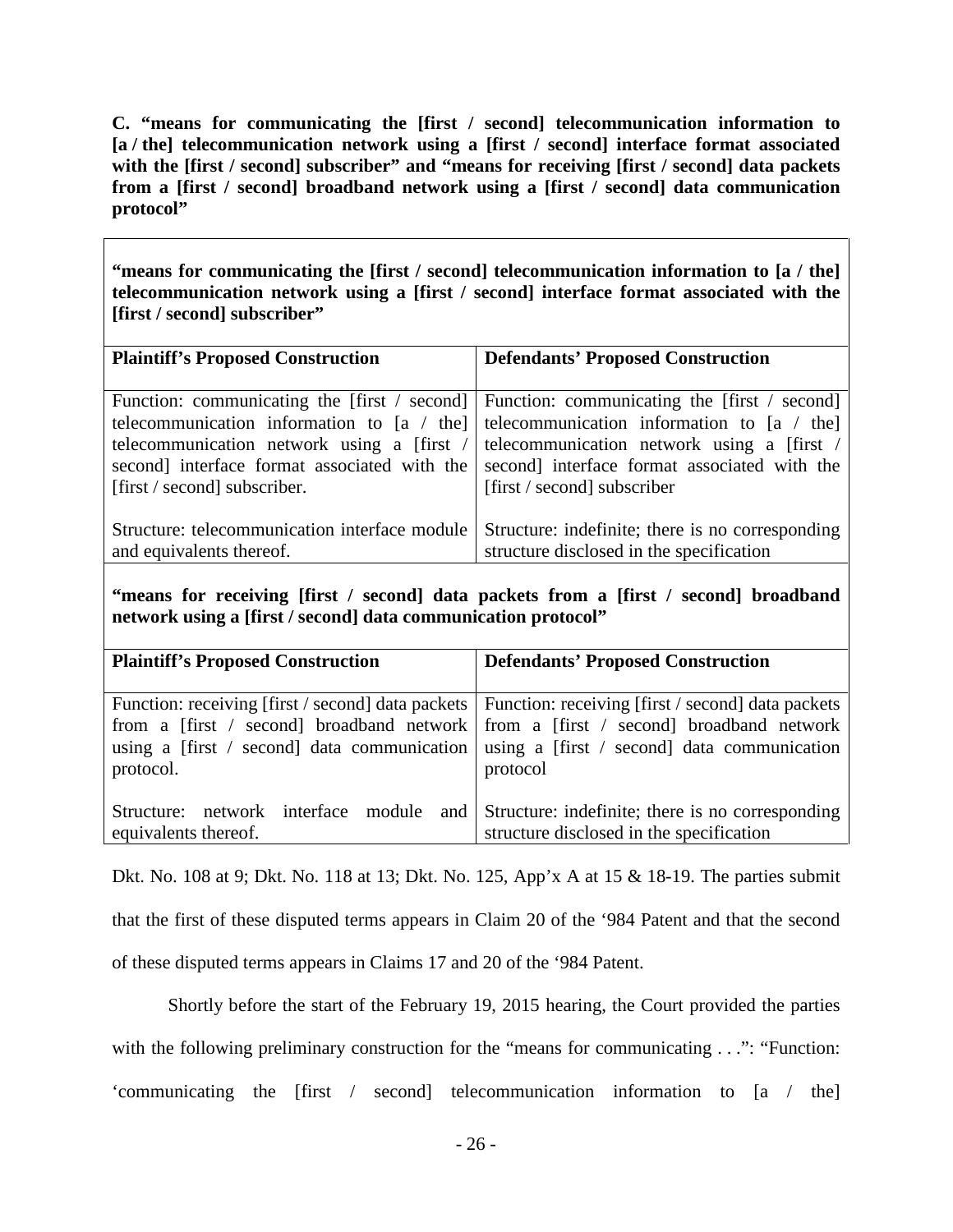telecommunication network using a [first / second] interface format associated with the [first / second] subscriber' / Corresponding Structure: 'telecommunication interface module; and equivalents thereof.'"

The Court also provided the parties with the following preliminary construction for the "means for receiving . . .": "Function: 'receiving [first / second] data packets from a [first / second] broadband network using a [first / second] data communication protocol' / Corresponding Structure: 'network interface module; and equivalents thereof.'"

#### (1) The Parties' Positions

The parties agree that these are means-plus-function terms governed by 35 U.S.C. § 112, ¶ 6, and the parties agree upon the claimed functions. Dkt. No. 108 at 9. The parties dispute whether the specification discloses sufficient corresponding structure. *Id.*

Plaintiff argues that the specification discloses "basic," "well understood" components. Dkt. No. 108 at 9.

Defendants respond that "the '984 Patent describes these modules [("telecommunication interface module" and "network interface module")] only in functional terms illustrating them as black boxes, but never once describing any particular structure that corresponds to their insides." Dkt. No. 118 at 13. Defendants argue that the disclosure that the modules "can be implemented on circuit boards connected to the backplane of a gateway," cited by Plaintiff (Dkt. No. 108 at 9), "is not a disclosure of the structure of the modules themselves." Dkt. No. 118 at 14.

Plaintiff replies that "the Federal Circuit has held the specification does not have to reference a specific structure but may reference 'a discrete class of . . . structures that perform known functions." Dkt. No. 121 at 4-5 (quoting *Linear Tech. Corp. v. Impala Linear Corp.*, 379 F.3d 1311, 1322 (Fed. Cir. 2004)).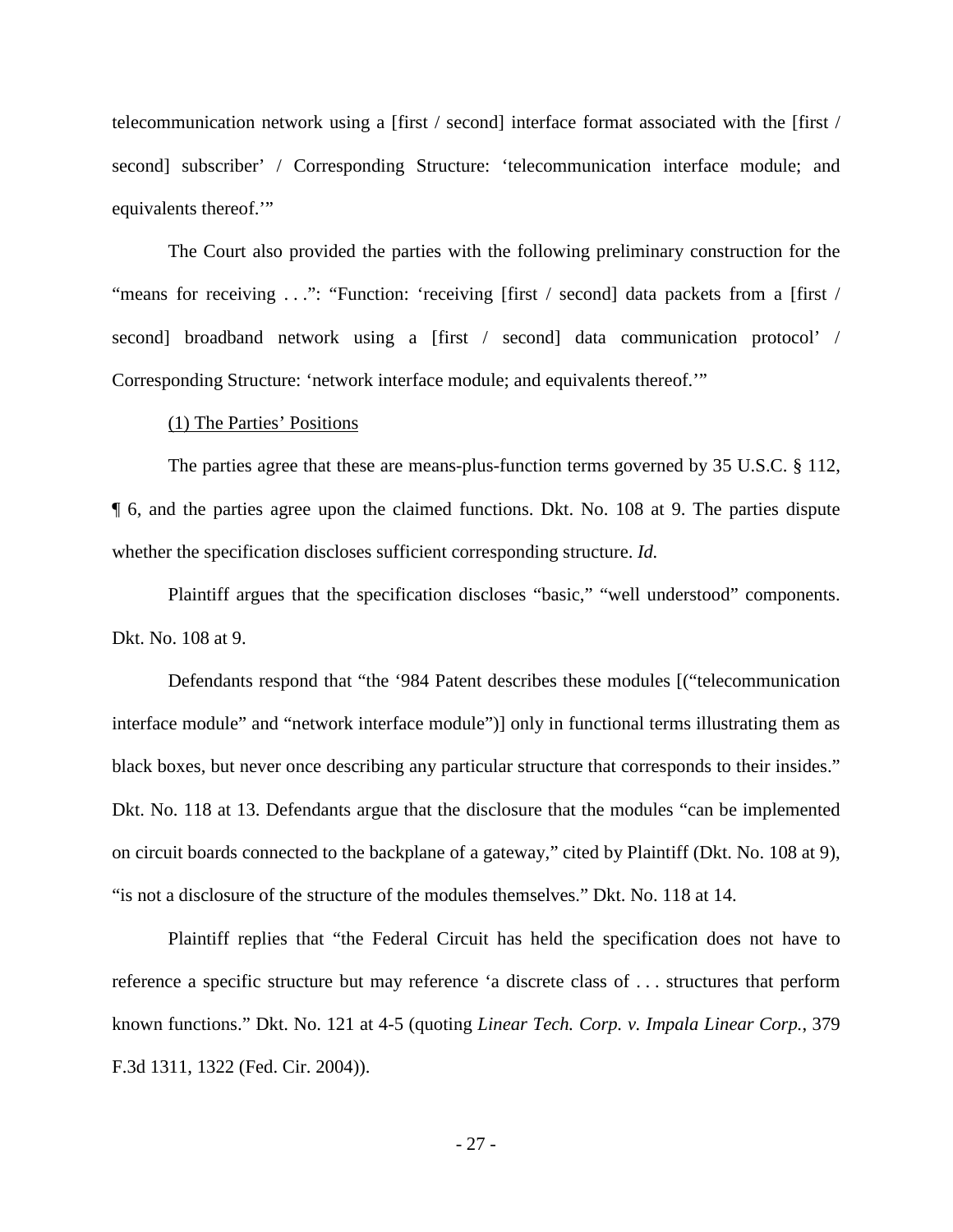At the February 19, 2015 hearing, the parties rested on their briefing and presented no oral argument as to these disputed terms.

### (2) Analysis

 $\overline{a}$ 

Plaintiff's expert opines that "the plain and ordinary meaning of the term 'telecommunication interface modules' denotes structure to one of ordinary skill in the art." Dkt. No. 108, Ex. 15, Nov. 25, 2014 Lipoff Rebuttal Decl. at ¶ 155.

Defendants' own expert, Dr. Vijay Madisetti, opines that "the term 'telecommunication interface' refers to 'an interface to a TDM switch of a telecommunication network that receives telecommunication information from a subscriber.' A person of ordinary skill at the time of the alleged invention would understand this construction to be consistent with the ordinary and customary meaning of the term 'telecommunication interface' within the context of the '427/'984 patents." Dkt. No. 118, Ex. Q, Nov. 11, 2014 Madisetti Decl. at  $\P 51$ .<sup>[3](#page-27-0)</sup>

On balance, the "telecommunication interface module" and "network interface module" are sufficient corresponding structure because a person of ordinary skill in the art would recognize these interfaces as well-known classes of structures. *See Linear Tech.*, 379 F.3d at 1322 ("class of structures . . . identifiable by a person of ordinary skill in the art" is a sufficient corresponding structure). The *Bosch* case cited by Defendants is therefore distinguishable. *See Robert Bosch, LLC v. Snap-On, Inc.*, 769 F.3d 1094 (Fed. Cir. 2014). The Court therefore hereby expressly rejects Defendants' indefiniteness argument.

The Court hereby construes these disputed terms as set forth in the following chart:

<span id="page-27-0"></span><sup>&</sup>lt;sup>3</sup> Defendants have previously identified "telecommunication interface" as a disputed term in these patents. *See* Dkt. No. 99, Ex. B at 29-30; *see also* Dkt. No. 126 at 3-4.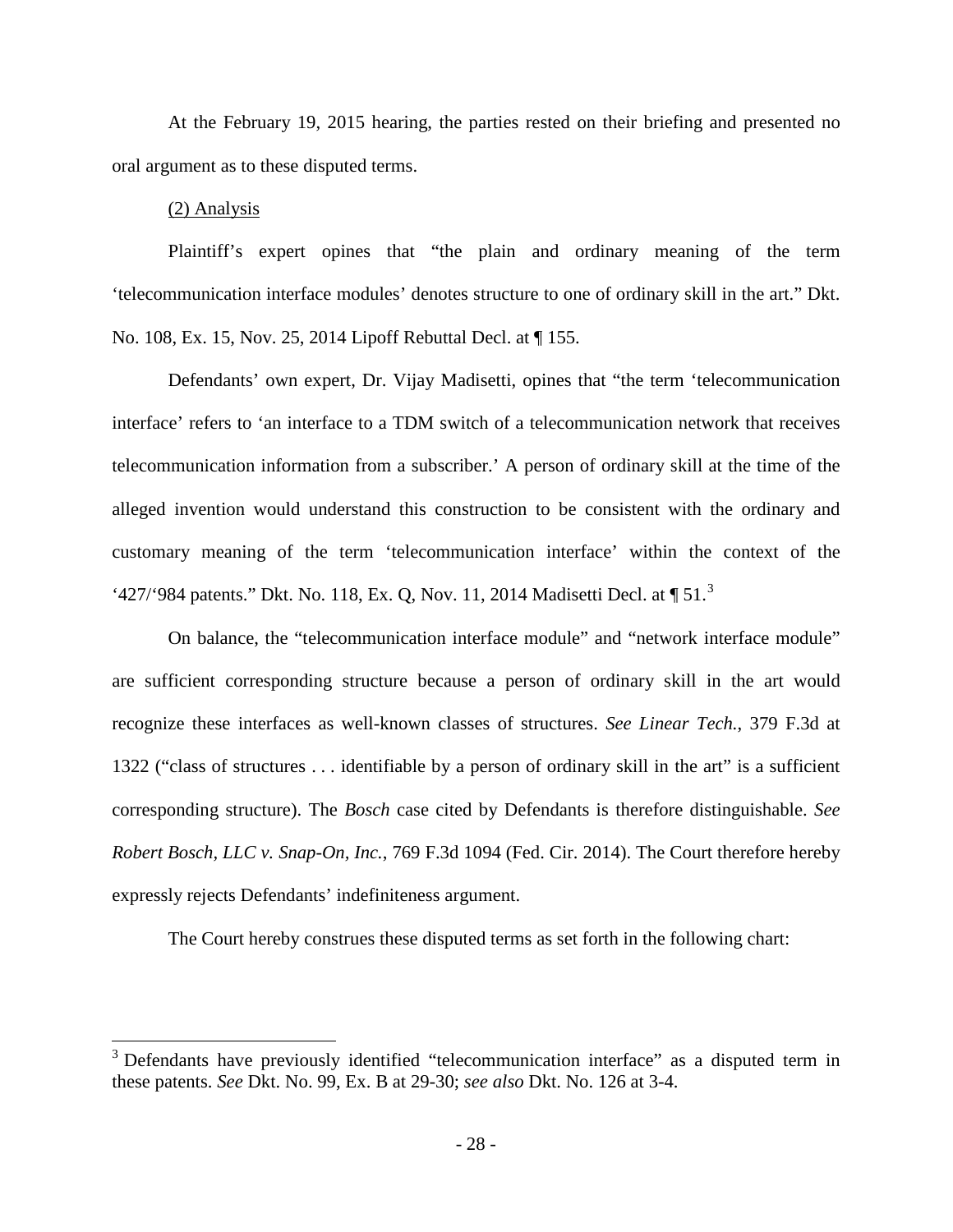| Term                                                                                                                                                                                                                        | Construction                                                                                                                                                                                                                  |
|-----------------------------------------------------------------------------------------------------------------------------------------------------------------------------------------------------------------------------|-------------------------------------------------------------------------------------------------------------------------------------------------------------------------------------------------------------------------------|
| "means for communicating the [first / second]<br>telecommunication information to $[a / the]$<br>telecommunication network using a [first /<br>second] interface format associated with the<br>[first / second] subscriber" | Function:<br>"communicating the [first / second]<br>telecommunication information to $[a / the]$<br>telecommunication network using a [first /<br>second interface format associated with the<br>[first / second] subscriber" |
|                                                                                                                                                                                                                             | Structure:<br>"telecommunication interface module;<br>and equivalents thereof"                                                                                                                                                |
| "means for receiving [first / second] data<br>packets from a [first / second] broadband<br>network using a [first / second] data<br>communication protocol"                                                                 | Function:<br>"receiving [first / second] data packets"<br>from a [first / second] broadband network<br>using a $[first / second]$ data communication<br>protocol"                                                             |
|                                                                                                                                                                                                                             | Structure:<br>"network interface<br>module;<br>and<br>equivalents thereof"                                                                                                                                                    |

<span id="page-28-0"></span>**D. "means for decompressing the [first / second] telecommunication information using a [first / second] compression algorithm associated with the [first / second] subscriber"** 

| <b>Plaintiff's Proposed Construction</b>                                                                                                                                             | <b>Defendants' Proposed Construction</b>                                                                                                                                            |
|--------------------------------------------------------------------------------------------------------------------------------------------------------------------------------------|-------------------------------------------------------------------------------------------------------------------------------------------------------------------------------------|
|                                                                                                                                                                                      |                                                                                                                                                                                     |
| Function: de-compressing the [first / second]<br>telecommunication information using a [first /<br>second] compression algorithm associated with<br>the [first / second] subscriber. | Function: de-compressing the [first / second]<br>telecommunication information using a [first /<br>second] compression algorithm associated with<br>the [first / second] subscriber |
| Structure: hardware and/or software capable of<br>executing at least one of the following<br>algorithms:<br>G.711;<br>G.722;<br>G.723;<br>G.728;<br>G.729;                           | Structure: indefinite; there is no corresponding<br>structure disclosed in the specification                                                                                        |
| as well as equivalents of such hardware<br>and/or software.                                                                                                                          |                                                                                                                                                                                     |

Dkt. No. 108 at 10; Dkt. No. 118 at 15; Dkt. No. 125, App'x A at 19-20. The parties submit that

these terms appear in Claim 18 of the '984 Patent.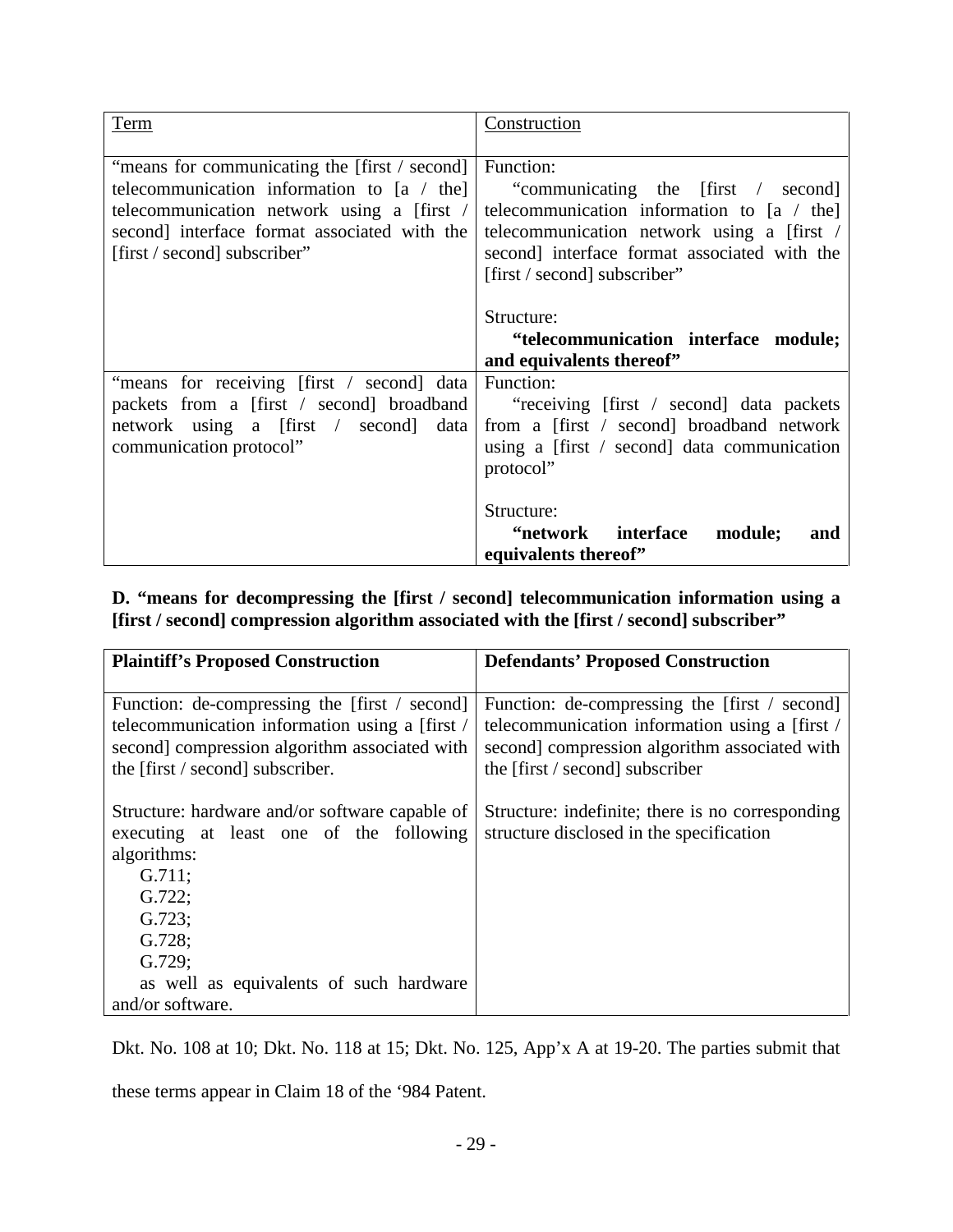Shortly before the start of the February 19, 2015 hearing, the Court provided the parties with the following preliminary construction: "Function: 'de-compressing the [first / second] telecommunication information using a [first / second] compression algorithm associated with the [first / second] subscriber' / Corresponding Structure: 'hardware and/or software capable of executing at least one of the following algorithms: G.711, G.722, G.723, G.728, G.729; and equivalents thereof.'"

### (1) The Parties' Positions

The parties agree that these are means-plus-function terms governed by 35 U.S.C. § 112, ¶ 6, and the parties agree upon the claimed functions. Dkt. No. 108 at 10. The parties dispute whether the specification discloses sufficient corresponding structure. *Id.*

Plaintiff submits that Defendants fail to explain why the disclosed International Telecommunication Union ("ITU") algorithms (G.711, G.722, G.723, G.728, G.729) are insufficient. *Id.* at 10-11.

Defendants respond that "G.711, G.722, G.723, G.728 and G.729 are general standards recommendations that do not disclose the specific functionality at issue here." Dkt. No. 118 at 15.

Plaintiff replies that G.711, G.722, G.723, G.728, and G.729 are well-known compression algorithms. Dkt. No. 121 at 6.

At the February 19, 2015 hearing, the parties rested on their briefing and presented no oral argument as to this disputed term.

#### (2) Analysis

"[A] means-plus-function claim element for which the only disclosed structure is a general purpose computer is invalid if the specification fails to disclose an algorithm for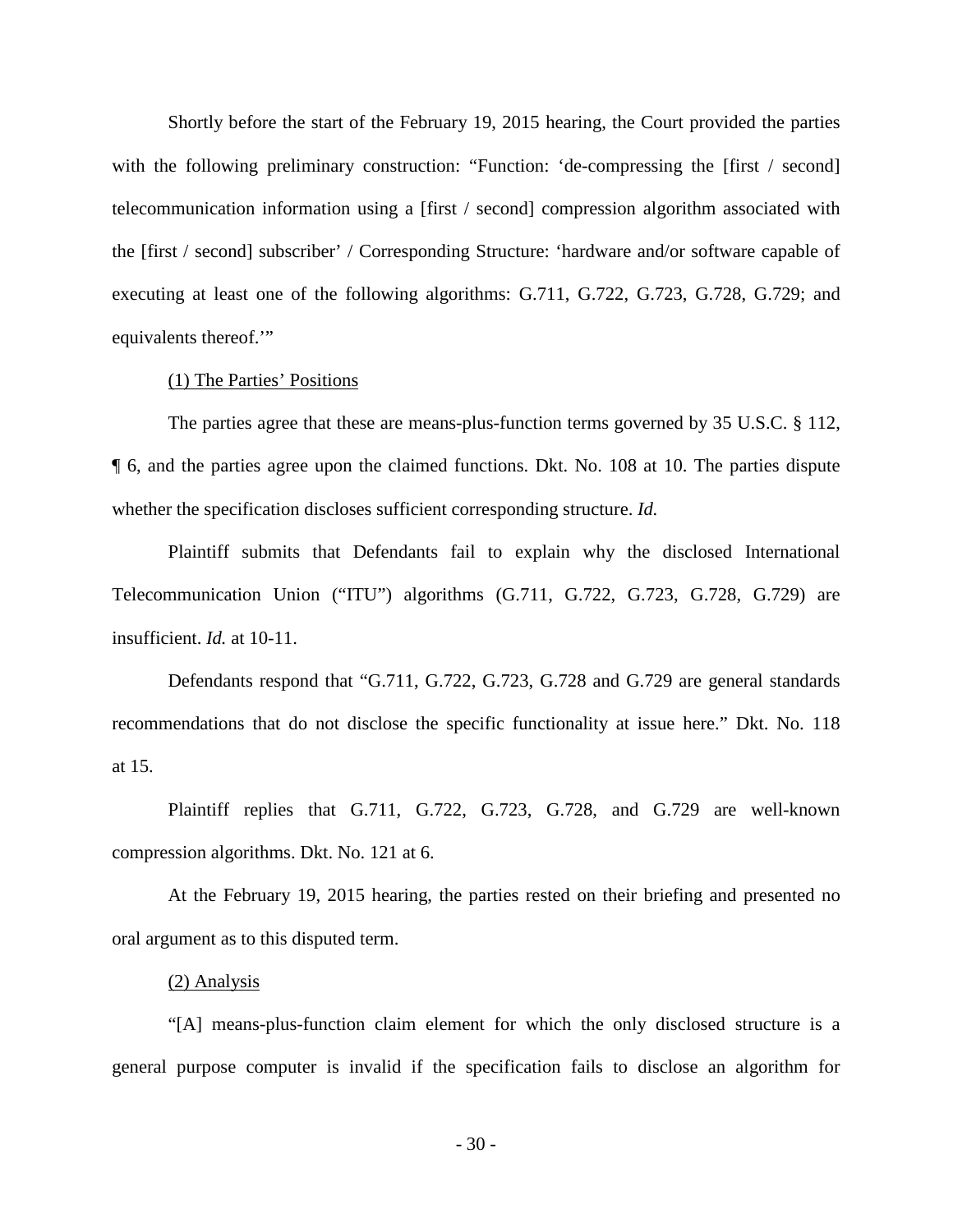performing the claimed function." *Net MoneyIN Inc. v. VeriSign, Inc.*, 545 F.3d 1359, 1367 (Fed. Cir. 2008); *see WMS Gaming, Inc. v. Int'l Game Tech.*, 184 F.3d 1339, 1349 (Fed. Cir. 1999) ("In a means-plus-function claim in which the disclosed structure is a computer, or microprocessor, programmed to carry out an algorithm, the disclosed structure is not the general purpose computer, but rather the special purpose computer programmed to perform the disclosed algorithm.").

 "A disclosed structure is corresponding only if the specification or the prosecution history clearly links or associates that structure to the function recited in the claim." *Omega Eng'g*, 334 F.3d at 1321.

Here, the specification clearly links the claimed function with the algorithms identified by Plaintiff. *See* '427 Patent at 11:16-22 & 15:59-62; '984 Patent at 11:43-49 & 16:14-17. This amounts to a sufficient disclosure of corresponding structure. *See* Dkt. No. 108, Ex. 9, Nov. 12, 2014 Lipoff Opening Decl. at ¶¶ 69-72; *see also id.*, Ex. 15, Nov. 25, 2014 Lipoff Rebuttal Decl. at ¶¶ 198-200; *id.*, Ex. 11, Nov. 11, 2014 Madisetti Decl. at ¶ 101; *AllVoice Computing PLC v. Nuance Commc'ns, Inc.*, 504 F.3d 1236, 1245 (Fed. Cir. 2007) ("[A]lgorithms in the specification need only disclose adequate defining structure to render the bounds of the claim understandable to one of ordinary skill in the art.").

The Court therefore hereby finds that for the **"means for decompressing the [first / second] telecommunication information using a [first / second] compression algorithm associated with the [first / second] subscriber,"** the function is **"de-compressing the [first / second] telecommunication information using a [first / second] compression algorithm associated with the [first / second] subscriber,"** and the corresponding structure is **"hardware**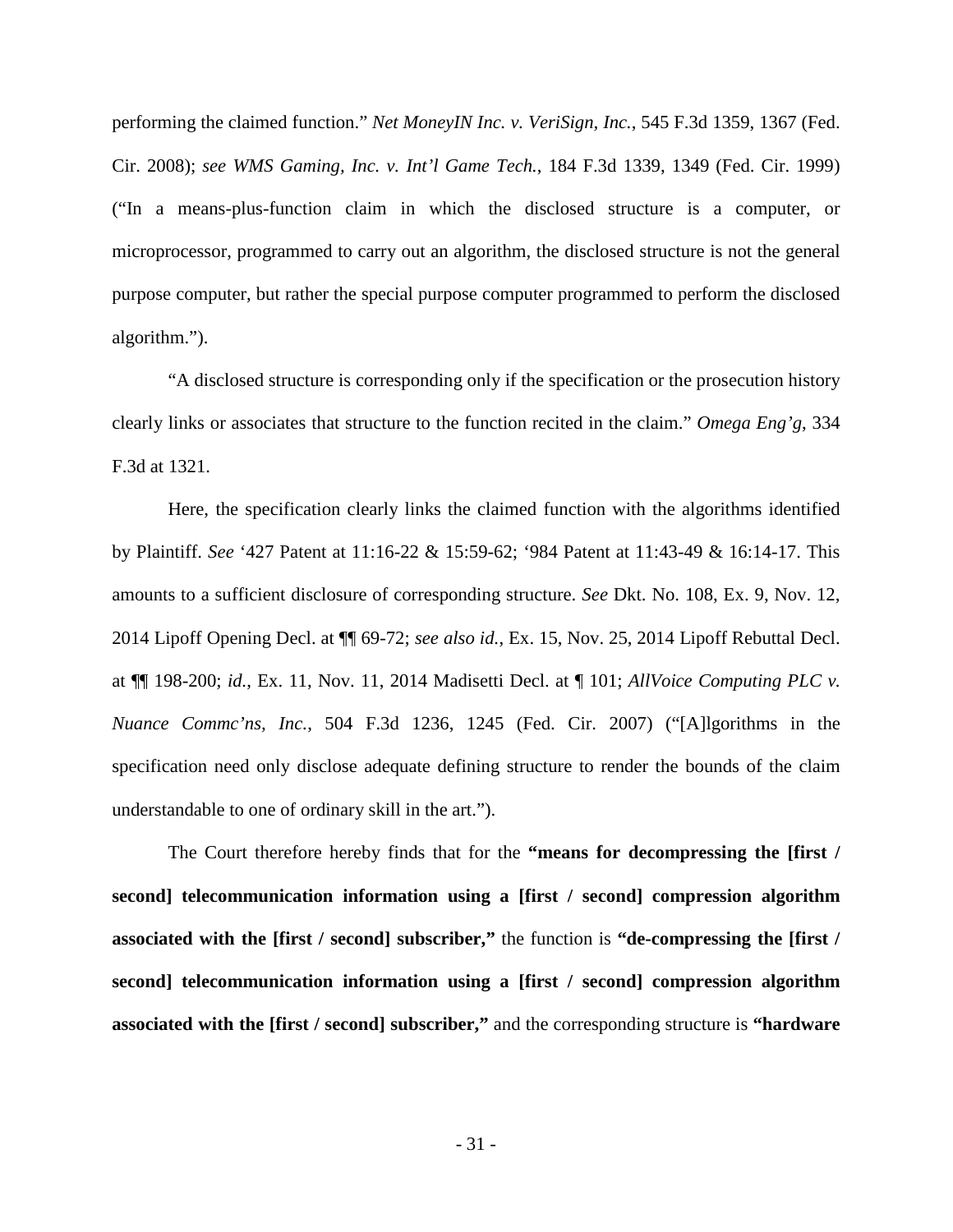**and/or software capable of executing at least one of the following algorithms: G.711, G.722,** 

**G.723, G.728, G.729; and equivalents thereof."**

<span id="page-31-0"></span>**E. "means for extracting [first / second] telecommunication information associated with a [first / second] subscriber from the [first / second] data packets"** 

| <b>Plaintiff's Proposed Construction</b>                                                                                                                                                                                                                                                                                                                                                                                                                                                              | <b>Defendants' Proposed Construction</b>                                                                                                                             |  |
|-------------------------------------------------------------------------------------------------------------------------------------------------------------------------------------------------------------------------------------------------------------------------------------------------------------------------------------------------------------------------------------------------------------------------------------------------------------------------------------------------------|----------------------------------------------------------------------------------------------------------------------------------------------------------------------|--|
|                                                                                                                                                                                                                                                                                                                                                                                                                                                                                                       |                                                                                                                                                                      |  |
| $extracting$ [first /<br>Function:<br>second]<br>telecommunication information associated with<br>a [first / second] subscriber from the [first /<br>second data packets.                                                                                                                                                                                                                                                                                                                             | extracting [first]<br>Function:<br>second<br>telecommunication information associated with<br>a [first / second] subscriber from the [first /<br>second data packets |  |
| Structure: hardware and/or software that<br>performs the following algorithm:<br>process the [first / second] data packets<br>according to a data communication<br>protocol;<br>$\text{extract}$ the $\text{first}$ /<br>second]<br>telecommunication information from<br>the [first / second] data packets; and<br>identify the [first / second] subscriber<br>associated with the [first / second]<br>telecommunication information;<br>as well as equivalents of such hardware and/or<br>software. | Structure: indefinite; there is no corresponding<br>structure disclosed in the specification                                                                         |  |

Dkt. No. 108 at 11; Dkt. No. 118 at 16; Dkt. No. 125, App'x A at 16-17. The parties submit that this term appears in Claims 17 and 20 of the '984 Patent.

Shortly before the start of the February 19, 2015 hearing, the Court provided the parties with the following preliminary construction: "Function: 'extracting [first / second] telecommunication information associated with a [first / second] subscriber from the [first / second] data packets' / Corresponding Structure: gateway 18."

(1) The Parties' Positions

The parties agree upon the claimed functions. Dkt. No. 108 at 11. The parties dispute whether the specification discloses sufficient corresponding structure. *Id.*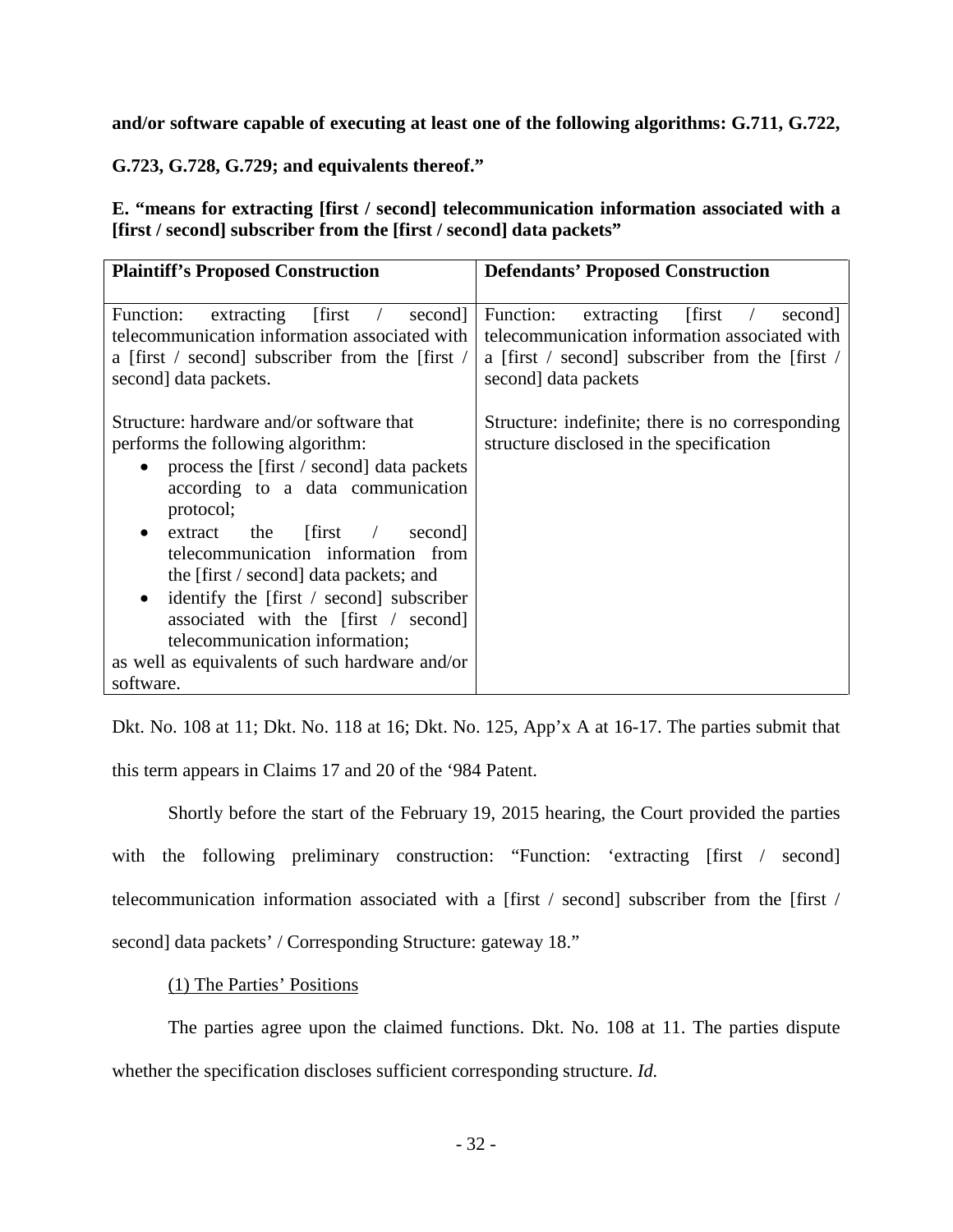Plaintiff argues that the steps it has identified are correct because, "[c]ontrary to the opinion of Defendants' expert, the recited function is 'extracting first telecommunication information associated with a first subscriber from the first data packets' and not simply 'extracting first telecommunication information from the first data packets.'" Dkt. No. 108 at 12.

Defendants respond that "[Plaintiff's] 'algorithm' merely parrots the claim language."

Dkt. No. 118 at 16.

Plaintiff replies:

Defendants are incorrect that the "process" and "identify" steps of the disclosed algorithm are not required to perform the recited function. Resp. at 16. As Plaintiff's expert explained, a packet must be processed according to its protocol to identify the location of the telecommunication information stored within the packet and then that identified information can be removed. Ex. 15 at ¶¶ 203-04. Neither Defendants nor their expert disagreed with this explanation of how information is extracted from a packet. Identifying the subscriber is also part of the algorithm because the recited telecommunication information is "associated with a [first/second] subscriber."

Dkt. No. 121 at 5.

At the February 19, 2015 hearing, the parties rested on their briefing and presented no

oral argument as to this disputed term, except Plaintiff requested that the Court's preliminary

construction should be modified from "gateway 18" to "gateway 18; and equivalents thereof."

(2) Analysis

The specification discloses:

To communicate telecommunication information from BSC 72 to switch 16, *gateway 18* receives data packets from data link 28 associated with the subscriber, *extracts telecommunication information from the data packets according to the data communication protocol associated with the subscriber*, decompresses the telecommunication information according to the data compression algorithm associated with the subscriber, and communicates the telecommunication information to switch 16 using interface 26 associated with the subscriber.

'984 Patent at 10:3-13 (emphasis added).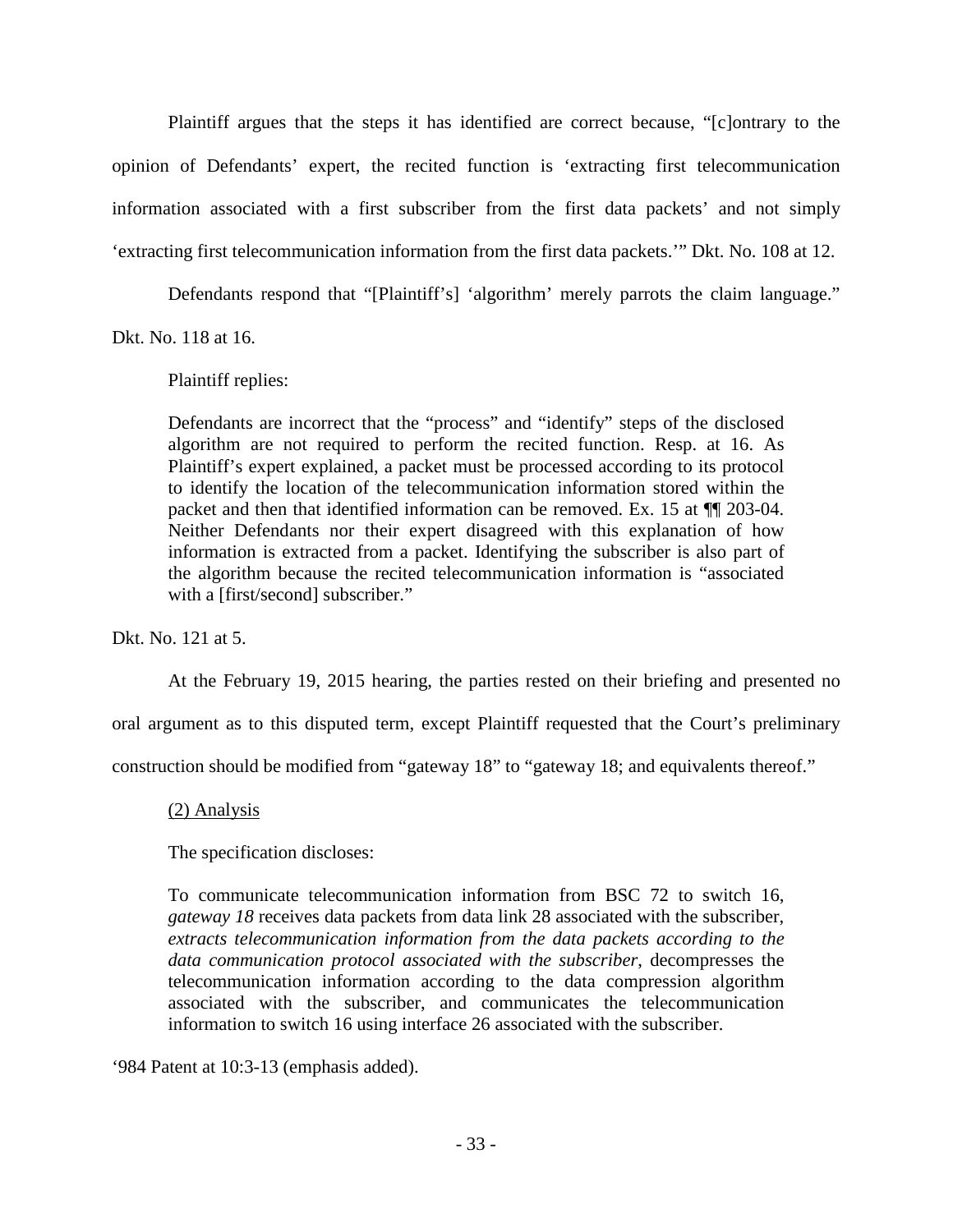On balance, the structure "clearly link[ed] or associate[d]" with the claimed function is the "gateway 18" that is discussed throughout the specification, in particular as quoted above. *Omega Eng'g*, 334 F.3d at 1321.

The Court therefore hereby finds that for the **"means for extracting [first / second] telecommunication information associated with a [first / second] subscriber from the [first / second] data packets,"** the function is **"extracting [first / second] telecommunication information associated with a [first / second] subscriber from the [first / second] data packets,"** and the corresponding structure is **"gateway 18; and equivalents thereof."**

## **VII. DISPUTED TERMS IN U.S. PATENTS NO. 6,934,279 AND 7,995,589**

<span id="page-33-0"></span>The '279 Patent, titled "Controlling Voice Communications over a Data Network," issued on August 23, 2005, and bears a filing date of March 13, 2000. The original assignee was Nortel Networks Limited. The Abstract of the '279 Patent states:

A method and apparatus of communicating over a data network includes providing a user interface in a control system for call control and to display information relating to a call session. The control system communicates one or more control messages (e.g., Session Initiation Protocol or SIP messages) over the data network to establish a call session with a remote device in response to receipt of a request through the user interface. One or more commands are transmitted to a voice device associated with the control system to establish the call session between the voice device and the remote device over the data network. A Real-Time Protocol (RTP) link may be established between the voice device and the remote device.

The '589 Patent is a continuation of the '279 Patent and bears the same title. The '589

Patent issued on August 9, 2011, and the original assignee was Nortel Networks Limited. The

'279 Patent and the '589 Patent share a common specification (*see* Dkt. No. 118 at 18), so the

Court cites only the '279 Patent herein unless otherwise indicated.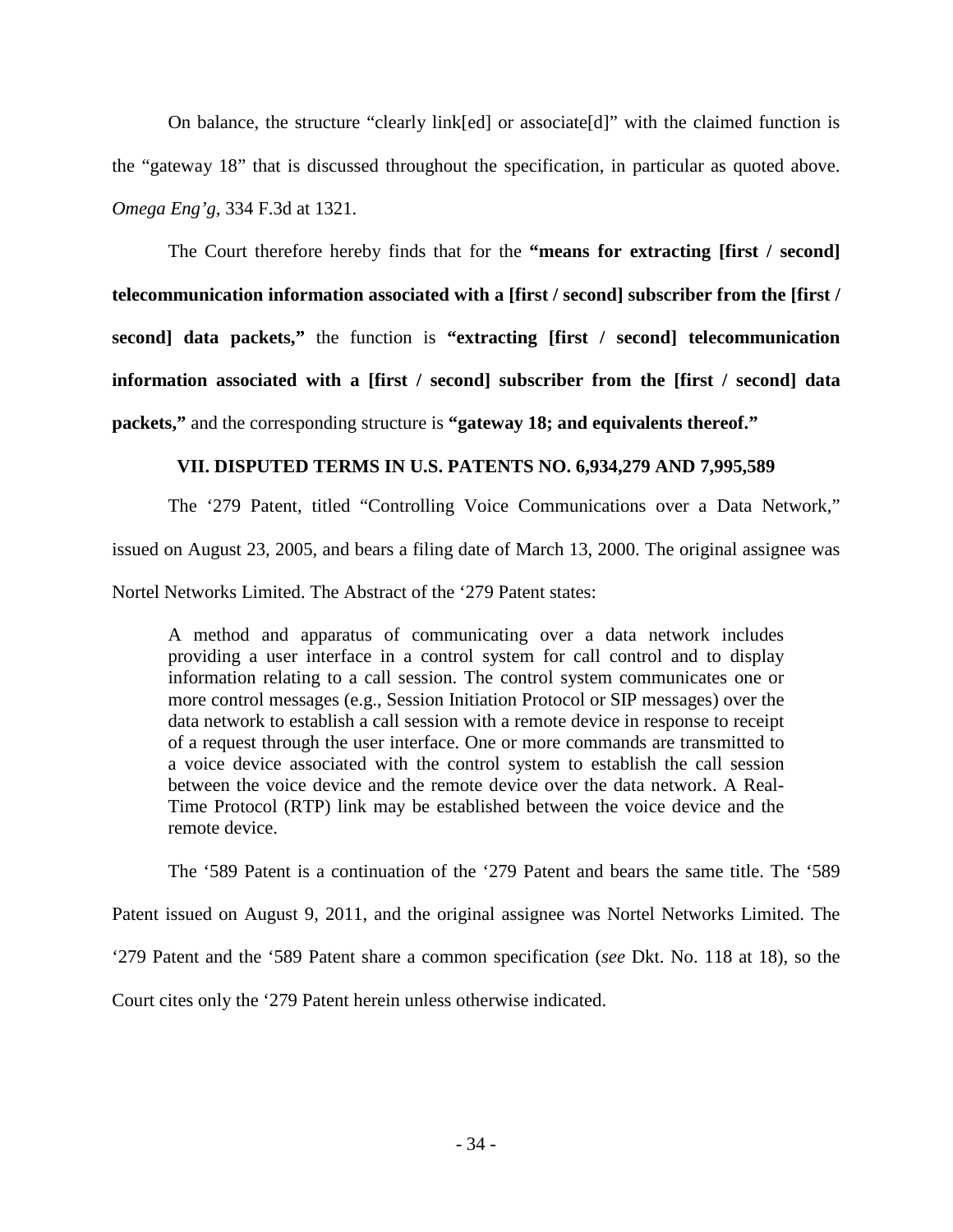#### <span id="page-34-0"></span>**A. "telephony device"**

| <b>Plaintiff's Proposed Construction</b> | <b>Defendants' Proposed Construction</b>                                                                      |
|------------------------------------------|---------------------------------------------------------------------------------------------------------------|
| "device capable of telephony"            | "device capable of telephony that identifies the<br>control system and is commanded by the<br>control system" |

Dkt. No. 108 at 12; Dkt. No. 118 at 17. The parties submit that this term appears in Claims 1, 6, 7, 9, 21, and 22 of the '589 Patent.

Shortly before the start of the February 19, 2015 hearing, the Court provided the parties with the following preliminary construction: "device capable of telephony."

#### (1) The Parties' Positions

Plaintiff argues that "Defendants have not identified any special definition of 'telephony device' or disclaimer so as to justify further limiting the plain meaning of this term." Dkt. No. 108 at 12. Plaintiff submits that "although the term 'command' refers to the messages sent to the telephony device, that term does not mean that all those messages are actually commanding the telephony device." *Id.* at 13. Further, Plaintiff argues, "Defendants simply speculate that if the control system commands the telephony device, then 'it is important' that the telephony device identify the control system." *Id.* (quoting *id.*, Ex. 12, Nov. 11, 2014 Madisetti '279/'589 Decl. at  $\P$  56).

Defendants respond that "[e]very embodiment teaches that the telephony device i[]dentifies the control system, while the remote system does not." Dkt. No. 118 at 17-19 (citing, *e.g.*, '279 Patent at 7:15-22 & 9:3-6). Defendants urge that "[Plaintiff] has not—and cannot articulate any differences for telephony device and remote device under its constructions[,] [which] eviscerate any meaning of the telephony and remote devices." *Id.* at 20-21.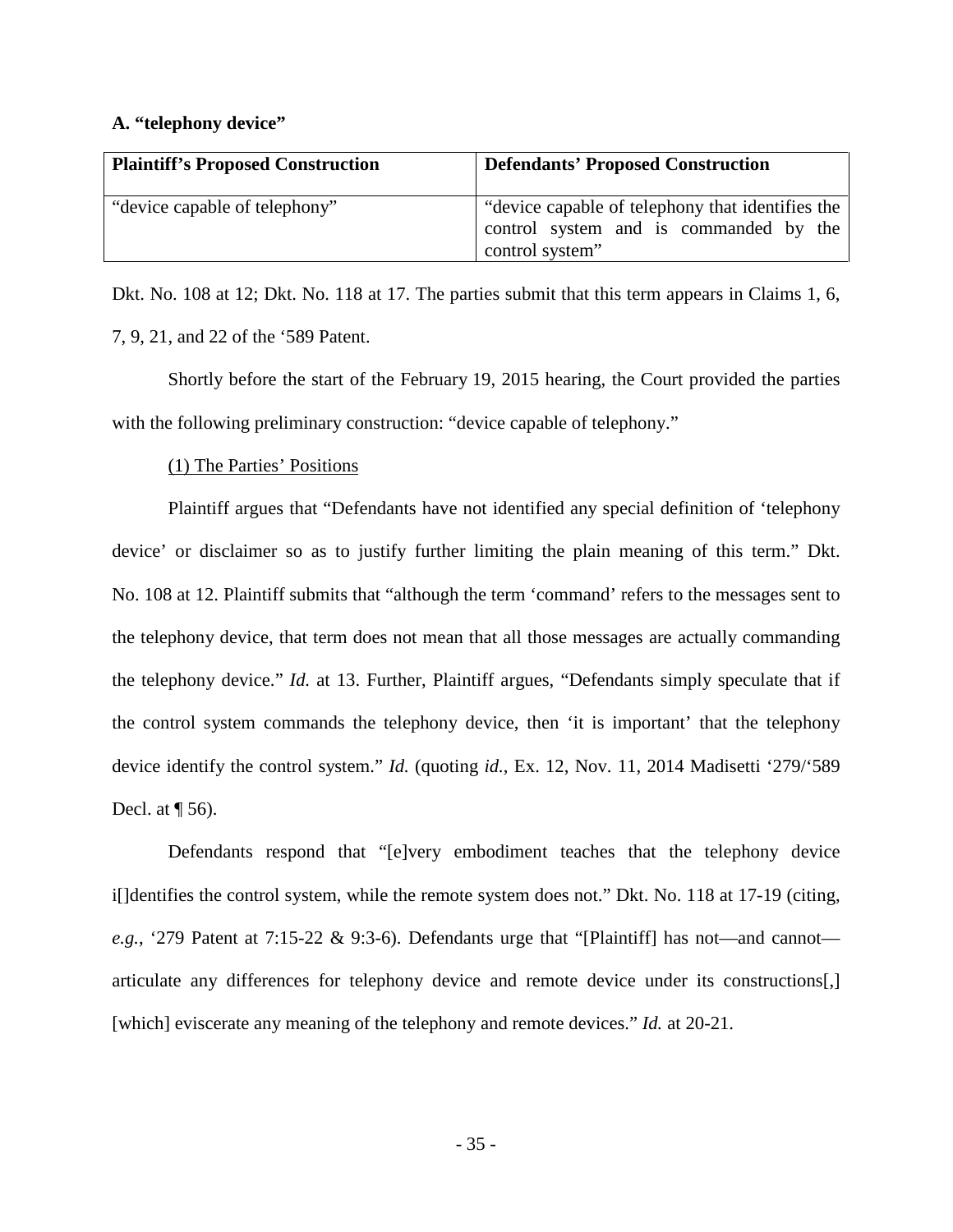Plaintiff replies that the functionality cited by Defendants is described with the permissive words "may" and "can," and "[f]urther, the specification makes clear that this functionality is merely 'in accordance with an embodiment.'" Dkt. No. 121 at 6 (citing '279 Patent at 3:9-10 & 7:15-22).

(2) Analysis

Claim 1 of the '589 Patent recites (emphasis added):

1. A method of communicating over a data network, comprising:

providing a user interface in a control system for establishing a call session in which audio and video data are communicated;

communicating, by the control system, one or more control messages over the data network to establish a call session with a remote device in response to receipt of a request through the user interface; and

transmitting one or more commands to a *telephony device* connected to the data network and associated with the control system to establish the call session between the *telephony device* and the remote device over the data network to exchange the audio data and video data between the *telephony device* and the remote device.

The claim language is clear on its face, and Defendants' proposed construction would improperly import limitations from preferred embodiments into the seemingly generic term "telephony device," specifically as to "identif[ying] the control system" and being "commanded by the control system." As Plaintiff has emphasized, the above-quoted claim separately recites the use of commands. Further, the specification discloses, for example, that the control system may transmit commands to the telephony device merely to notify it of status. *See* '279 Patent at 5:38-42.

Although the specification discloses embodiments that are perhaps consistent with Defendants' proposed construction, the embodiment features identified by Defendants should not be imported into the construction of "telephony device." *See Comark*, 156 F.3d at 1187; *see also Thorner v. Sony Computer Ent. Am. LLC*, 669 F.3d 1362, 1366 (Fed. Cir. 2012) ("It is . . . not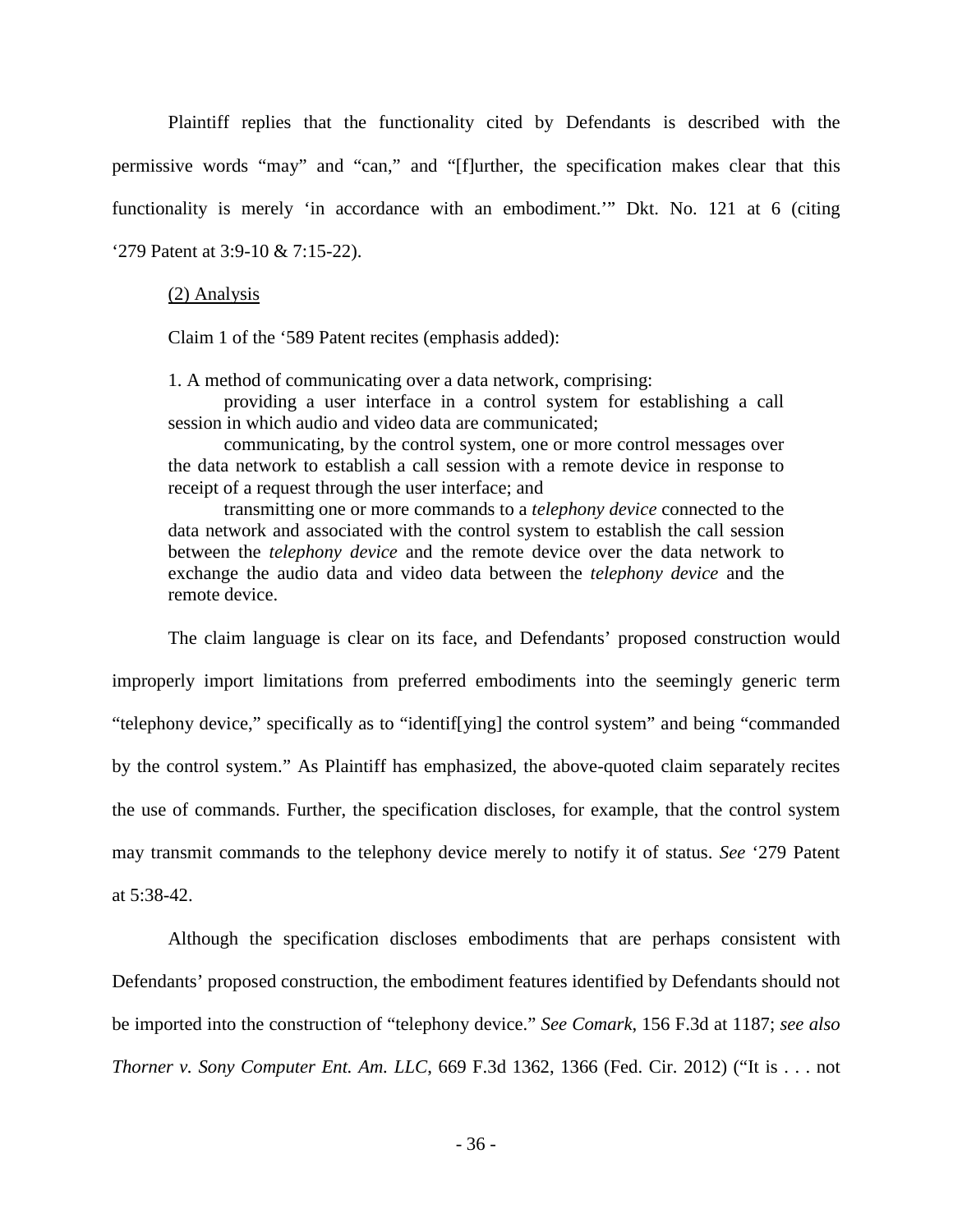enough that the only embodiments, or all of the embodiments, contain a particular limitation.").

The Court therefore hereby expressly rejects Defendants' proposed construction.

The Court therefore adopts the agreed-upon portion of the parties' proposed constructions and hereby construes **"telephony device"** to mean **"device capable of telephony."**

### <span id="page-36-0"></span>**B. "remote device"**

| <b>Plaintiff's Proposed Construction</b> | <b>Defendants' Proposed Construction</b>                                                                                                                                                                                                                |
|------------------------------------------|---------------------------------------------------------------------------------------------------------------------------------------------------------------------------------------------------------------------------------------------------------|
| accorded its plain and ordinary meaning. | No construction necessary; this claim language   "a device that does not identify the [control]<br>does not require construction and should be system / controller / article and is not<br>commanded by the [control system / controller<br>' article]" |

Dkt. No. 108 at 14; Dkt. No. 118 at 17. The parties submit that this term appears in Claims 1, 9, 12, 16, 25, 32, 37, and 38 of the '279 Patent and Claims 1, 7, 11, 15, 19, 22, 23, and 24 of the '589 Patent.

Shortly before the start of the February 19, 2015 hearing, the Court provided the parties with the following preliminary construction: "Plain meaning; Defendants' proposal is rejected."

## (1) The Parties' Positions

Plaintiff argues that "the patent uses different terms 'control messages' and 'commands' to distinguish between the messages sent to the remote device and the messages sent to the telephony device, but that different terminology does not indicate a difference in the substance of the messages." Dkt. No. 108 at 14. Plaintiff submits, for example, that the specification discloses that "control messages" can include Session Initiation Protocol ("SIP") messages, and "[o]ne of ordinary skill would understand that SIP messages may include various commands, which are used to establish call sessions." *Id.* (citing *id.*, Ex. 15, Nov. 25, 2014 Lipoff Rebuttal Decl. at ¶ 254). Finally, Plaintiff argues that Defendants' proposal of "a device that does not identify the control system" would exclude a disclosed embodiment: "Because every SIP message must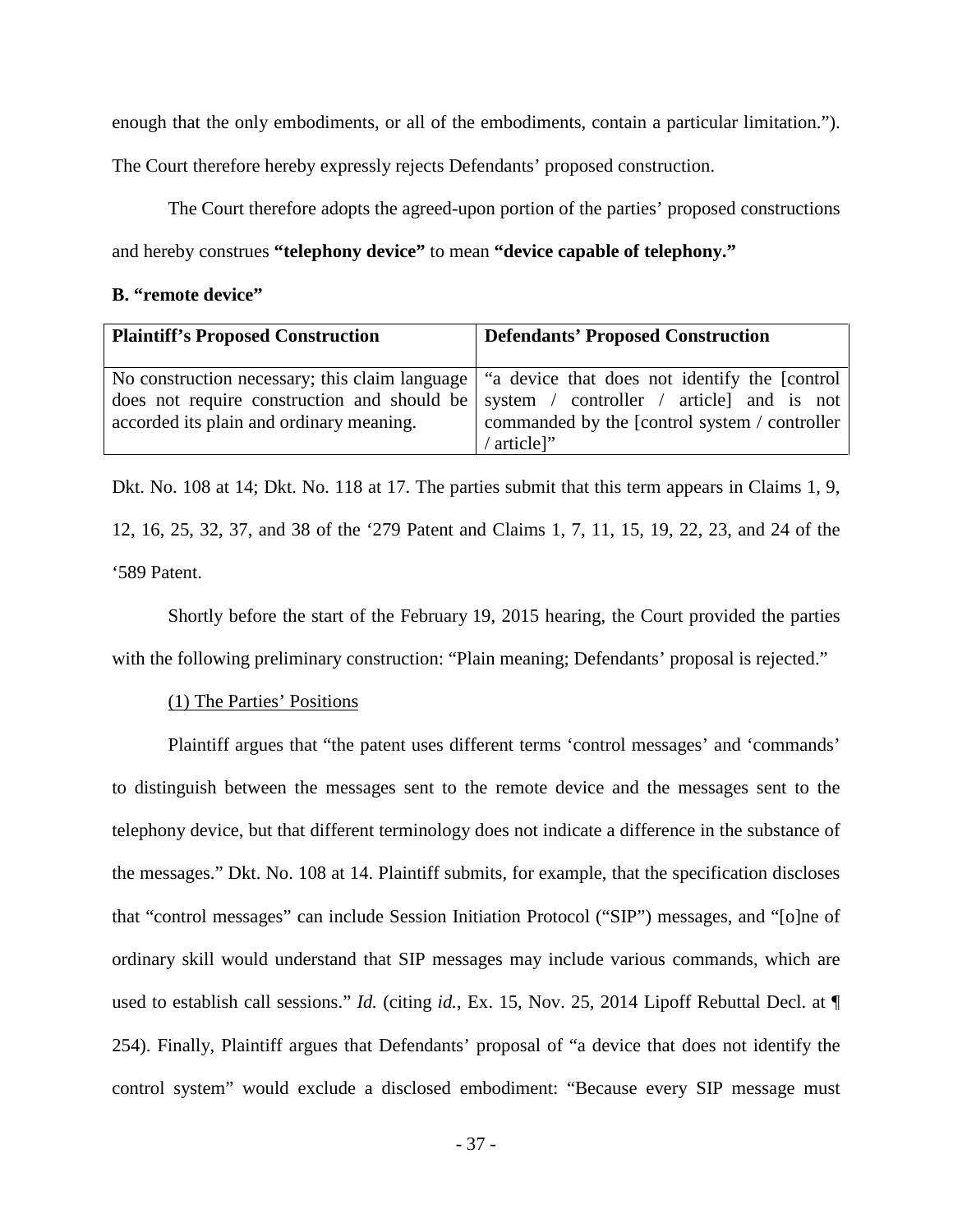include a source and destination address, the remote device must identify the control system by its destination address to send a SIP message to the control system." Dkt. No. 108 at 15 (citing *id.*, Ex. 15, Nov. 25, 2014 Lipoff Rebuttal Decl. at ¶ 254).

Defendants argue this disputed term together with the term "telephony device," addressed above. *See* Dkt. No. 118 at 17-21. Defendants submit that a "remote device" is not a "telephony device," and "[t]he specification does not teach any remote devices paired with the claimed control system nor any remote devices that identify the control system." *Id.* at 19.

Plaintiff's reply brief addresses this term together with the term "telephony device," addressed above. *See* Dkt. No. 121 at 6-7.

#### (2) Analysis

Because Defendants' proposed construction for "remote device" is premised on Defendants' proposed construction for "telephony device," which the Court has rejected, above, the Court hereby expressly rejects Defendants' proposed construction for "remote device." Alternatively and in addition, Defendants' proposed construction would improperly limit the "remote device" to features of preferred embodiments and is therefore rejected. *See Comark*, 156 F.3d at 1187; *see also Thorner*, 669 F.3d at 1366. In particular, whereas Defendants appear to assume that a "remote device" must be a different type of device than a "telephony device," a better reading of the intrinsic evidence is that "remote" refers not to the nature of the device but rather to its location in a network relative to the telephony device.

No further construction is necessary. *See U.S. Surgical*, 103 F.3d at 1568; *see also O2 Micro*, 521 F.3d at 1362; *Finjan*, 626 F.3d at 1207.

The Court therefore hereby construes **"remote device"** to have its **plain meaning**.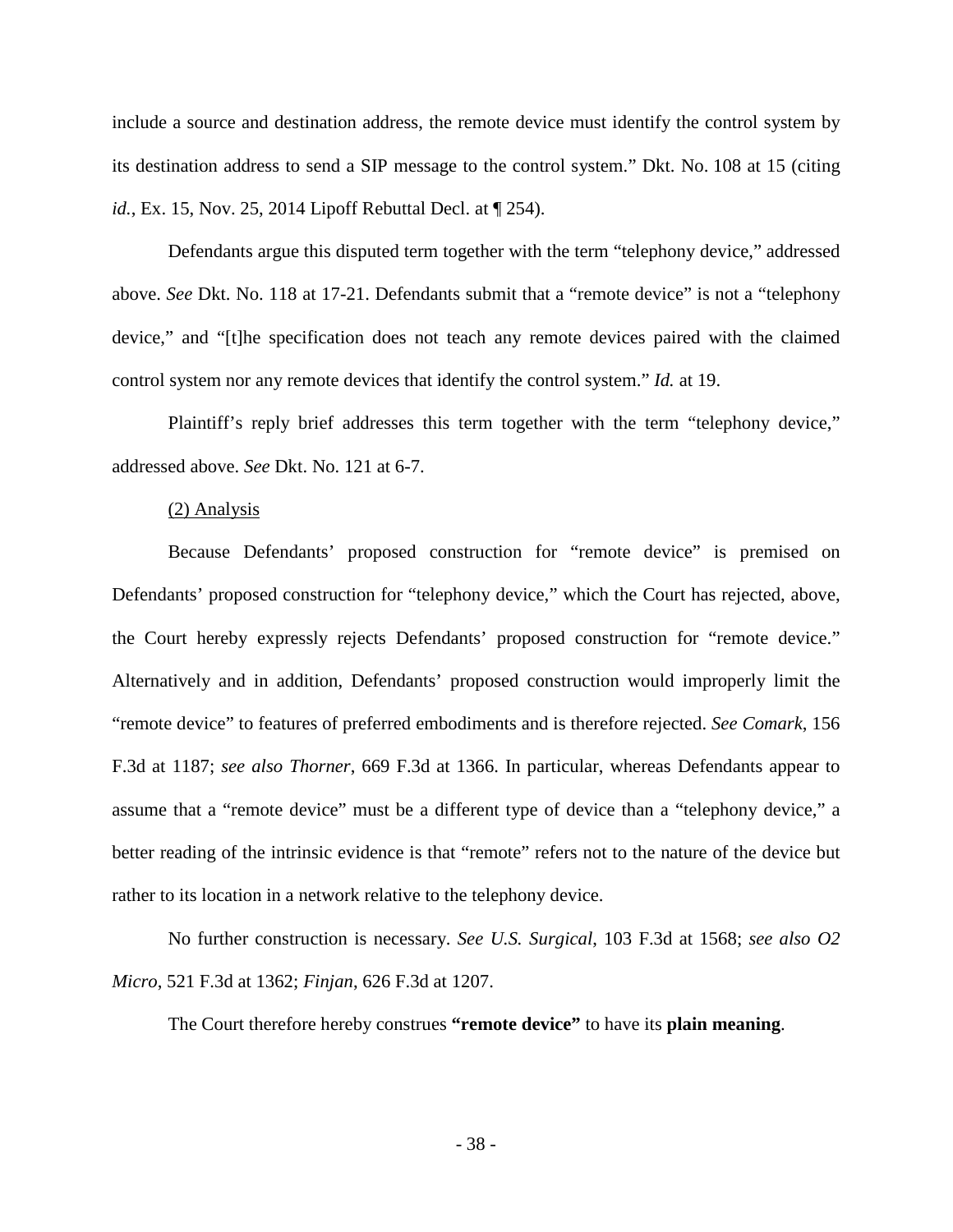#### <span id="page-38-0"></span>**C. "control system"**

| <b>Plaintiff's Proposed Construction</b>                                                      | <b>Defendants' Proposed Construction</b> |
|-----------------------------------------------------------------------------------------------|------------------------------------------|
| No construction necessary; this claim language   "a computer or other stand-alone system that |                                          |
| does not require construction and should be provides call control for identified devices"     |                                          |
| accorded its plain and ordinary meaning.                                                      |                                          |

Dkt. No. 108 at 15; Dkt. No. 118 at 21. The parties submit that this term appears in Claims 1, 7, 10, 12, 15, 17, 18, and 19 of the '279 Patent and Claims 1, 6, 8, 11, 14, 21, and 23 of the '589 Patent.

Shortly before the start of the February 19, 2015 hearing, the Court provided the parties with the following preliminary construction: "Plain meaning; Defendants' proposal is rejected."

### (1) The Parties' Positions

Plaintiff argues that the specification discloses a control system that is *not* a "stand-alone system," and Plaintiff argues that the doctrine of claim differentiation demonstrates that identifying devices is not a limitation of the claimed "control system." Dkt. No. 108 at 15-16.

Defendants respond that "[t]he patentees 'plainly and repeatedly distinguished' computers with 'powerful processing capabilities' that provided built-in telephone voice capabilities from the claimed[] control system." Dkt. No. 118 at 22. Defendants also explain that "[t]he control system may be part of a larger system, however, it stands separate from the network telephone." *Id.* at 23.

Plaintiff replies that "the claims do not require . . . a [stand-alone] configuration, and the specification describes alternative configurations where the control system and telephone operate as a single 'telephony system 31.'" Dkt. No. 121 at 7 (citing '279 Patent at 5:28-29). Plaintiff also argues that "[n]othing in the prosecution history mandates that the control system must be a 'stand-alone' system." Dkt. No. 121 at 7.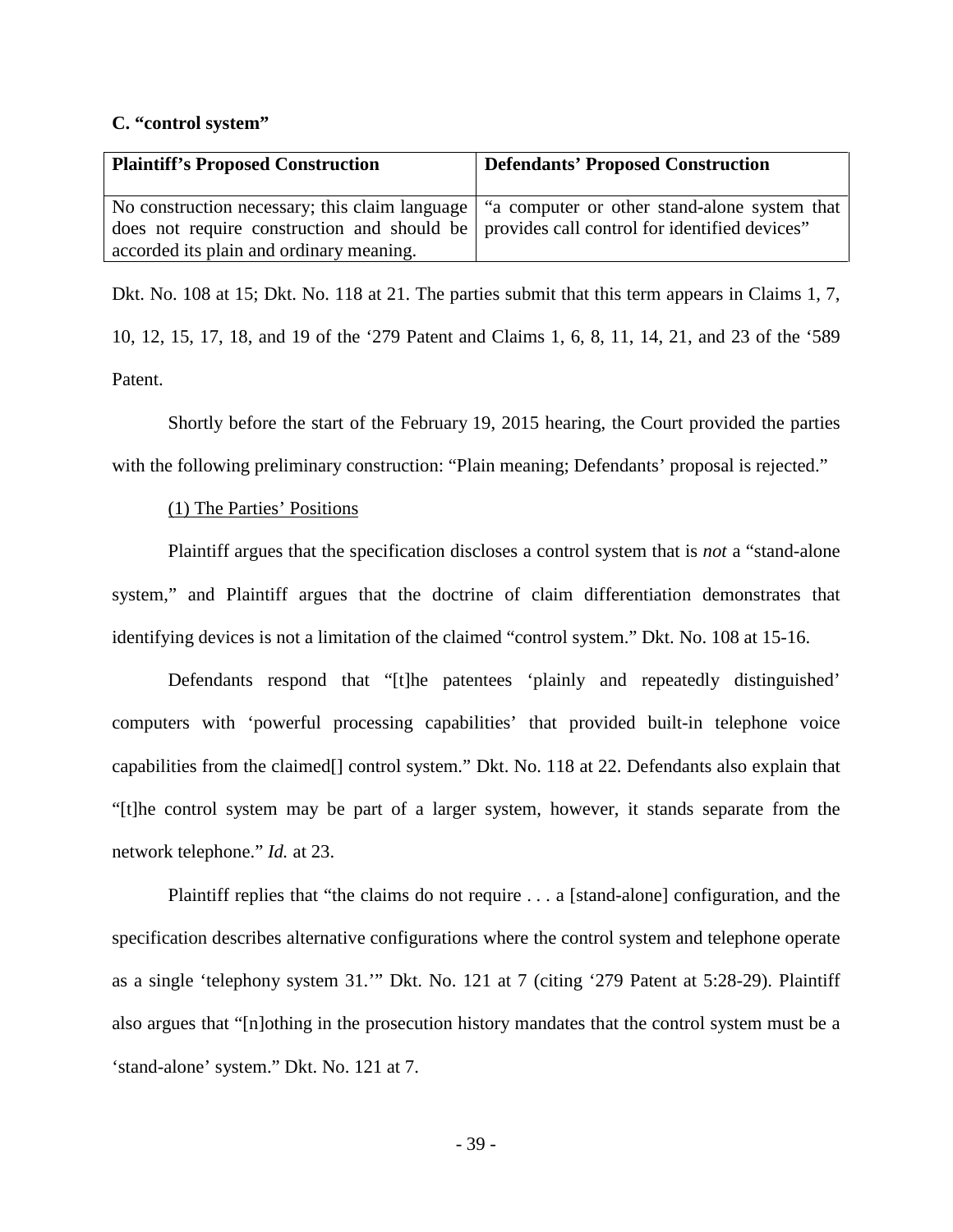#### (2) Analysis

Claims 1 and 7 of the '279 Patent recite (emphasis added):

1. A method of communicating over a data network, comprising:

 providing a user interface in a *control system* for establishing call sessions; communicating, by the *control system*, one or more control messages over the data network to establish a call session with a remote device in response to receipt of a request through the user interface; and

transmitting one or more commands to a voice device connected to the data network and associated with the *control system* to establish the call session between the voice device and the remote device over the data network.

\* \* \*

7. The method of claim 1, further comprising storing, in the *control system*, an identifier of the voice device.

The doctrine of claim differentiation thus weighs against requiring that the "control system" must store an identifier of a voice device. *See Phillips*, 415 F.3d at 1315 ("[T]he presence of a dependent claim that adds a particular limitation gives rise to a presumption that the limitation in question is not present in the independent claim."). Although the specification discloses embodiments in which "a call control system 32 or 36 can identify the network telephone it is controlling" ('279 Patent at 7:19-20), such a feature of preferred embodiments should not be imported into the construction of "control system."

 Also, the specification discloses that "[t]he call control system 32 and the network telephone 30 may be collectively referred to as a telephony system 31." '279 Patent at 5:28-29. This disclosure weighs at least somewhat against Defendants' proposal that the "control system" must be "stand-alone."

The remaining dispute, thus, is whether the patentee disclaimed claim scope during prosecution so as to require separation between the control system and telephony devices.

During prosecution of the '589 Patent, the patentee stated: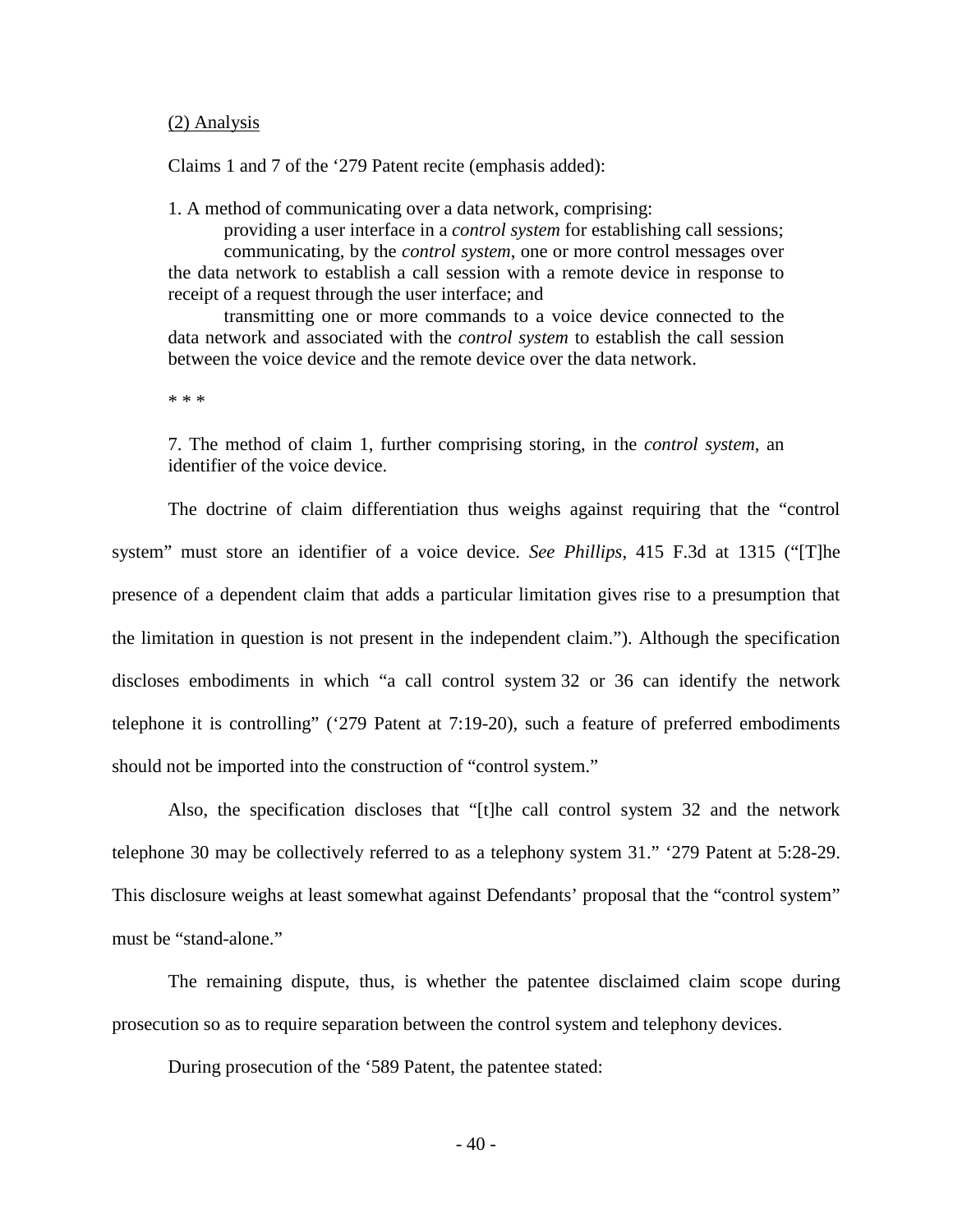If the "telephone" or "telephony endpoint" in column 44 of Thornton is considered to be the "telephony device" of claim 1, then a user dialing a call number at such a telephony endpoint is contradictory to the subject matter of claim 1, which recites that one or more control messages are communicated over the data network to establish a call session in response to receipt of a request through the user interface of the control system (not the telephony device).

Dkt. No. 188, Ex. D, Aug. 11, 2009 Pre-Appeal Brief Request for Review at 3

(GENBAND7685) (p. 25 of 27 of Ex. D); *see id.*, Jan. 5, 2009 Reply to Office Action Mailed

October 3, 2008, at 10-11 (GENBAND7655-56) (pp. 20-21 of 27 of Ex. D).

During prosecution of the '249 Patent, the patentee stated:

As conceded in the Office Action, Thornton also does not disclose transmitting one or more commands to a voice device connected to the data network and associated with the control system to establish the call session between the voice device and the remote device over the data network.

Instead, the Office Action relied upon Jenness as disclosing this element. Applicant respectfully submits that Jenness also fails to disclose or suggest the transmitting act of claim 1. The transmitting act includes *transmitting one or more commands to a voice device* connected to the data network and associated with the control system (which communicates one or more control messages over the data network to establish the call session with the network device in response to receipt of a request through the user interface). There is no voice device associated with such a control system disclosed or suggested by Jenness. Therefore, even if the combination of Thornton and Jenness is proper, the hypothetical combination of references fails to teach or suggest all the elements of claim 1.

*Id.*, Dec. 11, 2003 Reply to Office Action Dated September 11, 2003, at 9 (GENBAND2495) (p.

11 of 27 of Ex. D) (emphasis added).

On balance, this prosecution history contains no definitive statements that would warrant

finding a disclaimer as proposed by Defendants. *See Omega*, 334 F.3d at 1324 ("As a basic

principle of claim interpretation, prosecution disclaimer promotes the public notice function of

the intrinsic evidence and protects the public's reliance on *definitive* statements made during

prosecution.") (emphasis added); *id.* at 1325-26 ("[F]or prosecution disclaimer to attach, our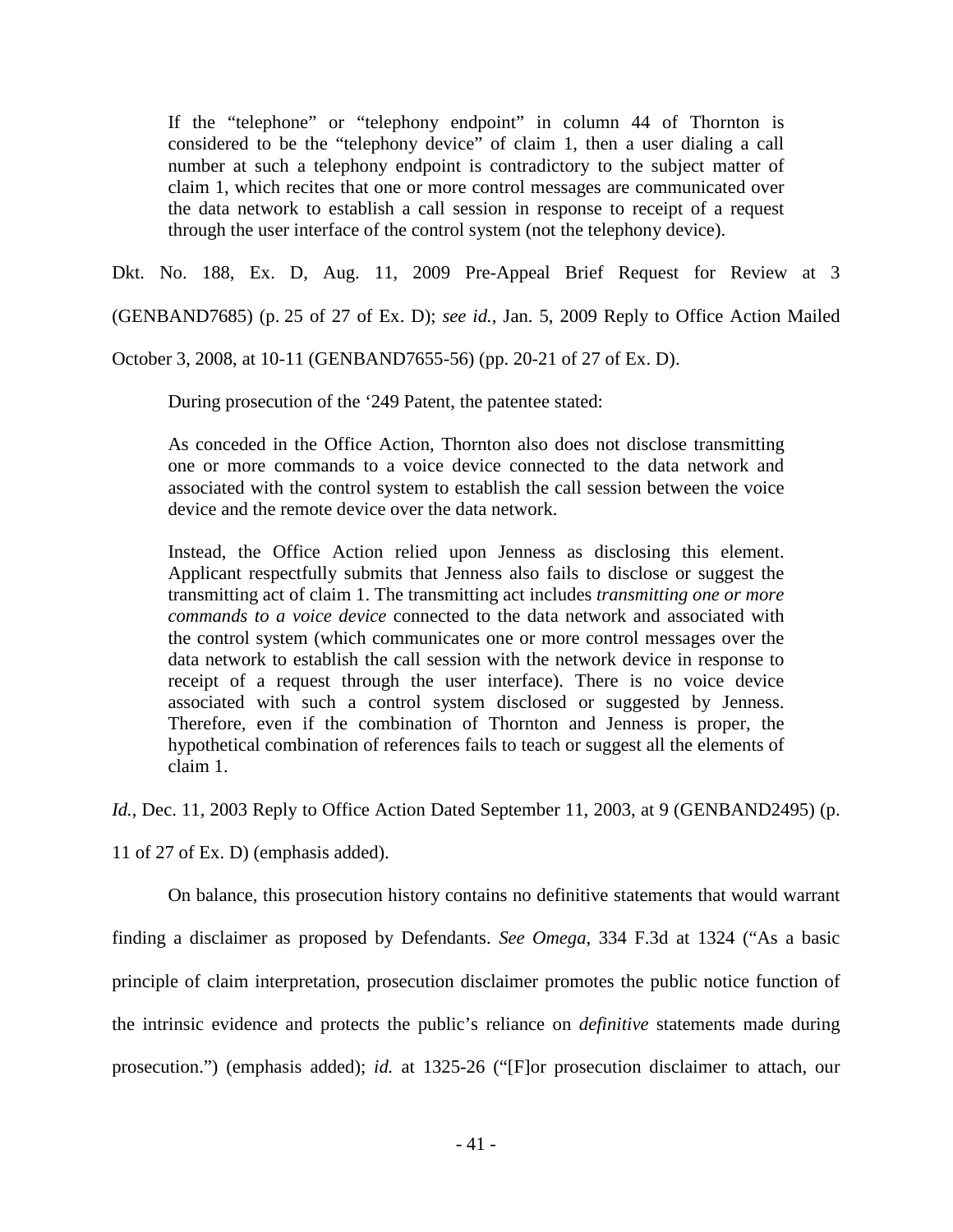precedent requires that the alleged disavowing actions or statements made during prosecution be both *clear and unmistakable*.") (emphasis added). For example, the requirement of data network communication does not necessarily demand that the control system be "stand-alone."

The Court therefore hereby expressly rejects Defendants' proposed construction. No further construction is necessary. *See U.S. Surgical*, 103 F.3d at 1568; *see also O2 Micro*, 521 F.3d at 1362; *Finjan*, 626 F.3d at 1207. In particular, the meaning of this disputed term is made clear by surrounding claim language.

The Court accordingly hereby construes **"control system"** to have its **plain meaning**.

## **VIII. DISPUTED TERMS IN U.S. PATENT NO. 6,791,971**

<span id="page-41-0"></span>The '971 Patent, titled "Method and Apparatus for Providing a Communications Service,

for Communication and for Extending Packet Network Functionality," issued on September 14,

2004, and bears a priority date of March 10, 1999. The original assignee of the '971 Patent was

Nortel Networks Limited. The Abstract of the '971 Patent states:

Methods, apparatus, systems, media and signals for providing a communications service are disclosed. One method involves receiving, on a packet network, a message requesting the communications service, and producing a query relating to implementation of the communications service for receipt by a Service Control Function (SCF), in response to the message, to cause the communications service to be implemented. Another method involves receiving, on a packet network, a query relating to implementation of a communications service, and producing a response to the query to cause the communications service to be implemented.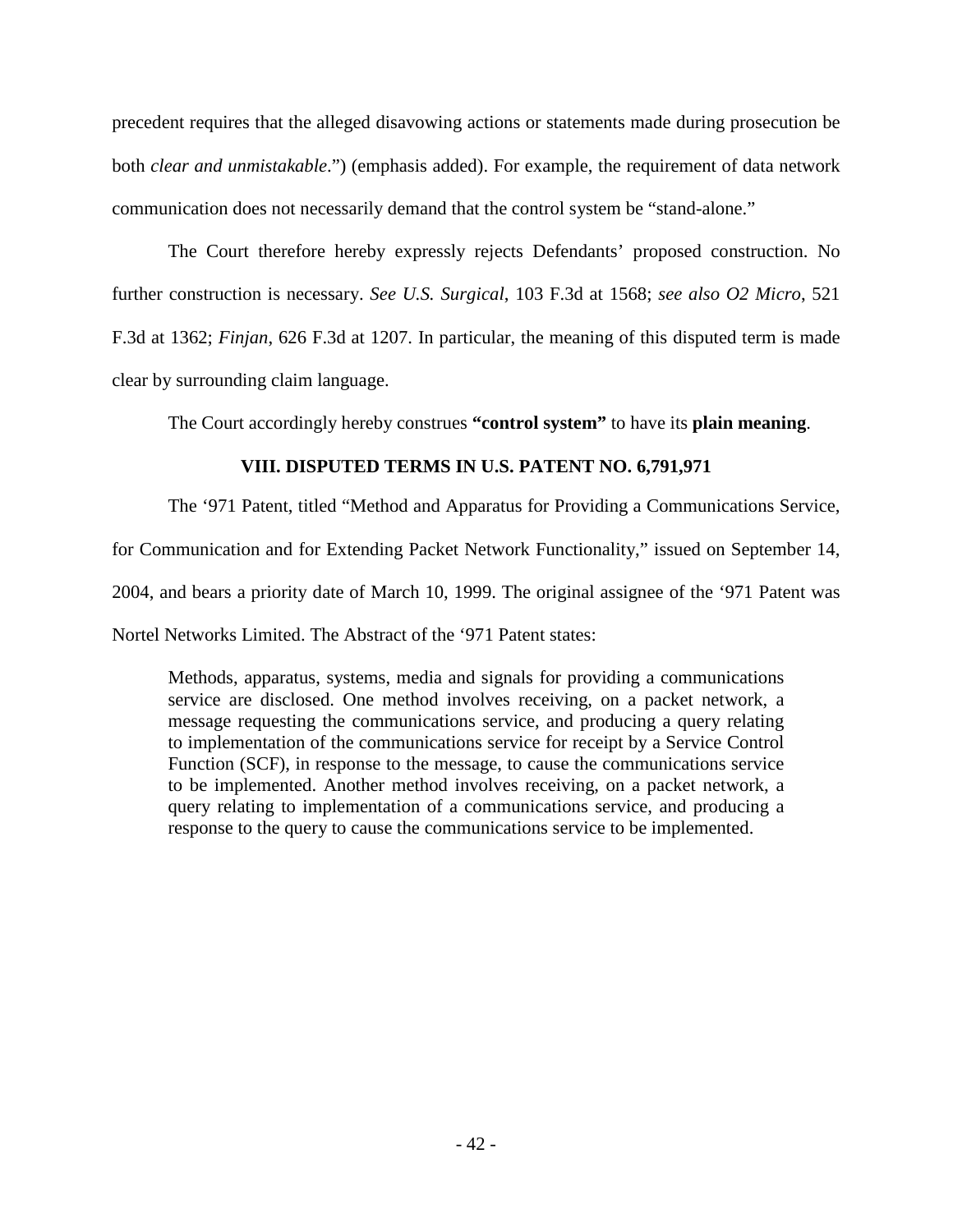<span id="page-42-0"></span>**A. "Service Control Function" (SCF), "Service Control Point" (SCP), "Service Switching Function" (SSF), and "Service Switching Point" (SSP)**

| <b>Plaintiff's Proposed Construction</b>                                                                                                                                                                                                        | <b>Defendants' Proposed Construction</b>                                                                                                                                                     |
|-------------------------------------------------------------------------------------------------------------------------------------------------------------------------------------------------------------------------------------------------|----------------------------------------------------------------------------------------------------------------------------------------------------------------------------------------------|
| SCF<br>means "functionality"<br>of<br>capable<br>provision<br>controlling another entity's<br>of<br>communications services"<br>SCP means "physical entity that implements a<br>Service Control Function"                                       | SCF/SCP/SSF/SSP "as defined by Intelligent<br>Network and Advanced Intelligent Network<br>standards ITU-T Q.1200-1236, Q[.]1290-1400,<br>Q.1551-1601, and equivalent Telcordia<br>standards" |
| SSF means "the set of processes that provide"<br>the communication path for interaction<br>between a call control function and a Service<br>Control Function"<br>SSP means "physical entity that implements"<br>the service switching function" |                                                                                                                                                                                              |

Dkt. No. 108 at 16-17; Dkt. No. 118 at 24. The parties submit that "Service Control Function" appears in Claims 46, 57, 62, 65, 70, 72, 77, 80, 90, 91, and 92, "Service Control Point" appears in Claims 59, 60, 61, 74, 75, and 76, "Service Switching Function" appears in Claims 18, 19, 22, 25, 33, 40, 41, and 42, and "Service Switching Point" appears in Claim 26.

Shortly before the start of the February 19, 2015 hearing, the Court provided the parties with the following preliminary constructions: "Service Control Function" means "the application of service logic to control functional entities in providing intelligent network services"; "Service Control Point" means "a physical entity in the intelligent network that implements a service control function"; "Service Switching Function" means "the set of processes that provide the communication path for interaction between a call control function and a service control function"; and "Service Switching Point" means "the physical entity that implements the service switching function."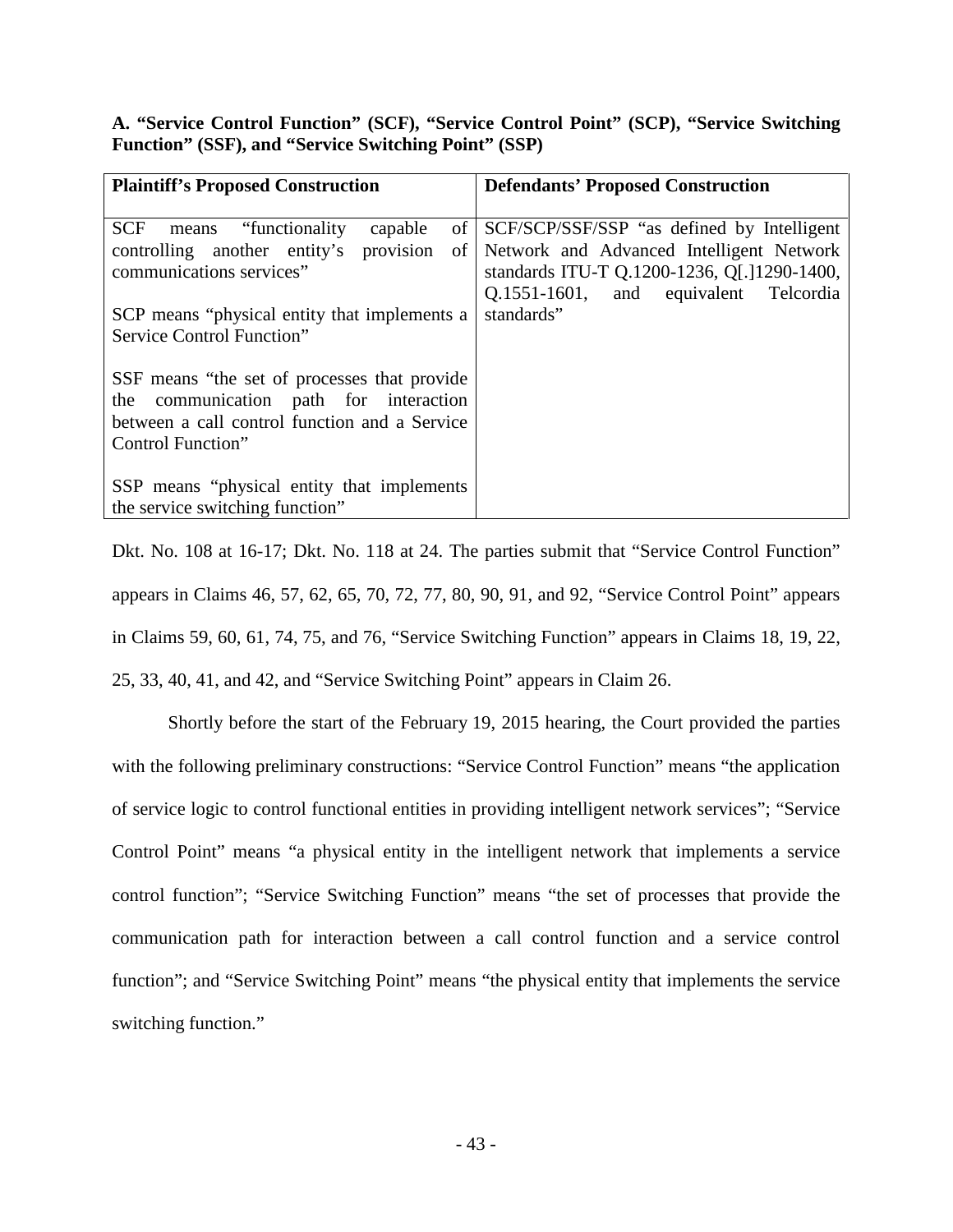#### (1) The Parties' Positions

Plaintiff argues that although "both parties look to the Intelligent Networking standards for guidance on the meaning of the claim terms at issue here," Defendants overlook the glossary provided by those standards and instead "simply cite to over *thirty* standard specifications in their entireties, without providing any clarity as to how those voluminous documents bound the claim terms." Dkt. No. 108 at 17 (footnote omitted). Plaintiff also argues that its proposed constructions are supported by the "LeBlanc" patent (United States Patent No. 5,570,412, attached to Plaintiff's opening brief as Exhibit 25), which is cited by the '971 Patent. *Id.* at 18-19.

Defendants respond that "[Plaintiff's] oversimplification guts the key purpose of the IN standards, which offer hundreds of pages of detailed instructions carefully defining SCF/SCP/SSF/SSP to enable those skilled in the art to design Intelligent Networks that interoperate." Dkt. No. 118 at 25; *see, e.g.,* '971 Patent at 3:53-60. Defendants conclude:

Any perceived burden of applying the ITU standards to the accused products is a problem of [Plaintiff's] own making. [Plaintiff] chose to assert these terms, which the patentees amended during prosecution to expressly add SCF/SCP/SSF/SSP to overcome prior art (Ex. U,  $\P$  $[62-72)$ . [Plaintiff] fails to cite any case law that rejects the correct construction simply to reduce a plaintiff's infringement analysis.

Dkt. No. 118 at 25.

Plaintiff replies that "[a]lthough Defendants criticize the glossary definitions provided by the same standards they identify, they provide no analysis of what, if anything, is missing from those definitions." Dkt. No. 121 at 8. Plaintiff argues that Defendants' proposals "are equivalent to handing two voluminous books (ITU-T standards and their Telcordia equivalents) to the jury, and forcing them to determine a proper construction." *Id.*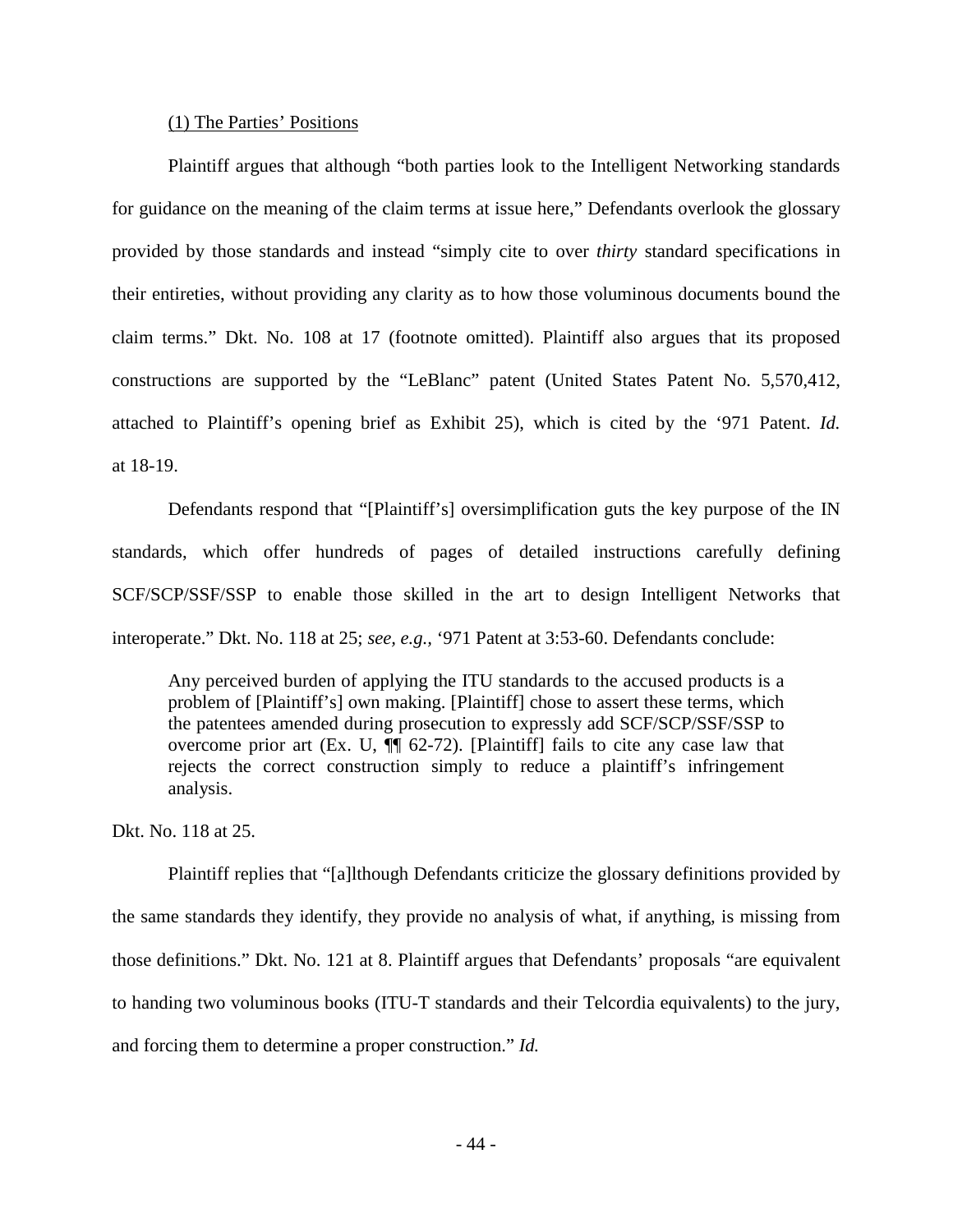At the February 19, 2015 hearing, Plaintiff stated that the Court's preliminary constructions were acceptable to Plaintiff. Defendants responded that the glossary definitions cited by Plaintiff do not provide enough information for compliance with the standards that contain these disputed terms. Plaintiff replied that the claims do not refer to the standards, and Plaintiff noted that the standards cited by Defendants include 3800 pages of documentation.

### (2) Analysis

ITU-T Recommendation Q.12904, titled "Glossary of Terms Used in the Definition of

Intelligent Networks," defines the disputed terms as follows:

Service Control Function (SCF): The application of service logic to control functional entities in providing intelligent network services.

\* \* \*

Service Control Point (SCP): A physical entity in the intelligent network that implements a service control function.

\* \* \*

Service Switching Function (SSF): The set of processes that provide the communication path for interaction between a call control function and a service control function.

\* \* \*

Service Switching Point (SSP): The physical entity that implements the service switching function.

Dkt. No. 108, Ex. 24, at 10 & 12 (GENBAND8852 & 54); *see id.* at 1 (GENBAND8843) ("This

Recommendation provides a glossary of terms and definitions which have been studied for

application in the documentation of intelligent networks.").

Providing the finder of fact with the ITU standards as a whole would fail to adequately

construe the disputed terms, particularly given that the ITU standards include a glossary. The

Court therefore hereby construes these disputed terms as set forth in the following chart: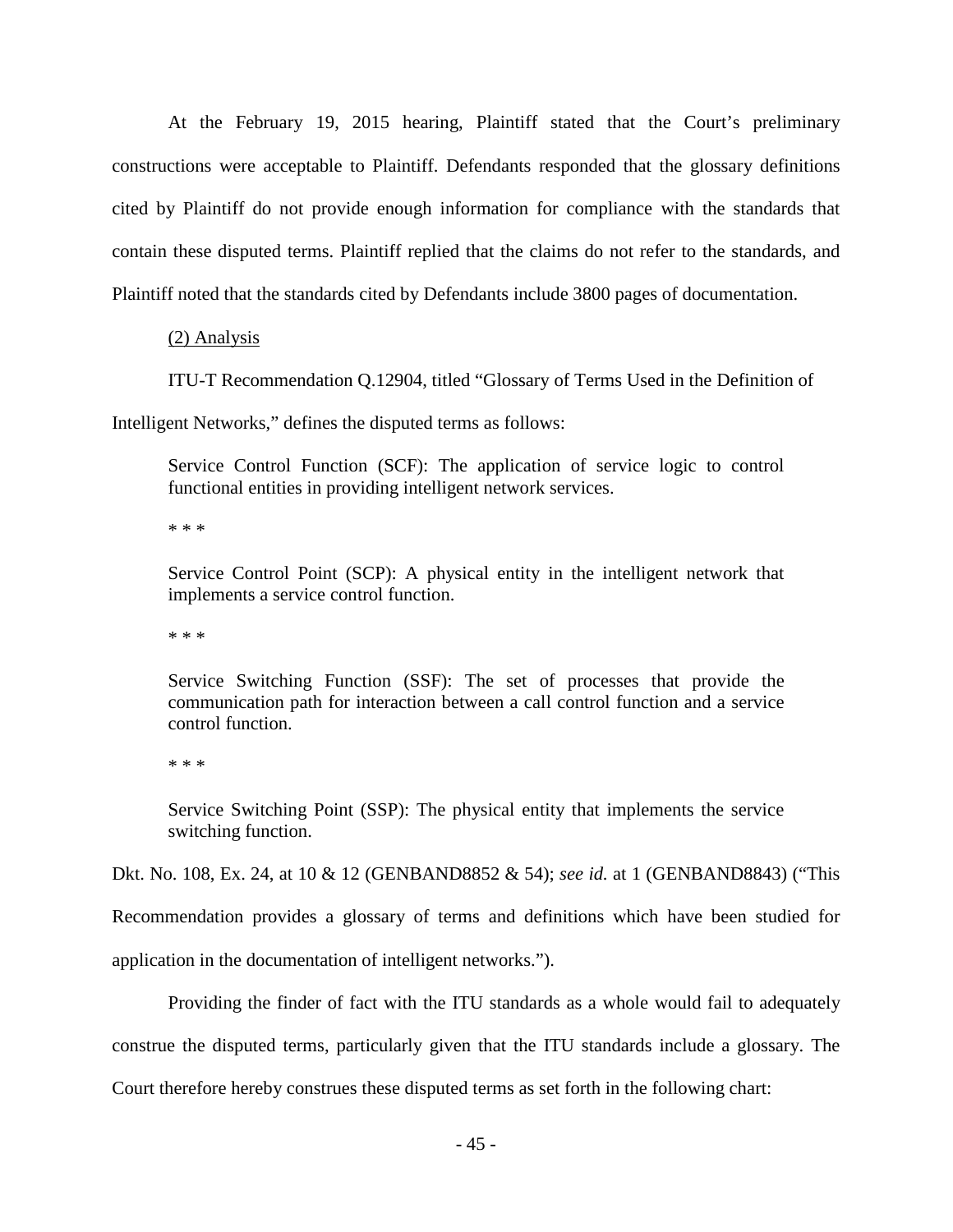| <b>Term</b>                         | Construction                                                                                                                                       |
|-------------------------------------|----------------------------------------------------------------------------------------------------------------------------------------------------|
| "Service Control Function" (SCF):   | "the application of service logic to control<br>functional entities in providing intelligent<br>network services"                                  |
| "Service Control Point" (SCP):      | "a physical entity in the intelligent network<br>that implements a service control function"                                                       |
| "Service Switching Function" (SSF): | "the set of processes that provide the<br>communication path for interaction between<br>a call control function and a service control<br>function" |
| "Service Switching Point" (SSP):    | "the physical entity that implements the<br>service switching function"                                                                            |

## <span id="page-45-0"></span>**B. "means for receiving on an IP network, a query relating to implementation of a communications service"**

| <b>Plaintiff's Proposed Construction</b>                | <b>Defendants' Proposed Construction</b>                                                                                                                                                   |
|---------------------------------------------------------|--------------------------------------------------------------------------------------------------------------------------------------------------------------------------------------------|
| communications service                                  | Function: receiving, on an IP network, a Function: receiving, on an IP network, a<br>query relating to implementation of a query relating to implementation of a<br>communications service |
| Structure: Input/Output unit and equivalents<br>thereof | Structure: the SCP-IP as defined by Figure 3 of<br>the '971 patent                                                                                                                         |

Dkt. No. 108 at 20; Dkt. No. 125, App'x A at 28. The parties submit that this term appears in

Claim 43 of the '971 Patent.

Shortly before the start of the February 19, 2015 hearing, the Court provided the parties with the following preliminary construction: "Function: 'receiving, on an IP network, a query relating to implementation of a communications service' / Corresponding Structure: 'input/output (I/O) unit 94; and equivalents thereof.'"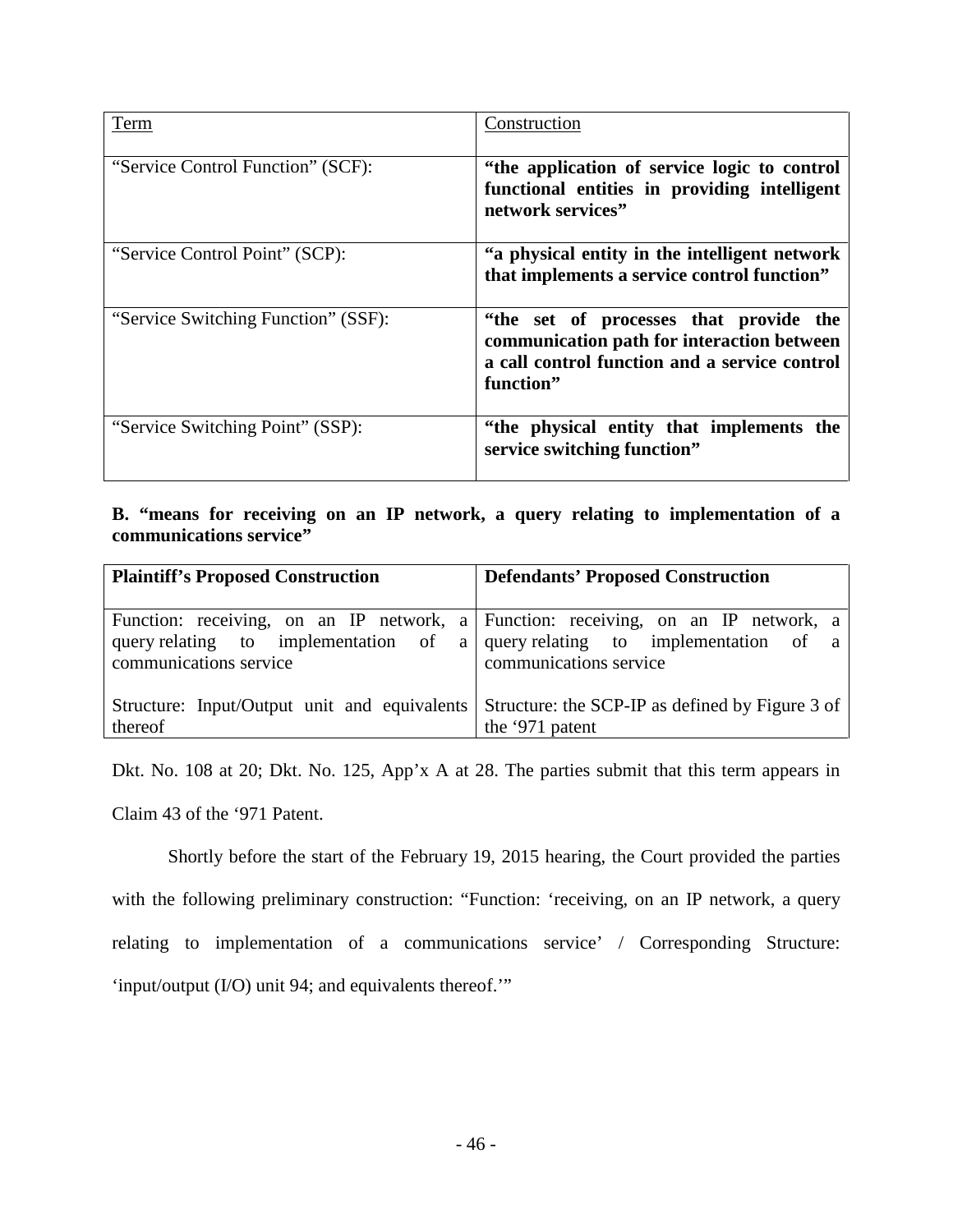#### (1) The Parties' Positions

The parties agree that this is a means-plus-function term governed by 35 U.S.C. § 112, ¶ 6, and the parties agree upon the claimed function. Dkt. No. 108 at 19.

 Plaintiff argues that whereas the disclosure of "I/O unit 94" is disclosed as performing the claimed function, Defendants' proposal incorporates other structures in Figure 3 that are not necessary to perform the claimed function. *Id.* at 20-21.

Defendants respond that "[Defendants'] structures are the only detailed structures provided for the SCF-IP and SSF-IP." Dkt. No. 118 at 25-26.

Plaintiff replies that Defendants' proposed structures "ensnare structure beyond that necessary to perform the claimed function." Dkt. No. 121 at 8.

At the February 19, 2015 hearing, the parties did not address this disputed term.

#### (2) Analysis

The specification discloses that "I/O unit 94 acts as a receiver for receiving, on the packet network, a query relating to implementation of a communications service." '971 Patent at 5:38-40; *see id.* at 4:21-22 ("packet network 28 includes an Internet Protocol (IP) network 46") & 10:1-6 ("a query relating to implementation of a communications service is received on the *IP network* at the I/O unit 94") (emphasis added); *see also id.* at 5:30-32 ("input/output (I/O) unit 94").

 Thus, the "input/output (I/O) unit 94" is the structure clearly linked to the claimed function. The Court rejects Defendants' argument that additional structure is necessary to create an operable device. *See Markem-Imaje Corp. v. Zipher Ltd.*, 657 F.3d 1293, 1301 (Fed. Cir. 2011) ("That a device will only operate if certain elements are included is not grounds to incorporate those elements into the construction of the claims."); *but see Lexion Med., LLC v.*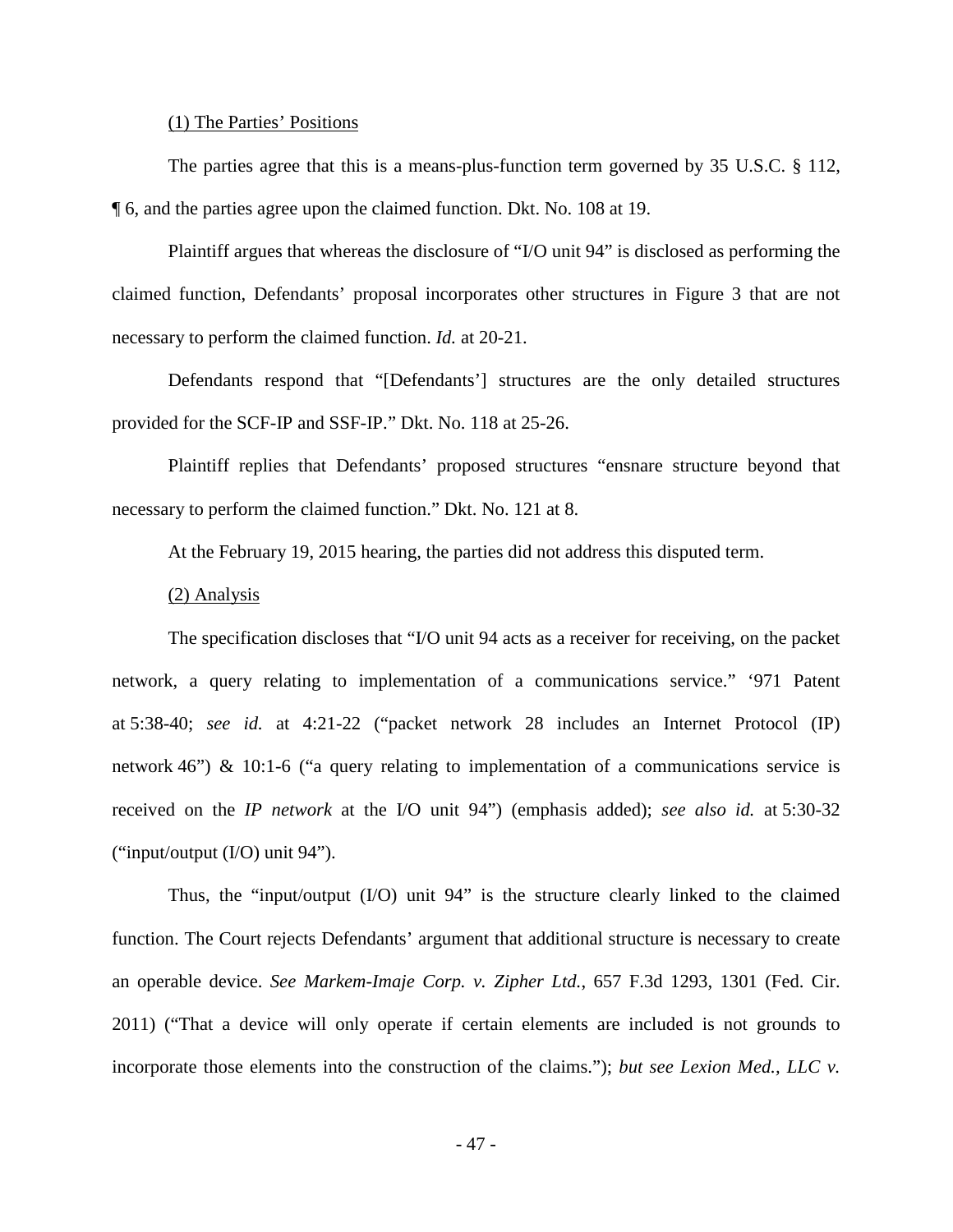*Northgate Techs., Inc.*, 641 F.3d 1352, 1356 (Fed. Cir. 2011) ("This court prefers a claim interpretation that harmonizes the various elements of the claim to define a workable invention.").

The Court therefore hereby finds that for the **"means for receiving on an IP network, a query relating to implementation of a communications service,"** the claimed function is **"receiving, on an IP network, a query relating to implementation of a communications service,"** and the corresponding structure is **"input/output (I/O) unit 94; and equivalents thereof."**

<span id="page-47-0"></span>

|                 | C. "means for producing a response to said query to cause said communications service to |  |  |
|-----------------|------------------------------------------------------------------------------------------|--|--|
| be implemented" |                                                                                          |  |  |

| <b>Plaintiff's Proposed Construction</b>                                                                                | <b>Defendants' Proposed Construction</b>                                                                  |
|-------------------------------------------------------------------------------------------------------------------------|-----------------------------------------------------------------------------------------------------------|
|                                                                                                                         |                                                                                                           |
| Function: producing a response to said query to<br>cause said communications service to be<br>implemented               | Function: producing a response to said query to<br>cause said communications service to be<br>implemented |
| Structure: processing unit implementing an<br>SCP-IP routine, such as that shown in Figure 8<br>and equivalents thereof | Structure: the SCP-IP as defined by Figure 3 of<br>the '971 patent                                        |

Dkt. No. 108 at 21; Dkt. No. 125, App'x A at 28-29. The parties submit that this term appears in Claim 43 of the '971 Patent.

Shortly before the start of the February 19, 2015 hearing, the Court provided the parties with the following preliminary construction: "Function: 'producing a response to said query to cause said communications service to be implemented' / Corresponding Structure: 'processing unit 90 configured to perform the SCP-IP routine 164 illustrated in Figure 8.'"

(1) The Parties' Positions

The parties agree that this is a means-plus-function term governed by 35 U.S.C. § 112,

¶ 6, and the parties agree upon the claimed function. Dkt. No. 108 at 19.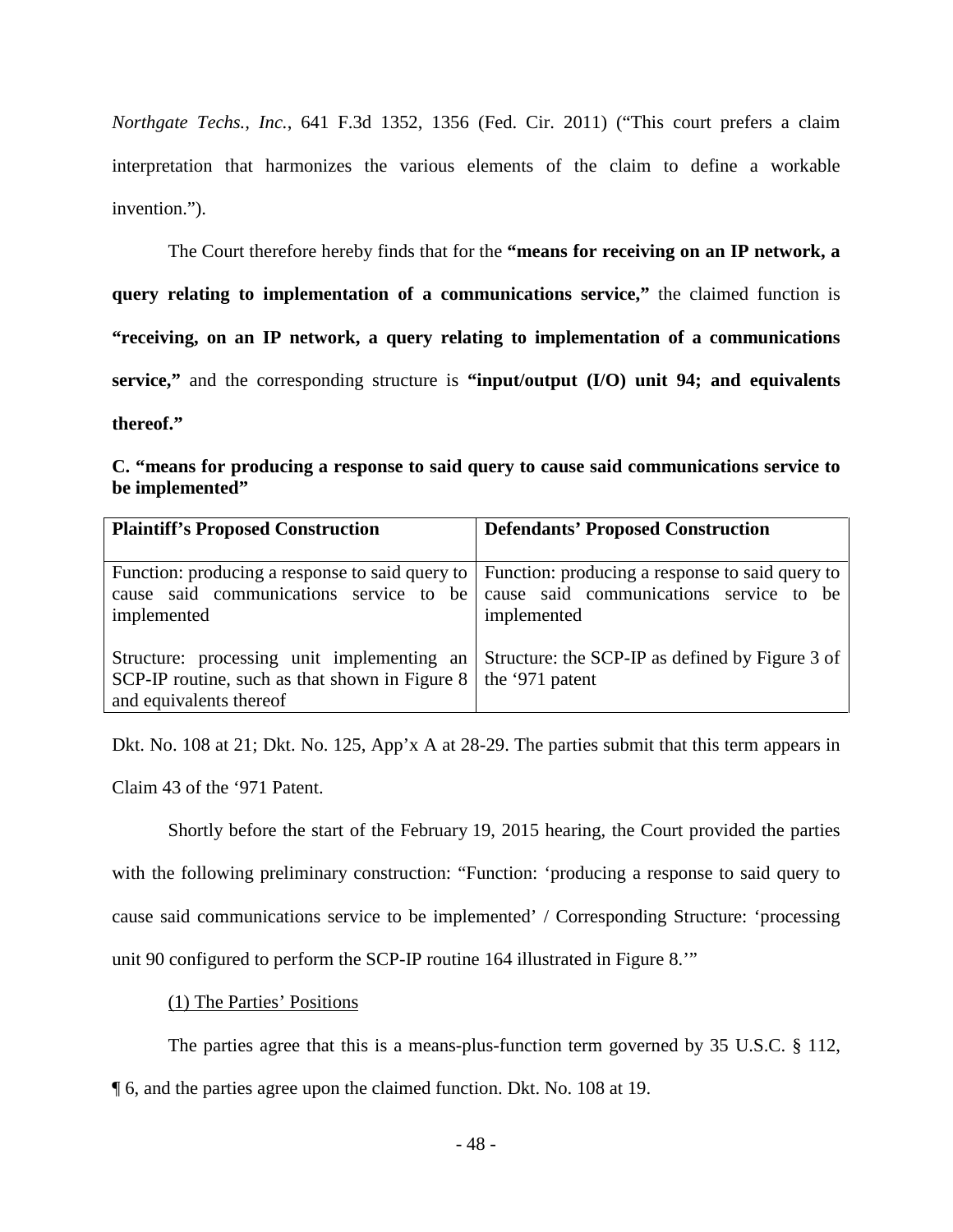Plaintiff argues that "Defendants' structure is improper here again because the entire SCP-IP includes components not necessary for 'producing a response.'" *Id.* at 21.

Defendants respond that "[Defendants'] structures are the only detailed structures provided for the SCF-IP and SSF-IP." Dkt. No. 118 at 25-26.

Plaintiff replies that Defendants' proposed structures "ensnare structure beyond that necessary to perform the claimed function." Dkt. No. 121 at 8.

At the February 19, 2015 hearing, the parties did not address this disputed term.

(2) Analysis

On one hand, the specification discloses that "the SCP-IP routine is embodied in instruction codes stored in the program memory 92 of the *SCP-IP 60 shown in FIG. 3*." '971 Patent at 9:56-58 (emphasis added); *see id.* at 5:29-37.

On the other hand, the specification also discloses:

Generally, referring to FIGS. 1, 3 and 8, when a query relating to implementation of a communications service is received on the IP network at the I/O unit 94, the *SCP-IP routine 164 programs the processing unit 90 to produce a response to the query, to cause the communications service to be implemented*.

\* \* \*

Upon locating the routing number, block 168 [in Figure 8] *directs the processing unit 90 to produce a response* including the routing number located at block 166 [in Figure 8] for implementing the toll-free call, and to control the I/O unit 94 to communicate the response to the SSF which sent the query.

*Id.* at 10:1-6 & 10:20-24 (emphasis added); *see id.* at Fig. 8.

On balance, the structure "clearly link[ed] or associate[d]" with the claimed function is not the SCP-IP as illustrated in Figure 3 of the '971 Patent but rather is the "processing unit 90" configured to perform the SCP-IP routine 164 illustrated in Figure 8. *Omega Eng'g*, 334 F.3d at 1321; *see WMS Gaming*, 184 F.3d at 1349.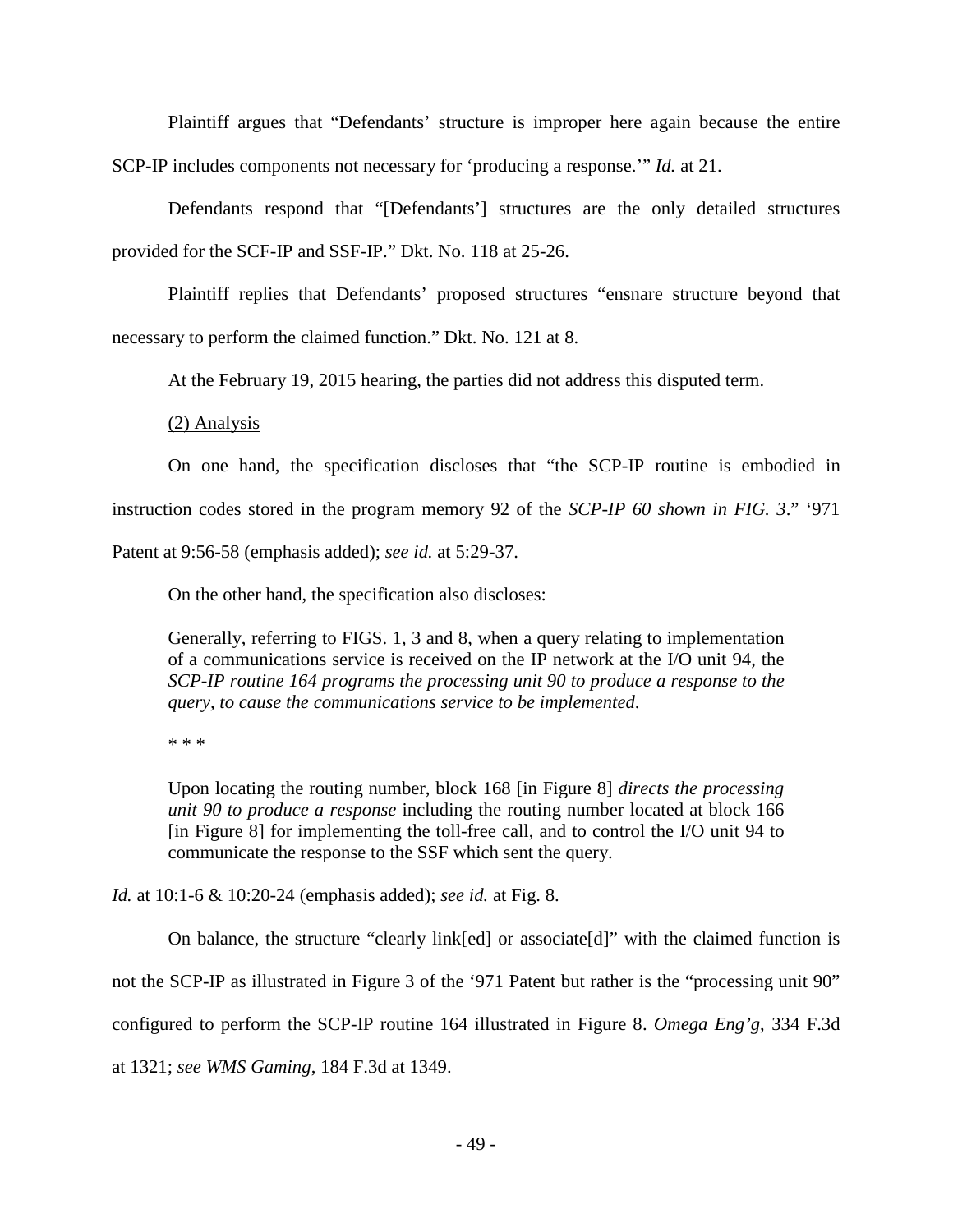The Court therefore hereby finds that for the **"means for producing a response to said query to cause said communications service to be implemented,"** the function is **"producing a response to said query to cause said communications service to be implemented,"** and the corresponding structure is **"processing unit 90 configured to perform the SCP-IP routine 164 illustrated in Figure 8; and equivalents thereof."**

<span id="page-49-0"></span>**D. "means for receiving, on an IP network, a message requesting said communications service"**

| <b>Plaintiff's Proposed Construction</b>                                          | <b>Defendants' Proposed Construction</b>                                                        |  |  |
|-----------------------------------------------------------------------------------|-------------------------------------------------------------------------------------------------|--|--|
| Function: receiving, on an IP network, a Function: receiving, on an IP network, a |                                                                                                 |  |  |
| requesting said communications<br>message<br>service                              | message requesting said communications<br>service                                               |  |  |
| Structure: Input/Output unit and equivalents<br>thereof                           | Structure: the MGC [(Media Gateway<br>Controller), as defined by Figure 2 of the '971<br>Patent |  |  |

Dkt. No. 108 at 22; Dkt. No. 125, App'x A at 29. The parties submit that this term appears in Claim 91 of the '971 Patent.

Shortly before the start of the February 19, 2015 hearing, the Court provided the parties with the following preliminary construction: "Function: 'receiving, on an IP network, a message requesting said communications service' / Corresponding Structure: 'input/output (I/O) unit 74; and equivalents thereof.'"

## (1) The Parties' Positions

The parties agree that this is a means-plus-function term governed by 35 U.S.C. § 112, ¶ 6, and the parties agree upon the claimed function. Dkt. No. 108 at 19.

Plaintiff argues that Defendants' proposal "incorporates structure beyond that necessary to perform the claimed function." *Id.* at 22.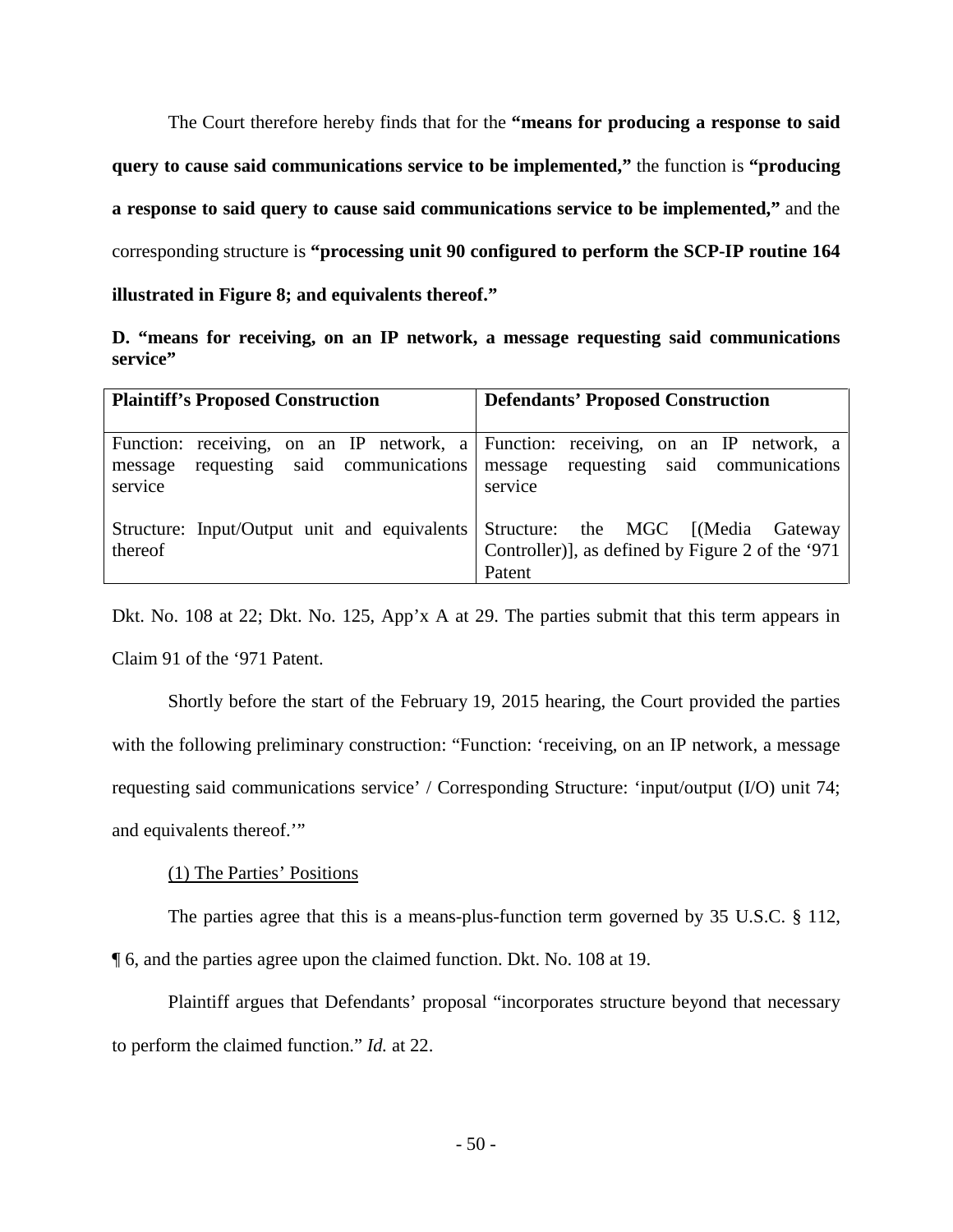Defendants respond that "[Defendants'] structures are the only detailed structures provided for the SCF-IP and SSF-IP." Dkt. No. 118 at 25-26.

Plaintiff replies by reiterating that Defendants' proposed structures "ensnare structure beyond that necessary to perform the claimed function." Dkt. No. 121 at 8.

At the February 19, 2015 hearing, the parties did not address this disputed term.

(2) Analysis

For substantially the same reasons discussed above as to the similar term "means for receiving on an IP network, a query relating to implementation of a communications service," the Court finds that the corresponding structure is "I/O unit 74." *See* '971 Patent at 5:20-22 ("the I/O unit 74 acts as a receiver for receiving, on the packet network, a message requesting a communications service").

The Court therefore hereby finds that for the **"means for receiving, on an IP network, a message requesting said communications service,"** the function is **"receiving, on an IP network, a message requesting said communications service,"** and the corresponding structure is **"input/output (I/O) unit 74; and equivalents thereof."**

<span id="page-50-0"></span>**E. "means for producing a query relating to implementation of said communications service for receipt by a Service Control Function (SCF), in response to said message, to cause said communications service to be implemented"**

| <b>Plaintiff's Proposed Construction</b>       | <b>Defendants' Proposed Construction</b>                                                                                 |
|------------------------------------------------|--------------------------------------------------------------------------------------------------------------------------|
| implementation of said communications          | Function: producing a query relating to Function: producing a query relating to<br>implementation of said communications |
| service for receipt by a Service Control       | service for receipt by a Service Control                                                                                 |
| Function (SCF), in response to said message,   | Function (SCF), in response to said message,                                                                             |
| to cause said communications service to be     | to cause said communications service to be                                                                               |
| implemented                                    | implemented                                                                                                              |
| Structure: processing unit programmed to       | Structure: the MGC [(Media Gateway                                                                                       |
| establish a communications service on a packet | Controller), as defined by Figure 2 of the '971                                                                          |
| network, and equivalents thereof               | Patent                                                                                                                   |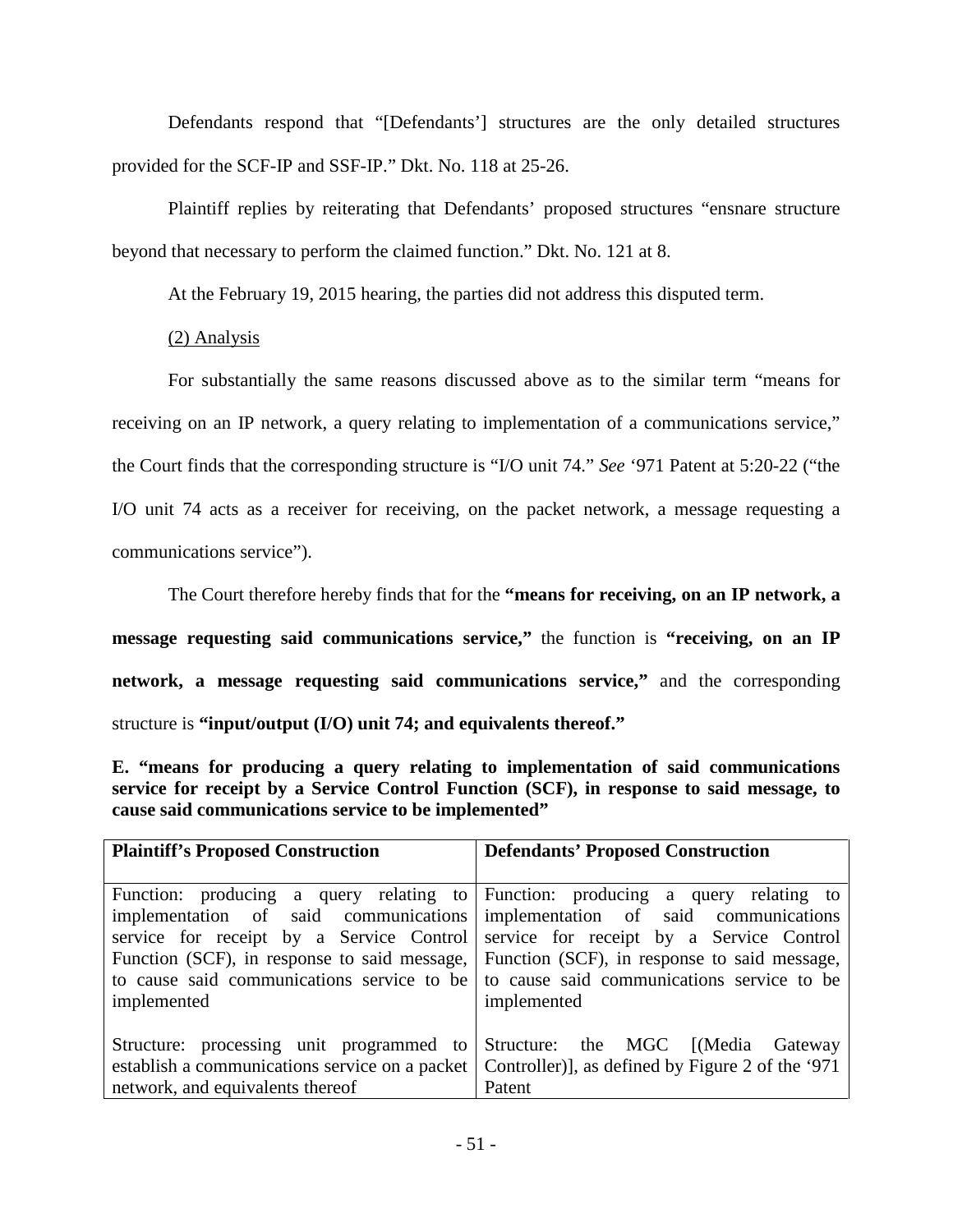Dkt. No. 108 at 22-23; Dkt. No. 125, App'x A at 29-30. The parties submit that this term appears in Claim 91 of the '971 Patent.

Shortly before the start of the February 19, 2015 hearing, the Court provided the parties with the following preliminary construction: "Function: 'producing a query relating to implementation of said communications service for receipt by a Service Control Function (SCF), in response to said message, to cause said communications service to be implemented' / Corresponding Structure: 'processing unit 70 configured to perform the MGC routine 150 illustrated in Figure 7; and equivalents thereof.'"

#### (1) The Parties' Positions

The parties agree that this is a means-plus-function term governed by 35 U.S.C. § 112, ¶ 6, and the parties agree upon the claimed functions. Dkt. No. 108 at 19.

Plaintiff argues that the Media Gateway Controller ("MGC") identified by Defendants includes more structure than necessary for performing the claimed function. *Id.* at 23.

Defendants respond that "[Defendants'] structures are the only detailed structures provided for the SCF-IP and SSF-IP." Dkt. No. 118 at 25-26.

Plaintiff replies by reiterating that Defendants' proposed structures "ensnare structure beyond that necessary to perform the claimed function." Dkt. No. 121 at 8.

At the February 19, 2015 hearing, the parties did not address this disputed term.

(2) Analysis

The specification discloses:

Referring to FIGS. 1, 2 and 7, when a message requesting a communications service is received at the I/O unit 74 of the MGC [(Media Gateway Controller)], *the MGC routine 150 directs the processing unit 70 to produce a query relating to implementation of the communications service for receipt by a Service Control*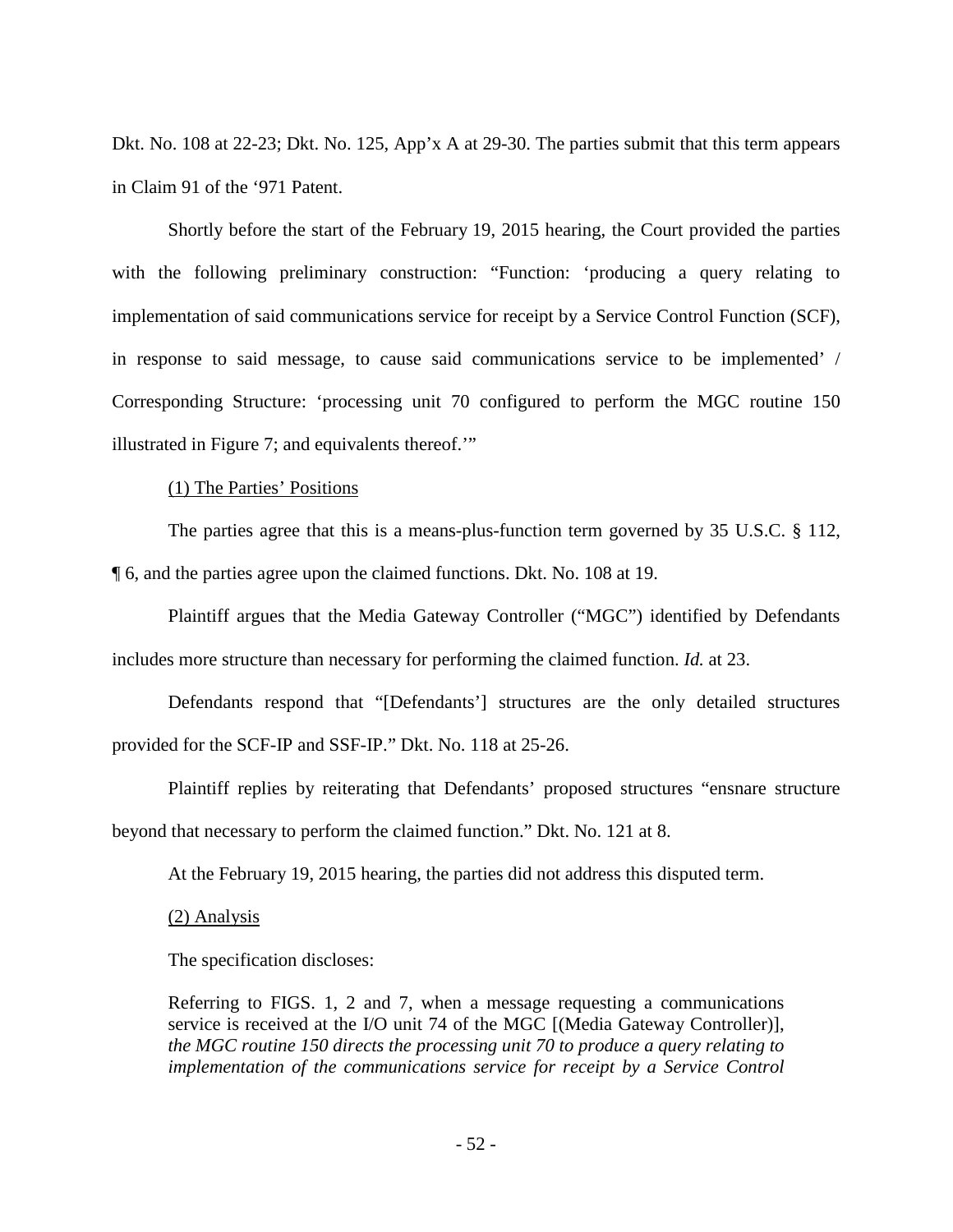*Function, in response to the message, to cause the communications service to be implemented.*

'971 Patent at 8:34-40 (emphasis added).

Thus, the structure "clearly link[ed] or associate[d]" with the claimed function is the

"processing unit 70" programmed to perform an algorithm. *Omega Eng'g*, 334 F.3d at 1321; *see* 

*WMS Gaming*, 184 F.3d at 1349.

As for the algorithm, the specification discloses:

For example, in response to receiving a call setup message requesting a toll-free call from a gatekeeper of the IP network 46, *the MGC routine 150 serves to build and transmit a query to a Service Control Point* which is preferably on the IP network 46 shown in FIG. 1, but which may alternatively be located elsewhere, such as on the PSTN 34 for example. Effectively, in this embodiment, the MGC is a network node programmed to establish a toll-free call on the packet network. Alternatively, the MGC routine may be varied such that the MGC acts as a network node programmed to establish an intelligent network (IN) service on the packet network. Such *variations would be apparent to one of ordinary skill in the art* upon reading this specification and are not considered to depart from the scope of the present invention.

'971 Patent at 8:41-55 (emphasis added).

Thus, the disclosed algorithm is MGC routine 150 illustrated in Figure 7 of the

'971 Patent. *Id.*

Purported "variations [that] would be apparent to one of ordinary skill in the art upon reading this specification" (*id.*), however, are not expressly disclosed and therefore are not part of the corresponding structure. *See Aristocrat Techs. Austl. Pty Ltd. v. Int'l Game Tech.*, 521 F.3d 1328, 1334 (Fed. Cir. 2008) ("[T]h[e] language simply describes the function to be performed, not the algorithm by which it is performed. Aristocrat's real point is that devising an algorithm to perform that function would be within the capability of one of skill in the art, and therefore it was not necessary for the patent to designate any particular algorithm to perform the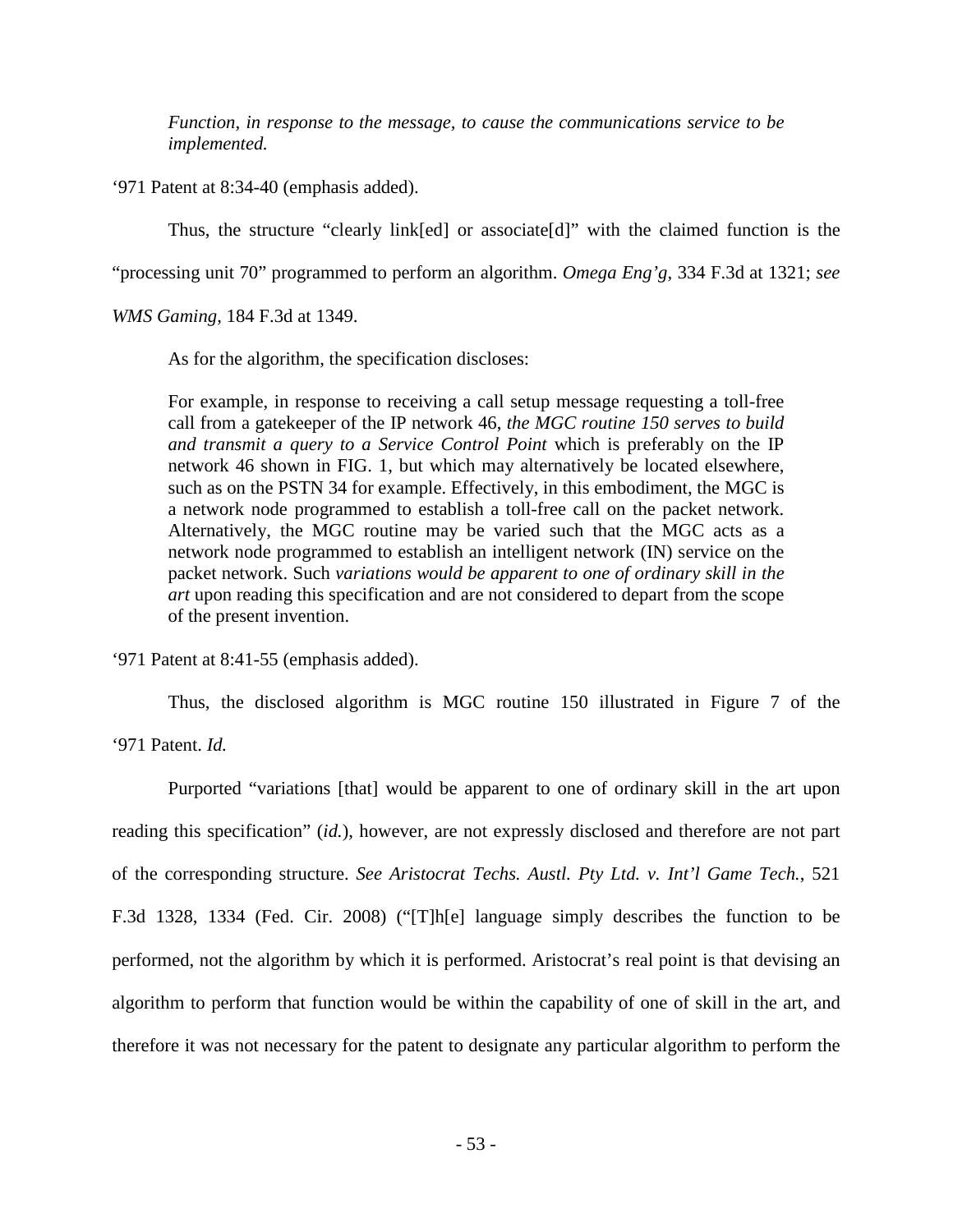claimed function. As we have noted above, however, that argument is contrary to this court's  $law.'$ ).

The Court therefore finds that for the **"means for producing a query relating to implementation of said communications service for receipt by a Service Control Function (SCF), in response to said message, to cause said communications service to be implemented,"** the function is **"producing a query relating to implementation of said communications service for receipt by a Service Control Function (SCF), in response to said message, to cause said communications service to be implemented,"** and the corresponding structure is **"processing unit 70 configured to perform the MGC routine 150 illustrated in Figure 7; and equivalents thereof."**

## **IX. DISPUTED TERMS IN U.S. PATENT NO. 6,885,658**

<span id="page-53-0"></span>The '658 Patent, titled "Method and Apparatus for Interworking Between Internet Protocol (IP) Telephony Protocols," issued on April 26, 2005, and bears a priority date of June 7, 1999. The original assignee of the '658 Patent was Nortel Networks Limited. The Abstract of the

'658 Patent states:

A method and an apparatus for interworking between internet protocol (IP) telephony protocols includes a call server. The call server includes a first protocol agent for communicating with a first protocol device according to a first protocol. A second protocol agent communicates with a second protocol device according to a second protocol. An interworking agent provides functions usable by the first and second protocol agents to communicate with each other according to a third protocol. The third protocol is a superset of functions provided by the first and second protocols.

## <span id="page-53-1"></span>**A. "a superset of functions provided by the first and second IP telephony protocols"**

| <b>Plaintiff's Proposed Construction</b> | Defendants' Proposed Construction                                                       |
|------------------------------------------|-----------------------------------------------------------------------------------------|
|                                          | "one or more functions provided by both the  "a set that contains all of the functions" |
| first and second IP telephony protocols" | provided by the first and second IP telephony                                           |
|                                          | protocols"                                                                              |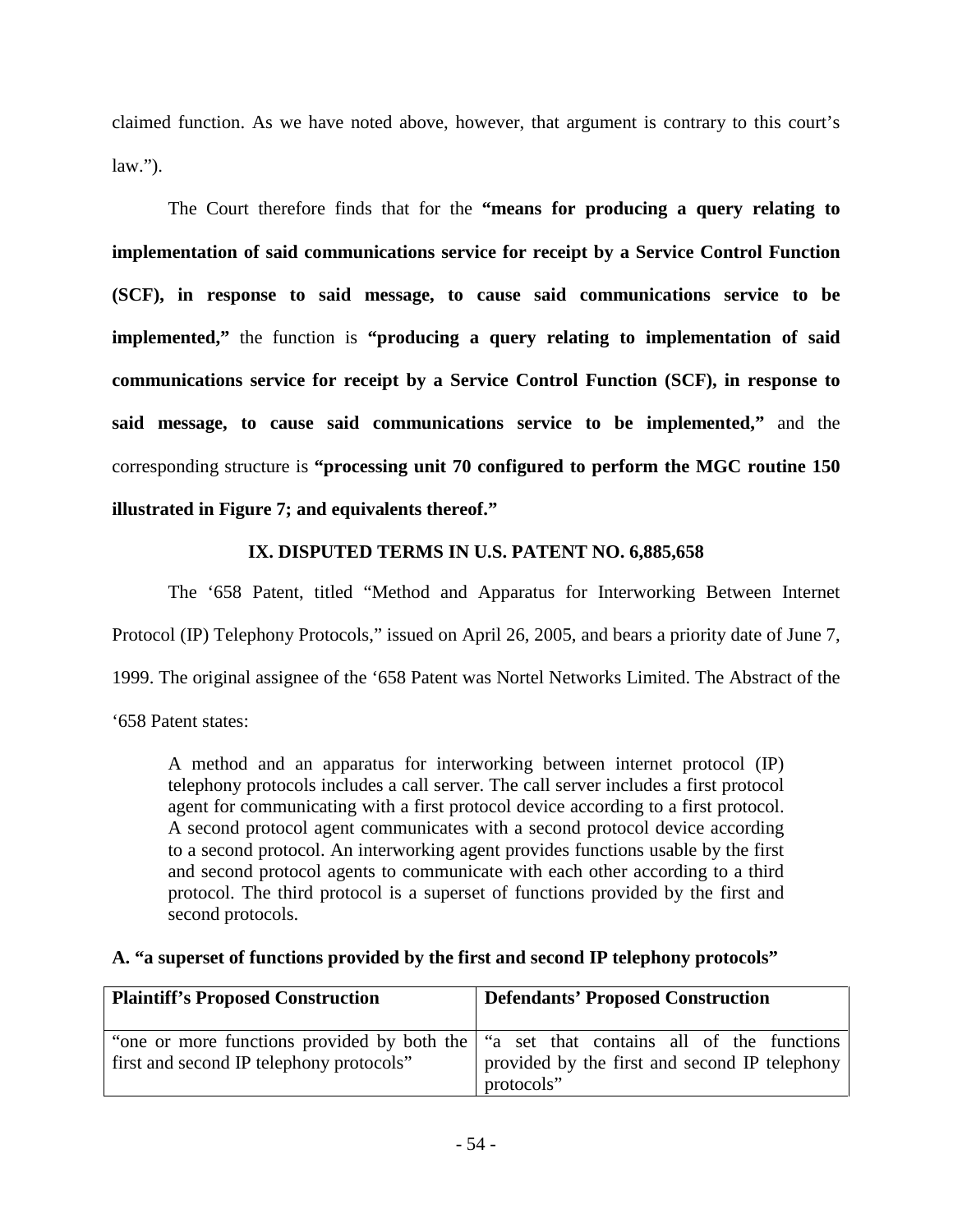Dkt. No. 108 at 23-24; Dkt. No. 118 at 26. The parties submit that this term appears in Claim 1 of the '658 Patent.

Shortly before the start of the February 19, 2015 hearing, the Court provided the parties with the following preliminary construction: "a set that includes one or more functions provided by both the first and second IP telephony protocols."

## (1) The Parties' Positions

Plaintiff argues that "Defendants improperly try to limit Claim 1 to a 'complete superset,'" which Plaintiff argues "is inconsistent with the claim language and would improperly exclude the preferred embodiment of the specification." Dkt. No. 108 at 24.

Defendants respond that "[Plaintiff's] proposed construction runs counter to the wellunderstood mathematical concept of a superset as a set that contains all of the objects in other sets—in this case, the sets of functions provided by the first and second IP telephony protocols." Dkt. No. 118 at 26; *see id.*, Ex. W, Nov. 14, 2014 Madisetti Decl. at ¶¶ 64-69.

Plaintiff replies that "[t]he specification describes different types of supersets, such as a 'reasonable superset' (which includes some but not all functions of the supported protocols) and a 'complete superset' (which includes all functions of the supported protocols)." Dkt. No. 121 at 9 (citing '658 Patent at 6:27, 6:36-37 & 9:2-6).

At the February 19, 2015 hearing, Defendants argued that because computer science necessarily involves mathematics, the mathematical definition of "superset" is relevant for construing the disputed term.

### (2) Analysis

The disputed term appears in Claim 1 of the '658 Patent, and for comparison Defendants have cited Claim 34 of the '658 Patent. Claims 1 and 34 recite (emphasis added):

- 55 -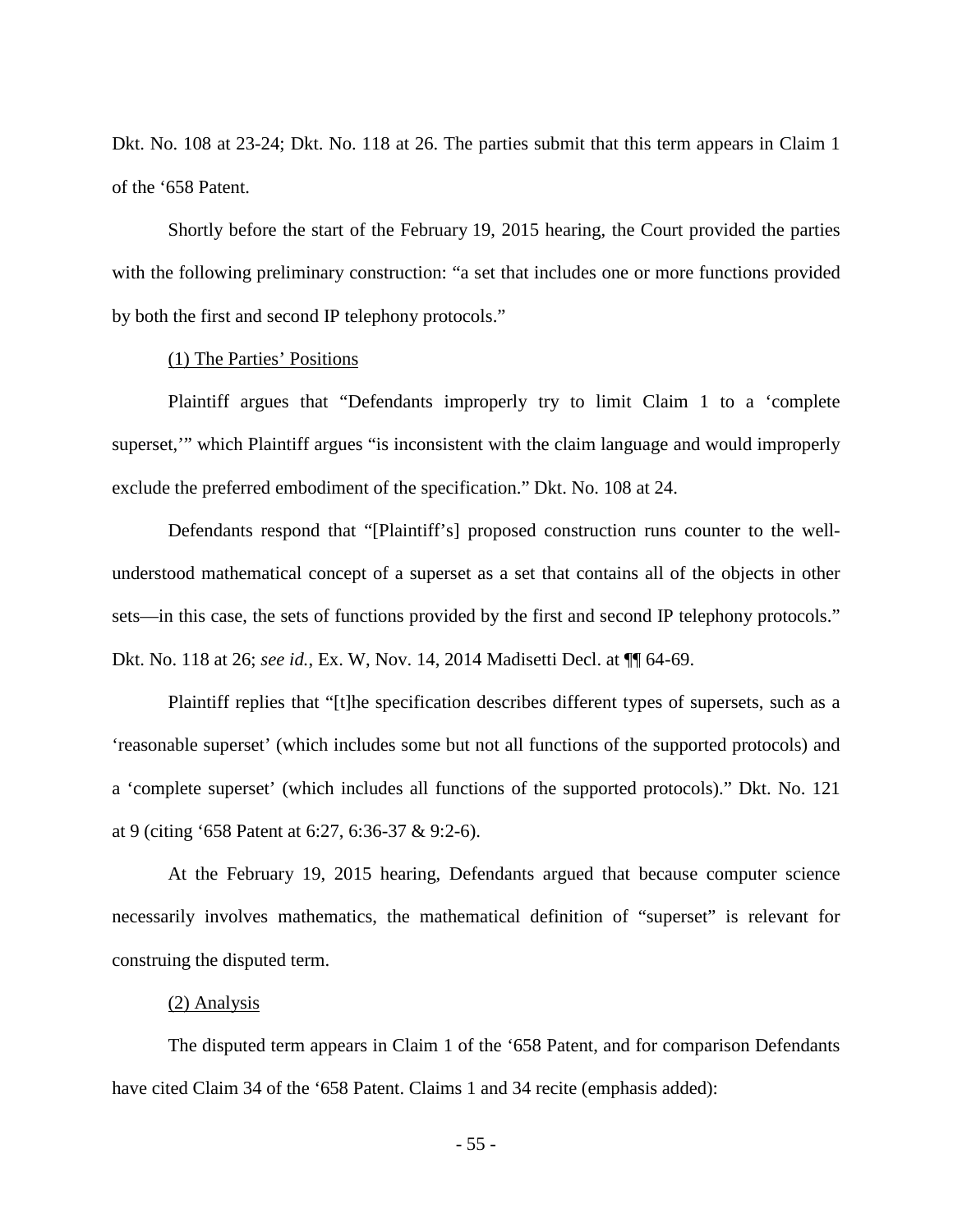1. A call server comprising:

(a) a fi[r]st protocol agent for communicating with a first internet protocol (IP) telephony device according to a first IP telephony protocol;

(b) a second protocol agent for communicating with a second IP telephony device according to a second IP telephony protocol; and

(c) an interworking agent for providing functions usable by the first and second protocol agents to communicate with each other according to a third protocol, the functions provided by the third protocol being *a superset of functions provided by the first and second IP telephony protocols*, said interworking agent further adapted to determine that a first parameter associated with the first IP telephony protocol does not map to the second IP telephony protocol and communicating first parameter to the second protocol agent without alteration.

\* \* \*

34. A computer readable medium having software stored thereon, said software comprising;

a fi[r]st protocol agent for communicating with a first internet protocol (IP) telephony device according to a first IP telephony protocol;

 a second protocol agent for communicating with a second internet protocol telephony device according to a second IP telephony protocol, wherein said second IP telephony protocol is distinct from said first IP telephony protocol;

a third protocol agent for communicating with a third internet protocol telephony device according to a third IP telephony protocol, wherein said third IP telephony protocol is distinct from said first and second IP telephony protocols; and

an interworking protocol adapted to represent *a partial superset of messaging capabilities of said first, second, and third IP telephony protocols* such that messages received in any of said first, second, or third IP telephony protocols from a first IP device are converted to said interworking protocol and then translated into a different one of said first, second, or third IP telephony protocols for transmission to a second IP device.

On one hand, "different words or phrases used in separate claims are presumed to

indicate that the claims have different meanings and scope." *Seachange Int'l, Inc. v. C-COR,* 

*Inc.*, 413 F.3d 1361, 1368 (Fed. Cir. 2005) (internal citations and markings omitted). Further, in

some instances, "[t]he mere fact that there is an alternative embodiment disclosed in the asserted

patent that is not encompassed by our claim construction does not outweigh the language of the

claim, especially when the court's construction is supported by the intrinsic evidence. This is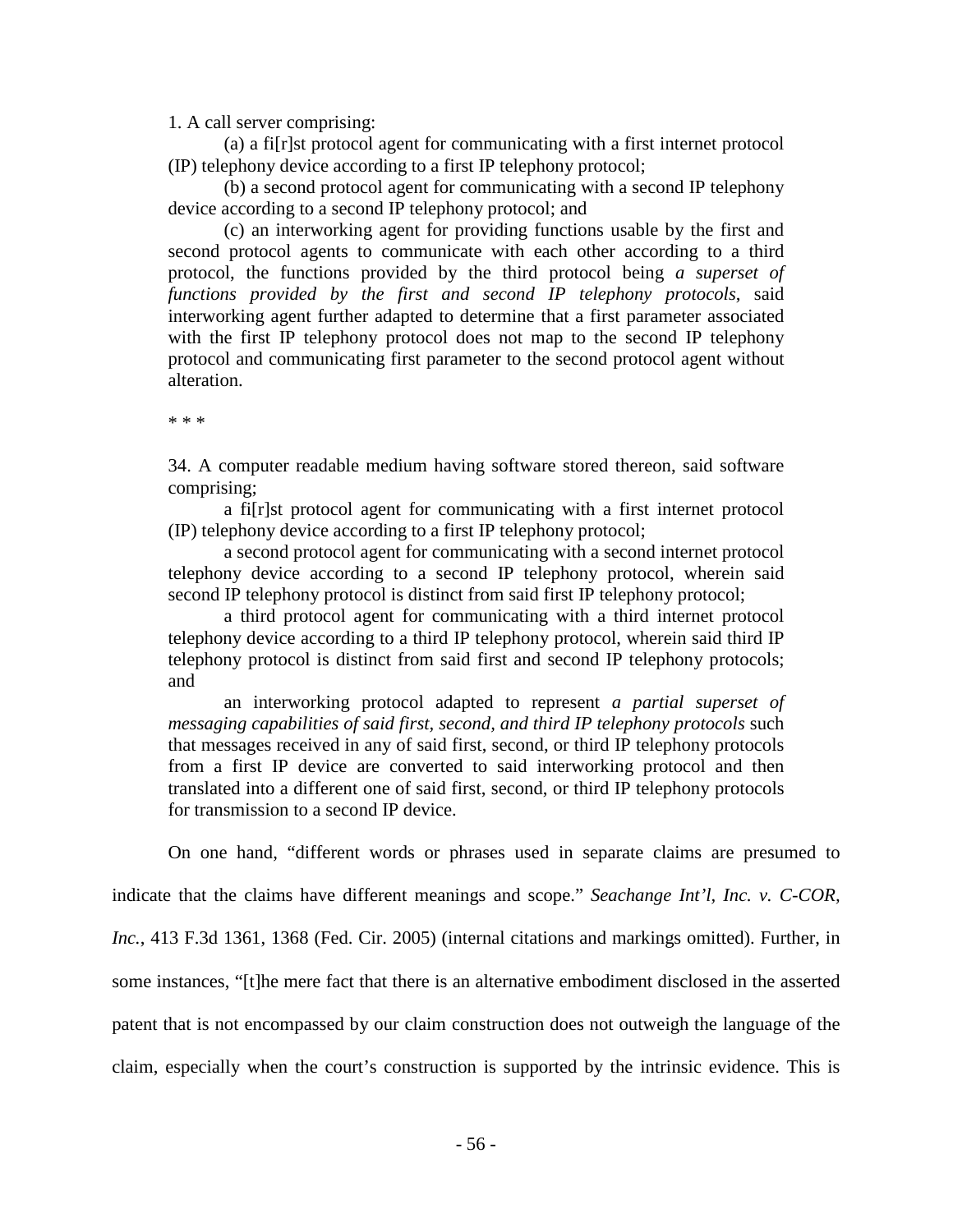especially true where . . . other unasserted claims in the parent patent cover the excluded embodiments." *August Tech. Corp. v. Camtek, Ltd.*, 655 F.3d 1278, 1285 (Fed. Cir. 2011) (citation and internal quotation marks omitted).

On the other hand, "superset" and "partial superset" can be readily distinguished from one another by interpreting the term "superset" to encompass *both* partial supersets *and* complete supersets (wherein a "complete" superset includes *all* functions provided by the first and second IP telephony protocols and a "partial" superset includes some but not all of the functions).

The specification supports such a reading by contrasting a "complete superset" with a "reasonable superset." '658 Patent at 6:25-28, 6:35-37 & 9:3-7 ("[T]he agent interworking protocol represents a reasonable superset of the agent protocols sufficient to achieve interworking. However, the agent interworking protocol is not a complete superset of the supported protocols."); *see Phillips*, 415 F.3d at 1314 ("the claim in this case refers to 'steel baffles,' which strongly implies that the term 'baffles' does not inherently mean objects made of steel"). Further, the specification explains that supporting all functions is not necessary. *See* '658 Patent at 6:28-32 ("Designing an interworking protocol that supports all of the capabilities of all of the supported protocols is an unnecessarily burdensome task since some capabilities are rarely used or are only useful when communicating between devices that support the particular protocol."). Instead, the "superset" requires merely at least one function that appears in both the first protocol and the second protocol.

As for the prosecution history, Defendants argue that the patentee "disclaimed [Plaintiff's] proposed construction of a superset as containing only 'one or more functions.'" Dkt. No. 118 at 28 (citing *id.*, Ex. F, Dec. 19, 2003 Response to the Office Action Mailed 26 September 2003, at 9 (GENBAND1630)). In arguing that the examiner failed to show where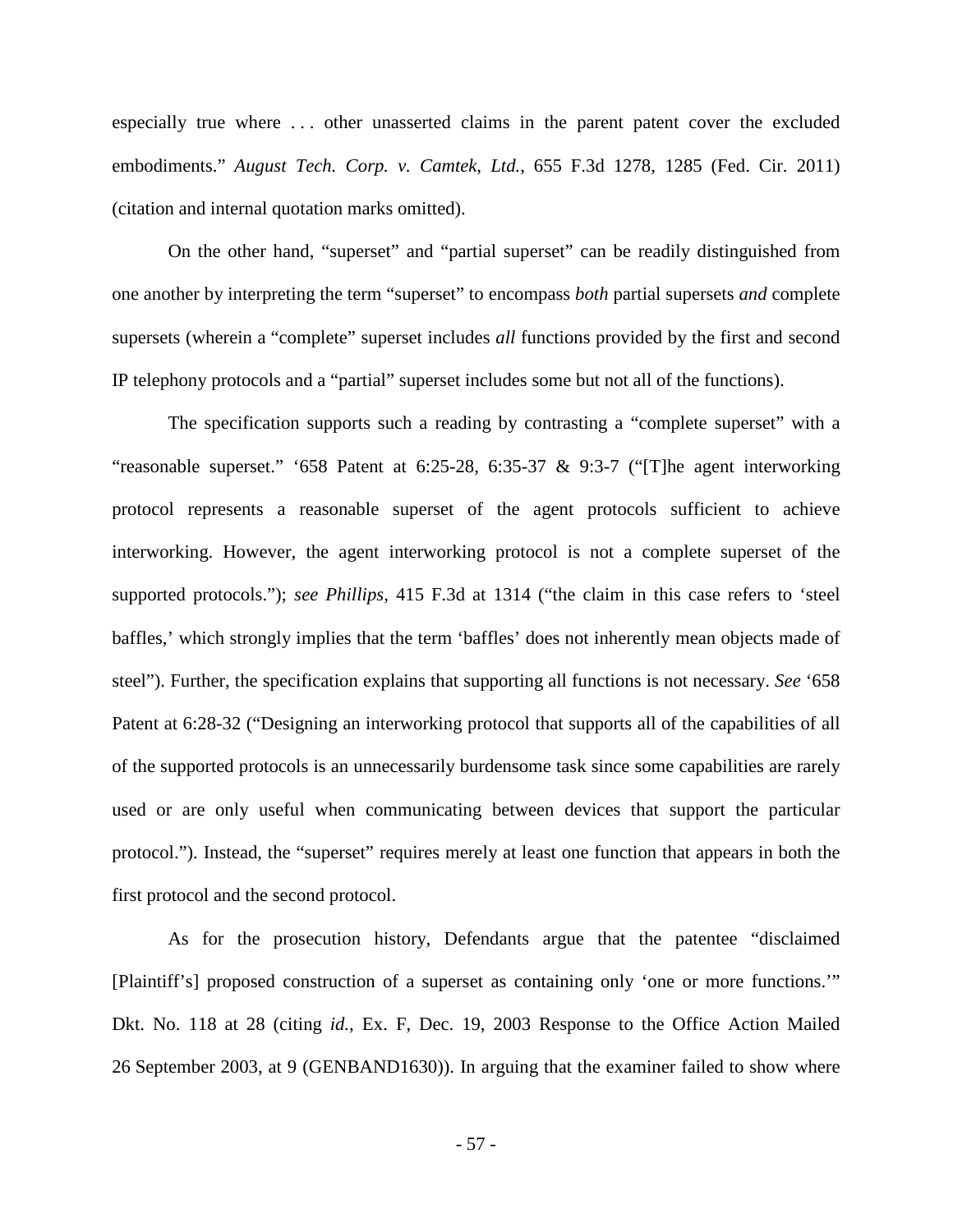in the cited reference a superset could be found, the patentee stated: "A rule set to govern translation does not necessarily have to be a superset of the functions provided by the first and second IP telephony protocols." *Id.* Contrary to Defendants' argument, this does not amount to a definitive statement requiring that a "superset" must include all the functions of the first and second protocol. *See Omega Eng'g*, 334 F.3d at 1324-26. As Plaintiff has explained, the patentee's "distinction was not between a complete superset and a partial superset, but rather that the prior art did not necessarily disclose *any* kind of superset of functions." Dkt. No. 121 at 9.

Finally, the extrinsic evidence submitted by the parties does not warrant departing from the patentee's above-discussed broad usage of the term "superset." *See, e.g.,* Dkt. No. 118, Ex. W, Nov. 14, 2014 Madisetti Decl. at ¶¶ 62-64 & 70.

The Court therefore hereby construes **"a superset of functions provided by the first and second IP telephony protocols"** to mean **"a set that includes one or more functions provided by both the first and second IP telephony protocols."**

<span id="page-57-0"></span>

|  | B. "protocol" |
|--|---------------|
|--|---------------|

 $\overline{a}$ 

| <b>Plaintiff's Proposed Construction</b> | <b>Defendants' Proposed Construction</b>                                                                                                                                            |
|------------------------------------------|-------------------------------------------------------------------------------------------------------------------------------------------------------------------------------------|
|                                          | No construction necessary; this claim language   "a set of rules, procedures, or conventions  <br>does not require construction and should be relating to data handling between two |
| accorded its plain and ordinary meaning. | $devices$ <sup>**</sup>                                                                                                                                                             |

Dkt. No. 108 at 25; Dkt. No. 125, App'x A at 31. The parties submit that this term appears in Claims 1-13, 15, 19, 20, and 27-33 of the '658 Patent.

<span id="page-57-1"></span><sup>&</sup>lt;sup>4</sup> Defendants previously proposed: "a specific set of rules, procedures, or conventions relating to the format of data transmitted between two devices"; or "a specific set of rules, procedures, or conventions relating to the format, timing, order, and other features of data and messages transmitted between two devices." Dkt. No. 118 at 28.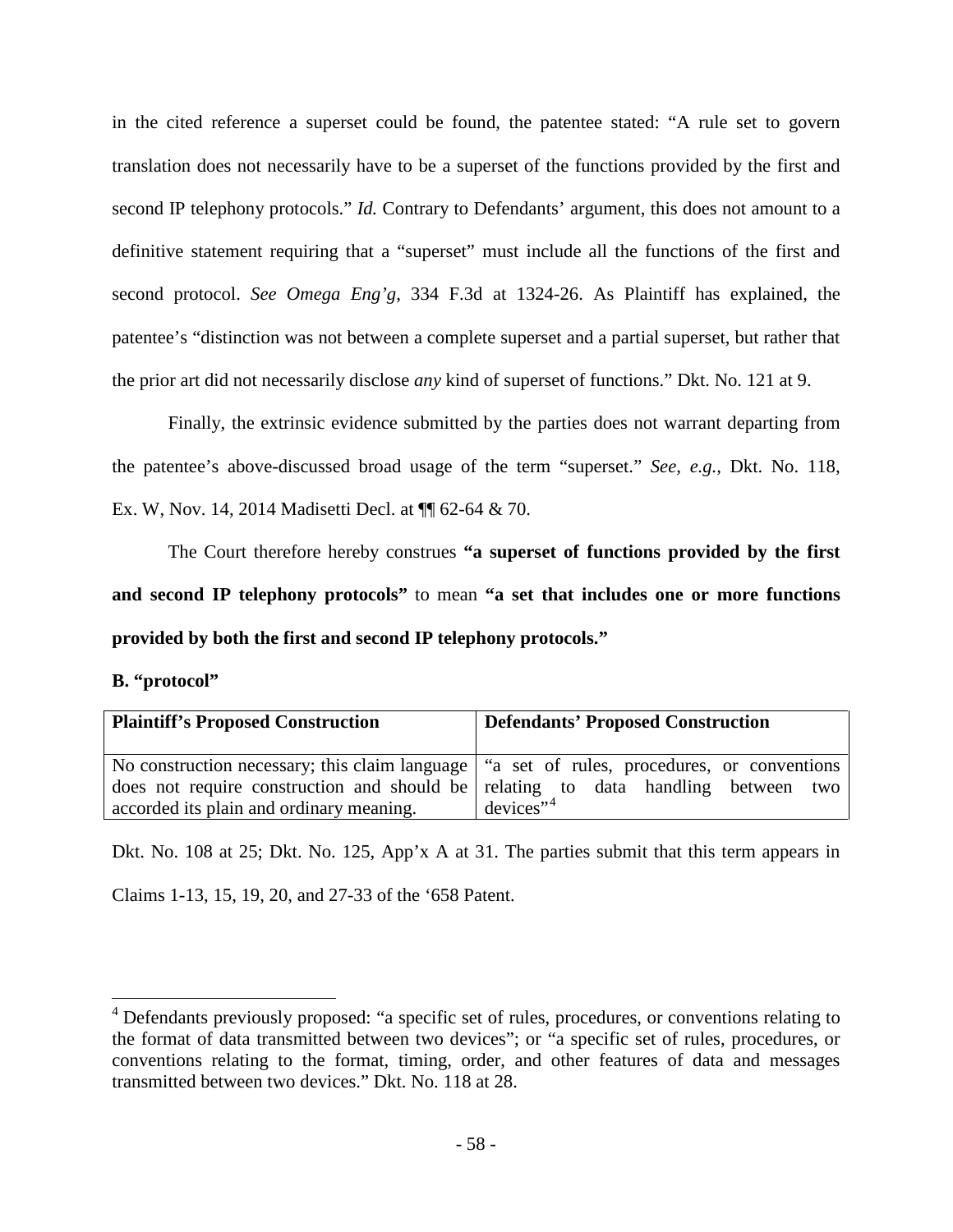Shortly before the start of the February 19, 2015 hearing, the Court provided the parties with the following preliminary construction: "a set of rules, procedures, or conventions relating to data handling."

### (1) The Parties' Positions

Plaintiff submits that "'protocol' is a well-known term of art," and Plaintiff argues that Defendants' proposal of limiting the term to "format of data" and to communication between two devices is inconsistent with the specification. Dkt. No. 108 at 25. Plaintiff also argues that the prosecution history cited by Defendants contains no clear and unambiguous disclaimer. *Id.*

Defendants respond that they are "open to construing 'protocol' as 'a specific set of rules, procedures, or conventions relating to the format, timing, order, and other features of data and messages transmitted between two devices'—a compromise that addresses [Plaintiff's] concerns and is based on elements that [Plaintiff] admits would have been understood by those of skill in the art." Dkt. No. 118 at 28. Defendants also submit that their proposed construction "can encompass logical devices and entities such as the protocol agents communicating with one another within a single physical device." *Id.*

Plaintiff replies that "[a] protocol is a set of rules, procedures, or conventions relating to data handling, but there is no requirement that a protocol specify any particular characteristic of data handling (such as format, timing or order)." Dkt. No. 121 at 9-10.

At the February 19, 2015 hearing, Defendants reiterated that their proposal of "between two devices" is not meant to require two physically separate devices but rather could refer to communication between two "agents" or "entities." Defendants nonetheless maintained that a "protocol" must refer to communication between two distinct things.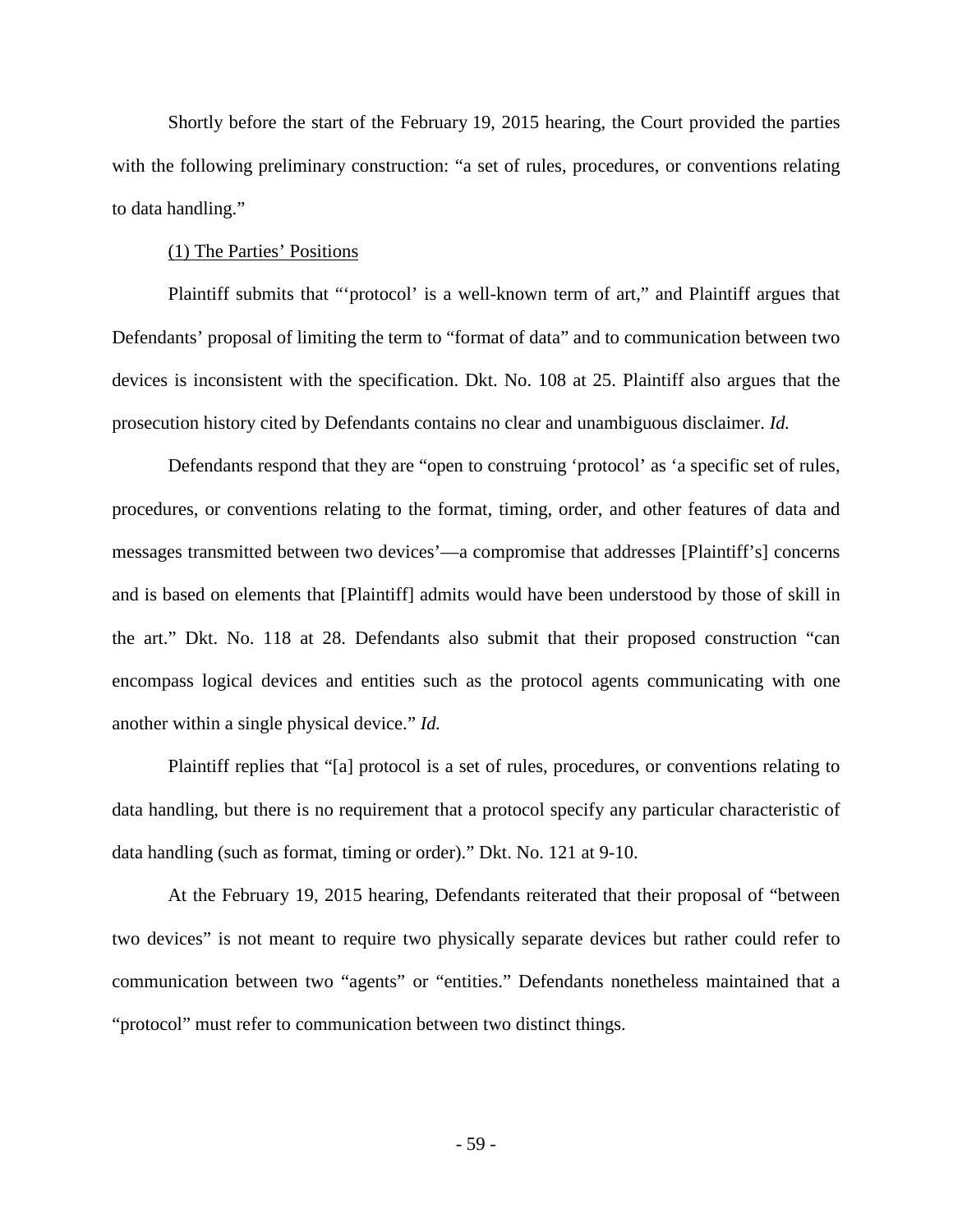### (2) Analysis

As noted above, the parties are in substantive agreement that a protocol is a set of rules, procedures, or conventions relating to data handling. Dkt. No. 121 at 9-10; Dkt. No. 118 at 28; Dkt. No. 125, App'x A at 31. The specification and the prosecution history are consistent with such a construction and do not require communication "between two devices." *See* '658 Patent at 5:16-23 & 7:15-23; *see also* Dkt. No. 108, Ex. 27, Dec. 19, 2003 Response to the Office Action Mailed 26 September 2003, at 9. Also, Plaintiff's expert's opinion that "protocol" has a broad, well-known meaning is credible in light of the apparently broad usage in the intrinsic record. *See* Dkt. No. 108, Ex. 15, Nov. 25, 2014 Lipoff Rebuttal Decl. at ¶¶ 370-75. Defendants' proposal of "between two devices" is therefore hereby expressly rejected.

The Court accordingly hereby construes **"protocol"** to mean **"a set of rules, procedures,** 

## **or conventions relating to data handling."**

<span id="page-59-0"></span>

|  | C. "communicating first parameter to the second protocol agent without alteration" |
|--|------------------------------------------------------------------------------------|
|  |                                                                                    |

| <b>Plaintiff's Proposed Construction</b> | <b>Defendants' Proposed Construction</b>                                                                                                                                                                                                             |
|------------------------------------------|------------------------------------------------------------------------------------------------------------------------------------------------------------------------------------------------------------------------------------------------------|
| accorded its plain and ordinary meaning. | No construction necessary; this claim language "communicating the first parameter from the<br>does not require construction and should be first protocol agent to the second protocol<br>agent without converting to and from the third<br>protocol" |

Dkt. No. 108 at 26; Dkt. No. 118 at 29. The parties submit that this term appears in Claim 1 of the '658 Patent.

Shortly before the start of the February 19, 2015 hearing, the Court provided the parties

with the following preliminary construction: "Plain meaning."

## (1) The Parties' Positions

Plaintiff argues that "Defendants' proposed construction simply repeats most of the language from this limitation," except "Defendants improperly try to rewrite the claim by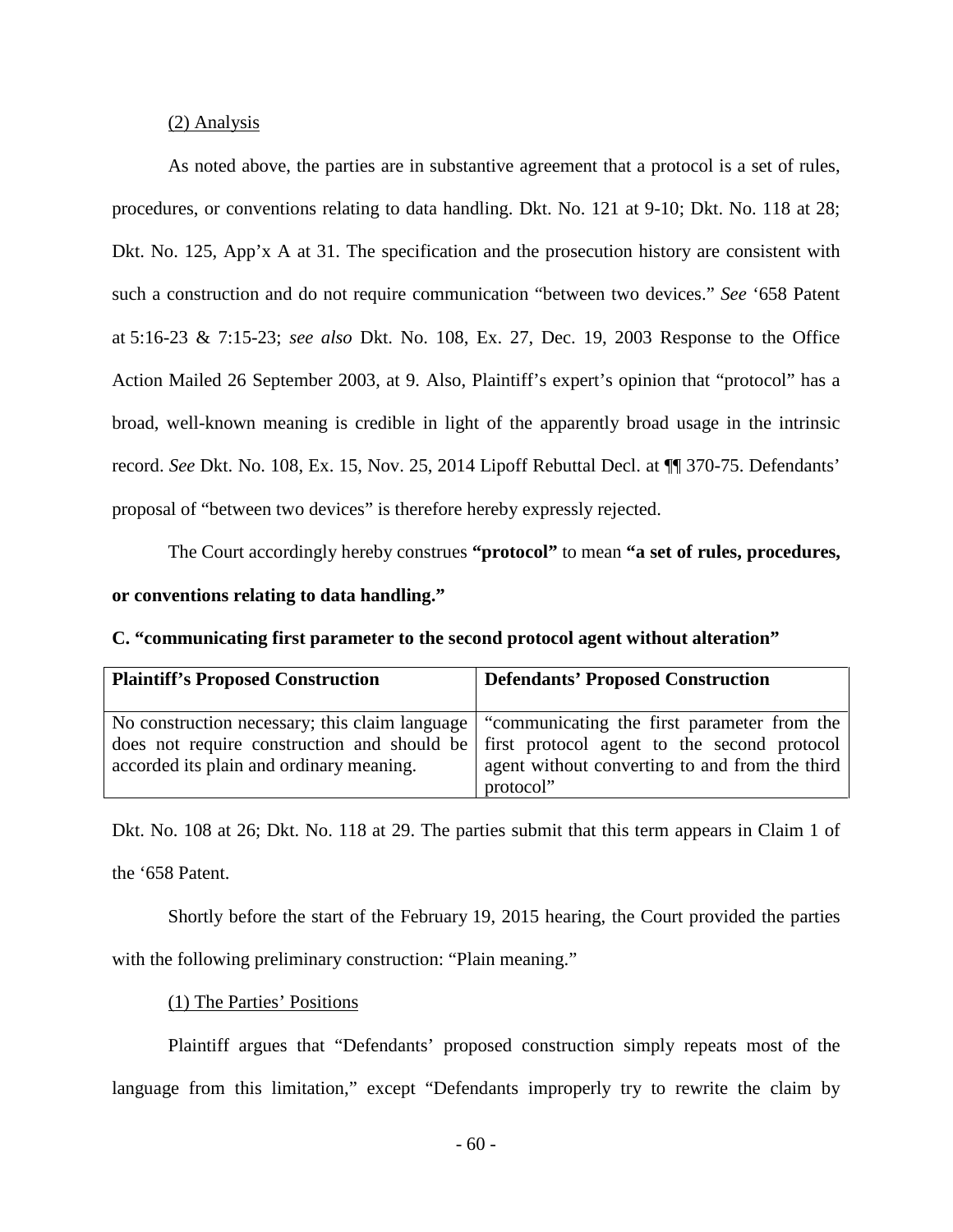changing 'without alteration' to 'without converting to and from the third protocol.'" Dkt. No. 108 at 26. Plaintiff also argues that the prosecution history cited by Defendants contains no clear and unambiguous disclaimer. *Id.* at 27.

Defendants respond that "the '658 Patent's only disclosure of what it means to communicate a parameter 'without alteration' is by communicating the parameter without converting it to and from the interworking protocol (*i.e.*, the claimed third protocol)." Dkt. No. 118 at 29; *see id.*, Ex. W, Nov. 14, 2014 Madisetti Decl. at ¶¶ 74-76.

Plaintiff replies by reiterating that "[n]o special definition or disclaimer justifies departing from the plain, ordinary meaning of the claim." Dkt. No. 121 at 10.

At the February 19, 2015 hearing, the parties did not address this disputed term.

(2) Analysis

Claim 1 of the '658 Patent recites (emphasis added):

1. A call server comprising:

(a) a fi[r]st protocol agent for communicating with a first internet protocol (IP) telephony device according to a first IP telephony protocol;

(b) a second protocol agent for communicating with a second IP telephony device according to a second IP telephony protocol; and

(c) an interworking agent for providing functions usable by the first and second protocol agents to communicate with each other according to a third protocol, the functions provided by the third protocol being a superset of functions provided by the first and second IP telephony protocols, said interworking agent further adapted to determine that a first parameter associated with the first IP telephony protocol does not map to the second IP telephony protocol and *communicating first parameter to the second protocol agent without alteration*.

Plaintiff's expert opines:

391. One of ordinary skill in the art would recognize that there are multiple ways to transmit the parameter without alteration, and in particular, one of ordinary skill in the art would understand that the third protocol could be used to transmit the parameter without alteration. For example, the value of the parameter can remain unchanged despite the conversion of the message containing that parameter from the first protocol to the third protocol and from the third protocol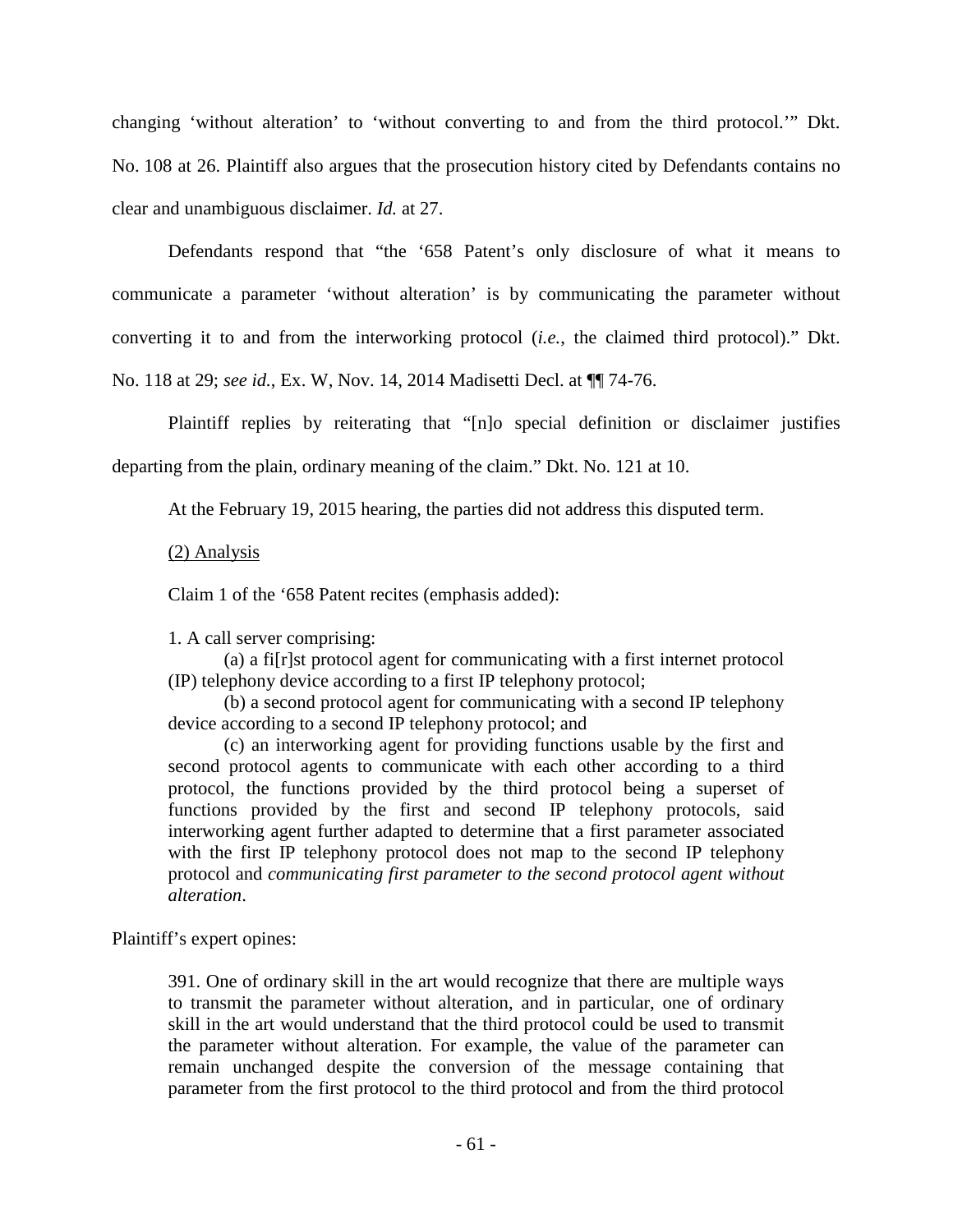to the second protocol. Nothing in the patent suggests that conversion of a message to and from the third protocol must involve altering the parameters in that message. To the contrary, the language of claims suggests the opposite: "transmitting the *parameter* without alteration."

392. Dr. Madisetti also attempts to support his incorrect interpretation of these claim terms by referencing examples in the specification that discuss sending messages from one agent to another without using an intermediary protocol. Madisetti '658 Op. Decl. at  $\P$  76. However, these citations merely state (consistent with my example above) that whether messages can be communicated with or without conversion to an intermediate protocol is irrelevant to whether parameters in those messages will or will not be altered. None of the citations that Dr. Madisetti references discuss transmitting parameters without alteration. They deal with communicating messages and describe examples of embodiments where messages can be tunneled or sent without modification. *See* '658 Patent at 9:33-34 and 9:46-49.

Dkt. No. 108, Ex. 15, Nov. 25, 2014 Lipoff Rebuttal Decl. at ¶¶ 391-92 (emphasis added). The Court finds Plaintiff's expert's opinion credible and consistent with the intrinsic evidence, in particular as to the opinion that the value of a parameter can remain unchanged despite the conversion of a message containing that parameter from the first protocol to the third protocol and from the third protocol to the second protocol. *Id.* at ¶ 391.

Further, the prosecution history cited by Defendants contains no definitive statement requiring communication without converting to and from a third protocol. *See* Dkt. No. 118, Ex. F, May 10, 2004 Response to the Final Office Action Mailed March 10, 2004, at 12 (GENBAND1648) (p. 18 of 29 of Ex. F) ("It is unclear how avoiding protocol differences (i.e., determining whether the AS2 connects to an AS that can support H.323 to avoid protocol differences) supports a motivation to send a portion of the call without performing translation."); *see also id.*, Ex. W, Nov. 14, 2014 Madisetti Decl. at ¶¶ 77-79.

Defendants properly note that the specification discloses:

[C]ertain agent protocols can contain messages or parameters which do not map to any other agent protocols, but provide added value for a call between two devices of the same type. In this case, the agent interworking protocol *preferably*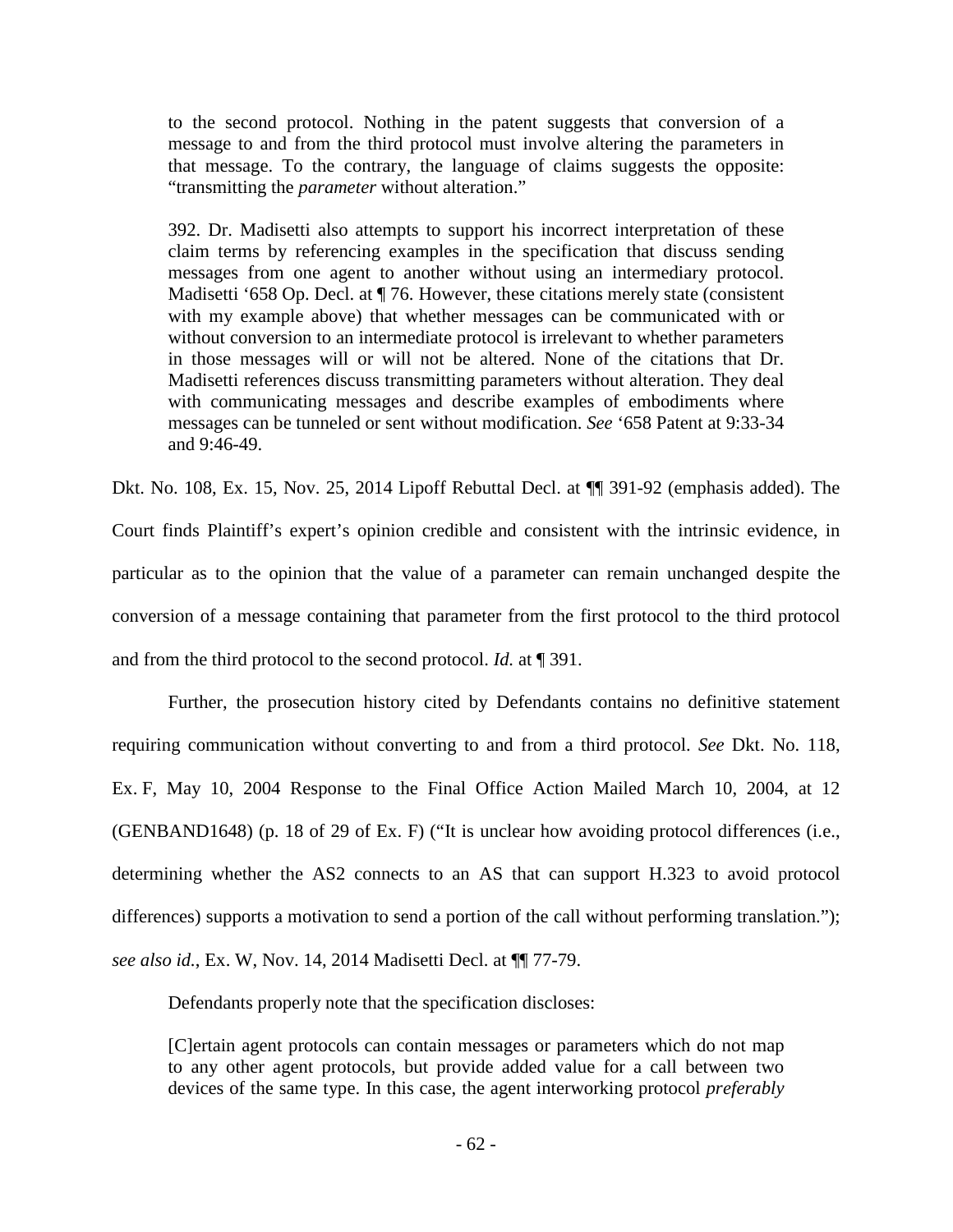supports tunneling of the native protocol message. As used herein, tunneling refers to transferring the native protocol message from one protocol agent to another protocol agent *without converting to and from the agent interworking protocol*. The agent receiving the native protocol message can inspect the message, and if the agent understands the message, process the message accordingly.

'658 Patent at 9:6-16 (emphasis added); *see id.* at 9:58-10:3. Nonetheless, Defendants have failed

to justify importing such a limitation from a preferred embodiment. *See Comark*, 156 F.3d at

1187.

The Court therefore hereby expressly rejects Defendants' proposed construction. No

further construction is necessary. *See U.S. Surgical*, 103 F.3d at 1568; *see also O2 Micro*, 521

## F.3d at 1362; *Finjan*, 626 F.3d at 1207.

The Court accordingly hereby construes **"communicating first parameter to the second** 

**protocol agent without alteration"** to have its **plain meaning**.

<span id="page-62-0"></span>**D. "adapted to determine that a first parameter associated with the first IP telephony protocol does not map to the second IP telephony protocol"** 

| <b>Plaintiff's Proposed Construction</b> | <b>Defendants' Proposed Construction</b>                                                                                                                                                                                                                       |
|------------------------------------------|----------------------------------------------------------------------------------------------------------------------------------------------------------------------------------------------------------------------------------------------------------------|
| accorded its plain and ordinary meaning. | No construction necessary; this claim language   "adapted to determine that a first parameter"<br>does not require construction and should be associated with the first IP telephony protocol<br>does not have a match in the second IP<br>telephony protocol" |

Dkt. No. 108 at 27; Dkt. No. 118 at 30. The parties submit that this term appears in Claim 1 of the '658 Patent.

Shortly before the start of the February 19, 2015 hearing, the Court provided the parties with the following preliminary construction: "adapted to determine that a first parameter associated with the first IP telephony protocol does not have a corresponding parameter in the second IP telephony protocol."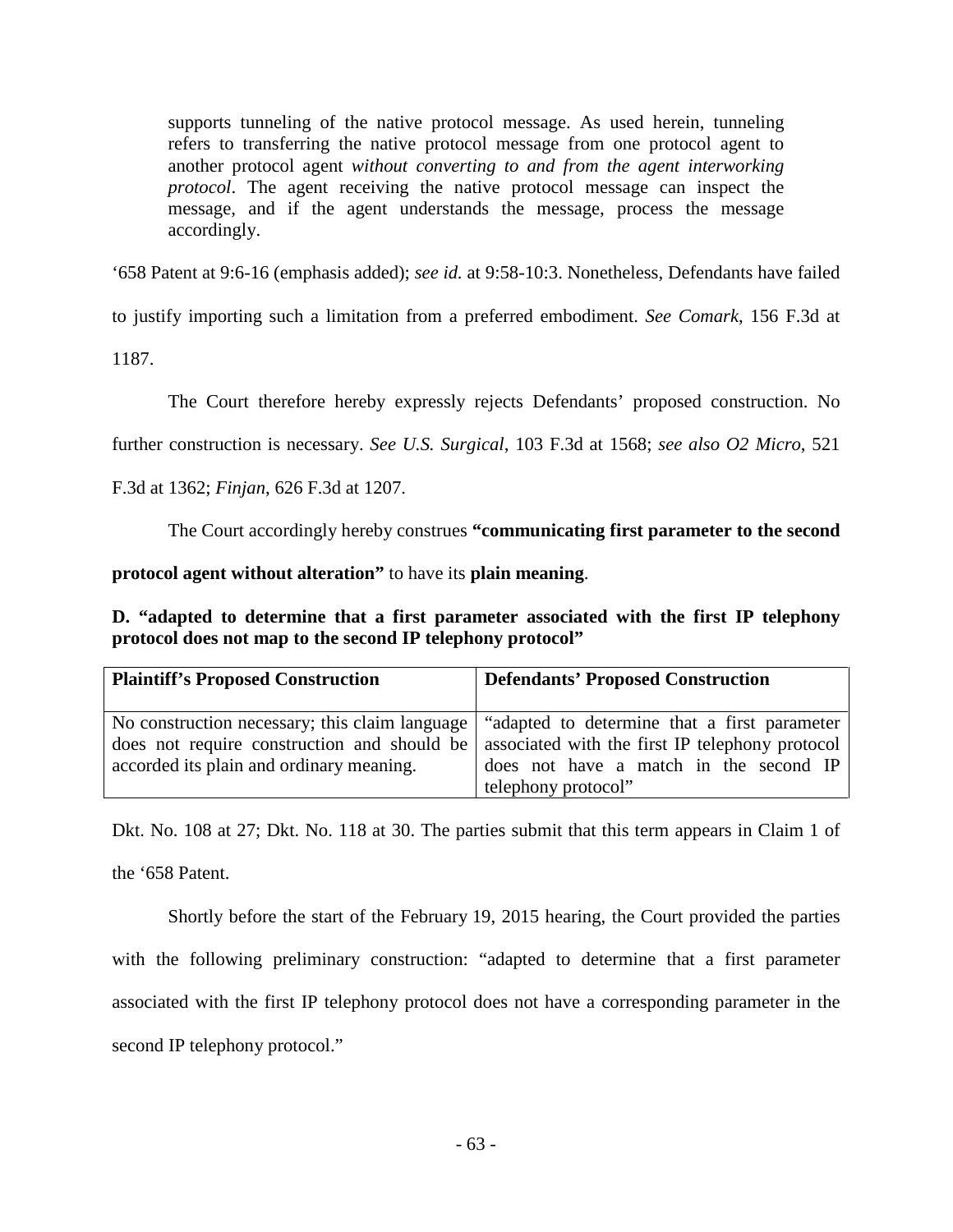#### (1) The Parties' Positions

Plaintiff argues that "[t]he claim term 'map' has a more general meaning that encompass[es] general associations." Dkt. No. 108 at 27; *see id.*, Ex. 15, Nov. 25, 2014 Lipoff Rebuttal Decl. at ¶ 385.

Defendants respond that "[Plaintiff] attempts to read the well understood term 'map' so broadly as to encompass any type of 'general association,'" which Defendants submit would render the claim indefinite. Dkt. No. 118 at 30. Defendants also argue that "[Plaintiff] relies solely on portions of the '658 Patent describing the results of exemplary message translations, not the underlying mapping of parameters that go into generating those results." *Id.*

Plaintiff replies, in full, as follows:

Defendants seek to replace the word "map" with "match," but neither the patent nor the file history uses the term "match." The dictionary definitions cited by Defendants do not even define "map" as "match." Ex. 15 at ¶¶ 383-85. Rather, Defendants' own dictionary confirms what the specification teaches: "map" is used in accordance with its plain and ordinary meaning (i.e., to associate). *Id.* Thus, Defendants' attempt to rewrite the claim should be rejected. *GE Lighting*, 750 F.3d at 1309.

Dkt. No. 121 at 10.

At the February 19, 2015 hearing, the parties did not address this disputed term.

(2) Analysis

Claim 1 of the '658 Patent recites (emphasis added):

1. A call server comprising:

(a) a fi[r]st protocol agent for communicating with a first internet protocol (IP) telephony device according to a first IP telephony protocol;

(b) a second protocol agent for communicating with a second IP telephony device according to a second IP telephony protocol; and

(c) an interworking agent for providing functions usable by the first and second protocol agents to communicate with each other according to a third protocol, the functions provided by the third protocol being a superset of functions provided by the first and second IP telephony protocols, said interworking agent further *adapted to determine that a first parameter associated*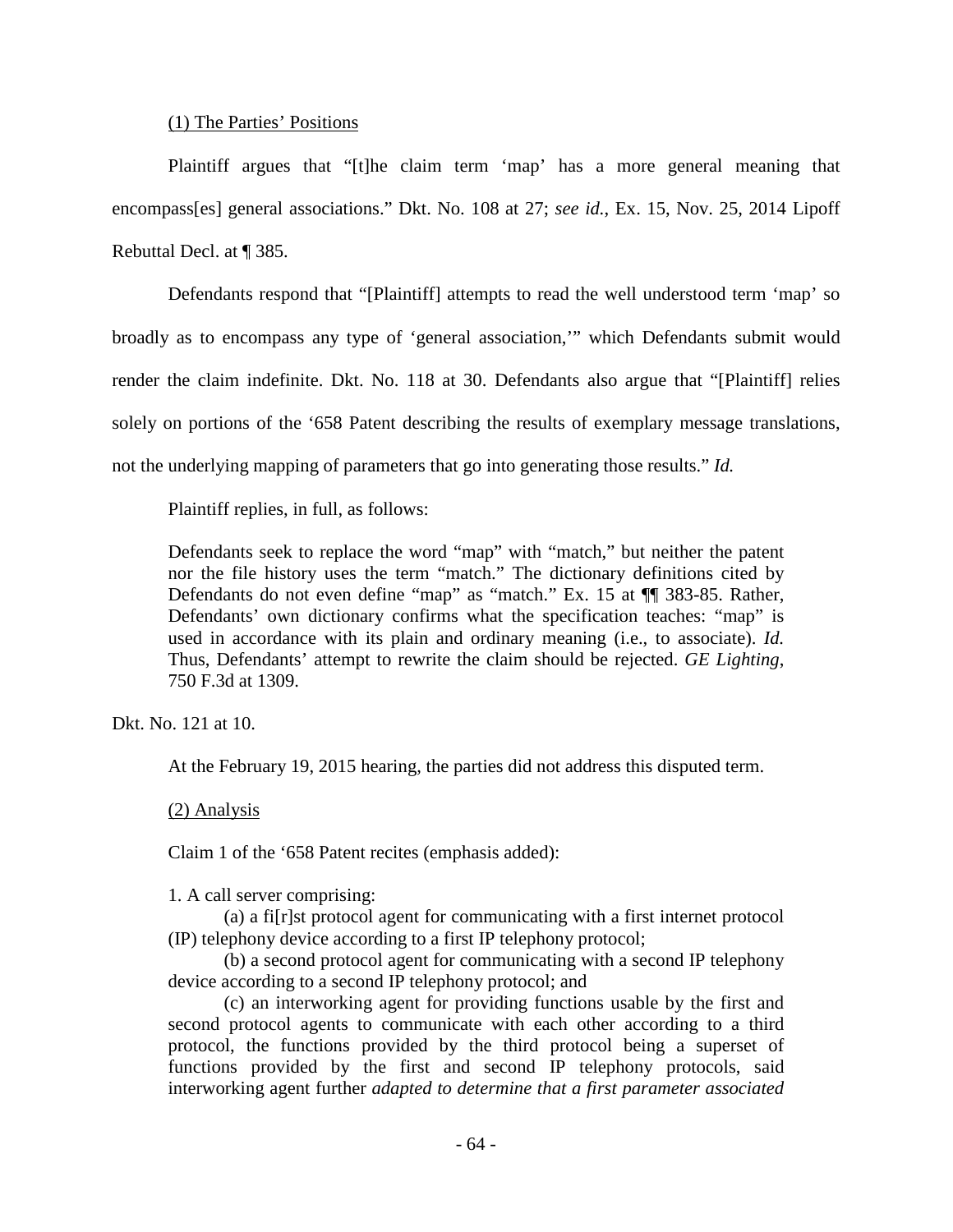*with the first IP telephony protocol does not map to the second IP telephony protocol* and communicating first parameter to the second protocol agent without alteration.

 Defendants' proposal of a "match" potentially connotes that the parameters must be identical. Because no such requirement is apparent from the intrinsic evidence, the Court rejects Defendants' proposed construction.

Nonetheless, the specification consistently frames "mapping" in the context of a parameter in a first protocol having a corresponding parameter in a second protocol. *See* '658 Patent at 9:1-17, 9:24-30, 9:56-10:3, 11:34-39, 12:28-31 & 13:62-65; *see also* Dkt. No. 118, Ex. W, Nov. 14, 2014 Madisetti Decl. at  $\P$  71-73. The passages cited by Plaintiff do not undermine this consistent context. *See* '658 Patent at 14:35-51, 16:48-54 & 18:45-64.

The extrinsic dictionary definition cited by Plaintiff does not compel finding otherwise. *See* Dkt. No. 108, Ex. 15, Nov. 25, 2014 Lipoff Rebuttal Decl. at ¶ 384 (citing *id.*, Ex. 10, Nov. 11, 2014 Williams Decl. at ¶ 92 ("[T]he Oxford English Dictionary (2000) defines the verb 'map' to mean 'associate each element of (a set) with an element of another set.'")); *see also Phillips*, 415 F.3d at 1321 ("[H]eavy reliance on the dictionary divorced from the intrinsic evidence risks transforming the meaning of the claim term to the artisan into the meaning of the term in the abstract, out of its particular context, which is the specification.").

The Court therefore hereby construes **"adapted to determine that a first parameter associated with the first IP telephony protocol does not map to the second IP telephony protocol"** to mean **"adapted to determine that a first parameter associated with the first IP telephony protocol does not have a corresponding parameter in the second IP telephony protocol."**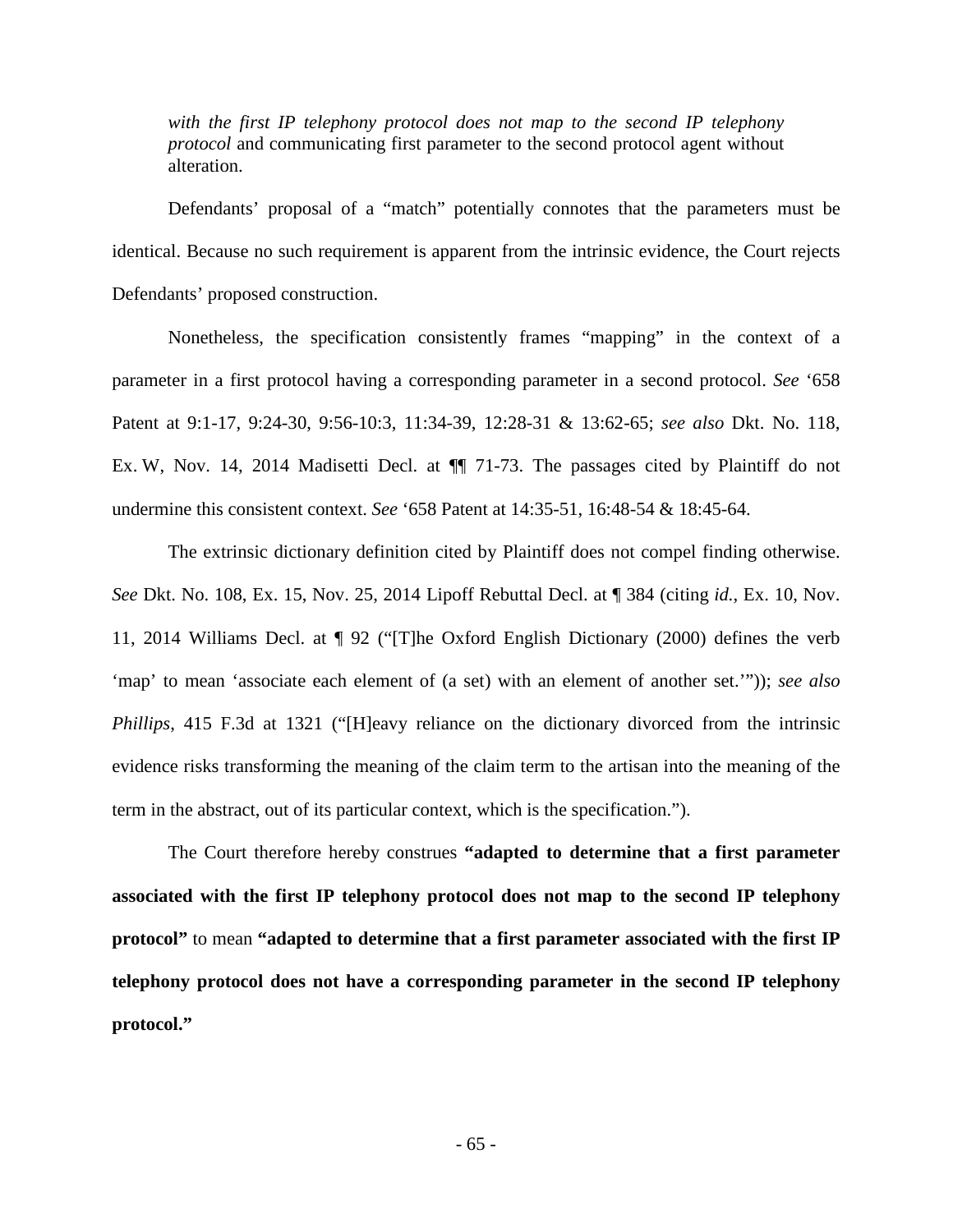## **X. CONCLUSION**

<span id="page-65-0"></span>The Court adopts the constructions set forth in this opinion for the disputed terms of the patents-in-suit.

The parties are ordered that they may not refer, directly or indirectly, to each other's claim construction positions in the presence of the jury. Likewise, the parties are ordered to refrain from mentioning any portion of this opinion, other than the actual definitions adopted by the Court, in the presence of the jury. Any reference to claim construction proceedings is limited to informing the jury of the definitions adopted by the Court.  $\frac{1}{2}$  signed the distributions also press by

**SIGNED this 1st day of April, 2015.**

 $VOTY$  , and ROY S. PAYNE UNITED STATES MAGISTRATE JUDGE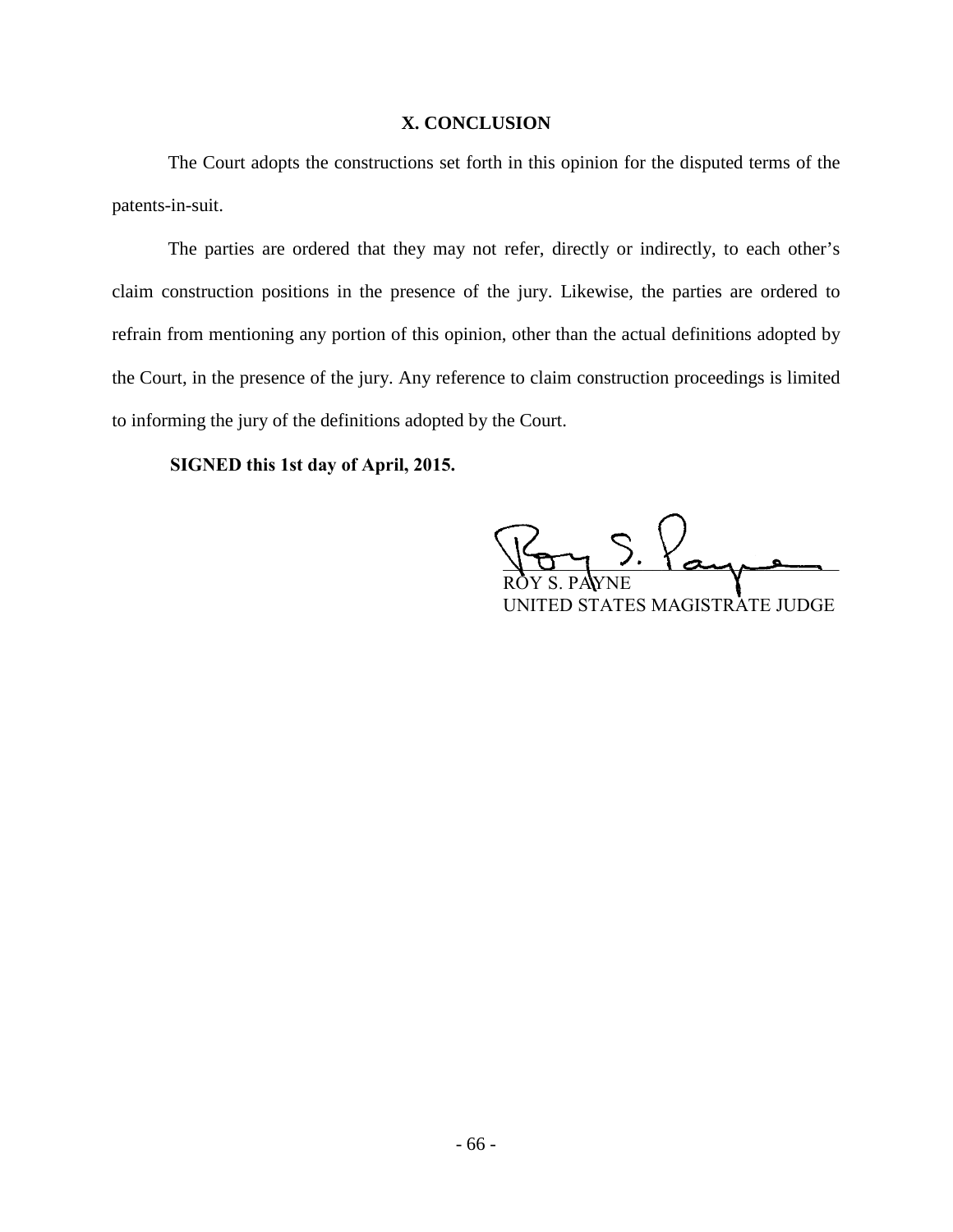# **APPENDIX A**

<span id="page-66-0"></span>

| <u>Term</u>                                                                             | Parties' Agreement                                   |
|-----------------------------------------------------------------------------------------|------------------------------------------------------|
| "first data communication protocol"                                                     | "data communication protocol of a first type"        |
| '427 Patent, Claims 1, 12, 13, and 21<br>'984 Patent, Claims 1, 5, 7, 9, 16, 17, and 20 |                                                      |
| "second data communication<br>protocol"                                                 | "data communication protocol of a second<br>type"    |
| '427 Patent, Claims 1, 12, 13, and 21<br>'984 Patent, Claims 1, 7, 9, 16, 17, and 20    |                                                      |
| "first broadband network"                                                               | "broadband network of a first type"                  |
| '427 Patent, Claims 1, 12, 13, and 21<br>'984 Patent, Claims 1, 7, 9, 16, 17, and 20    |                                                      |
| "second broadband network"                                                              | "broadband network of a second type"                 |
| '427 Patent, Claims 1, 12, 13, and 21<br>'984 Patent, Claims 1, 7, 9, 16, 17, and 20    |                                                      |
| "first telecommunication interface format"                                              | "telecommunication interface of a first type"        |
| '427 Patent, Claim 1<br>'984 Patent, Claim 7                                            |                                                      |
| "second telecommunication interface format"                                             | "telecommunication interface of a<br>second<br>type" |
| '427 Patent, Claim 1                                                                    |                                                      |
| '984 Patent, Claim 7                                                                    |                                                      |
| "first interface"                                                                       | "interface of a first type"                          |
| '427 Patent, Claim 21                                                                   |                                                      |
| "second interface"                                                                      | "interface of a second type"                         |
| '427 Patent, Claim 21                                                                   |                                                      |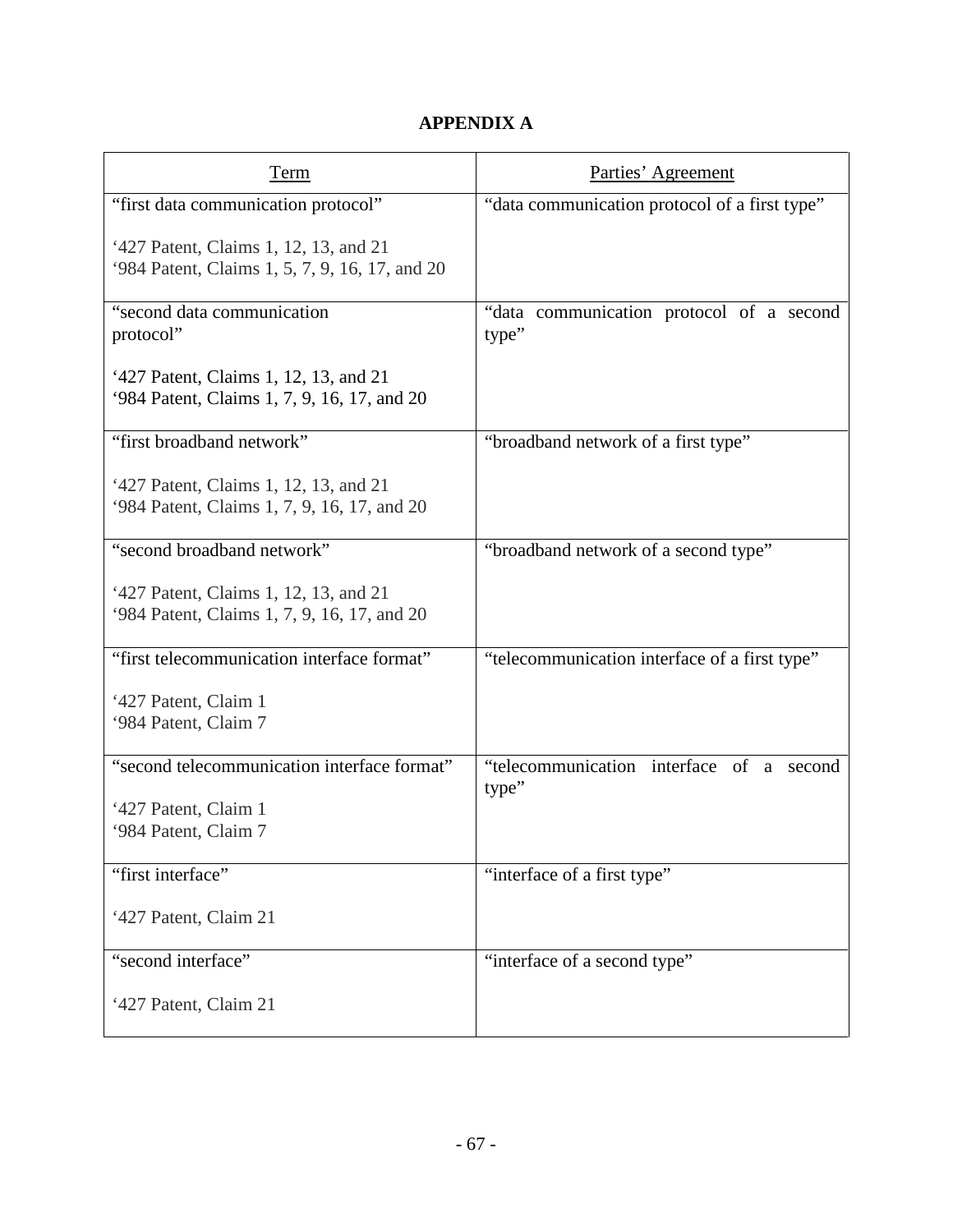| "first interface format"                           | "interface format of a first type"              |
|----------------------------------------------------|-------------------------------------------------|
| '427 Patent, Claim 13                              |                                                 |
| '984 Patent, Claims 16 and 20                      |                                                 |
|                                                    |                                                 |
| "second interface format"                          | "interface format of a second type"             |
| '427 Patent, Claim 13                              |                                                 |
| '984 Patent, Claims 16 and 20                      |                                                 |
|                                                    |                                                 |
| "originating call half functions"                  | "functions associated with the originating side |
| '658 Patent, Claim 8                               | of a call (the side that initiated the call)"   |
|                                                    |                                                 |
| "terminating call half functions"                  | "functions associated with the terminating side |
|                                                    | of a call (the side that received the call)"    |
| '658 Patent, Claim 8                               |                                                 |
| "the first network"                                | "a first Internet protocol network"             |
|                                                    |                                                 |
| '210 Patent, Claims 1, 4, 5, 8, 9, 10, 11, 20, 21, |                                                 |
| 30, 67, and 68                                     |                                                 |
| "the second network"                               | "a second Internet protocol network"            |
|                                                    |                                                 |
| '210 Patent, Claims 1, 2, 4, 5, 6, 8, 9, 10, 11,   |                                                 |
| 16, 20, 21, 22, 26, 30, and 67                     |                                                 |
| " $IP$ "                                           | "Internet Protocol"                             |
|                                                    |                                                 |
| '210 Patent, Claims 1, 11, 21, and 67              |                                                 |
| "channel"                                          | "stream of packets"                             |
|                                                    |                                                 |
| '561 Patent, Claims 1, 6, 7, 8, 12, 13, 14, 15,    |                                                 |
| 17, 18, 19, and 20                                 |                                                 |
| "NAT"                                              | "Network Address Translation"                   |
|                                                    |                                                 |
| '561 Patent, Claims 7, 8, 9, 14, 15, 16, 17, 19,   |                                                 |
| 20, and 21                                         |                                                 |
|                                                    |                                                 |